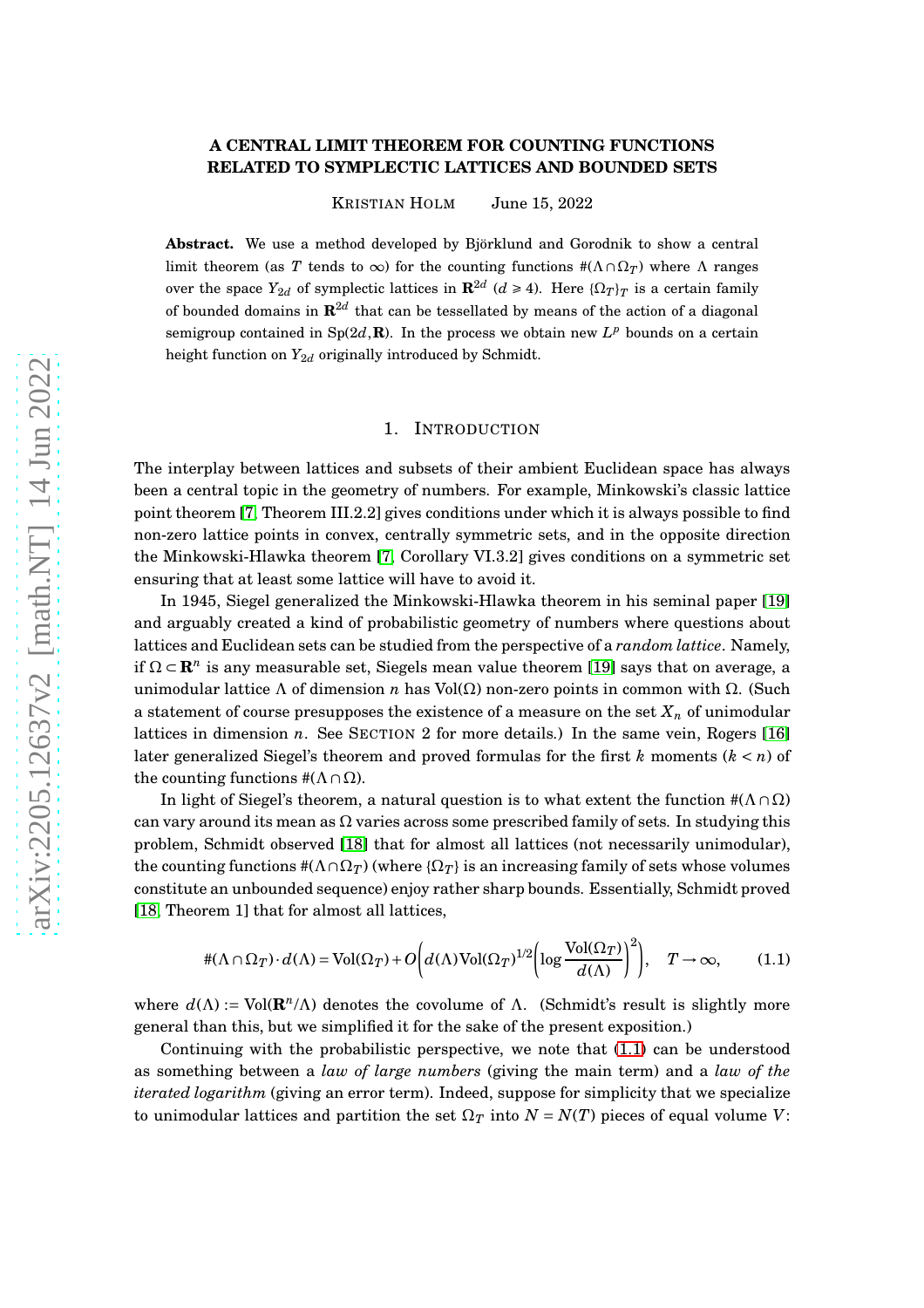$\Omega_T \approx S_1 \sqcup \cdots \sqcup S_N$ . By taking indicator functions of these sets, we then expect to have

$$
\#(\Lambda \cap \Omega_T) \approx \sum_{m=1}^N \#(\Lambda \cap S_m).
$$

If we assume that the individual counting functions  $\#(\Lambda \cap S_m)$  are "sufficiently (pairwise) independent" as random variables on the space of lattices, the classic law of large numbers and the law of the iterated logarithm imply that we can expect (almost surely)

$$
\frac{1}{N}\sum_{m=1}^N\#(\Lambda\cap S_m)=V+O_{\varepsilon}\Big(N^{-1/2+\varepsilon}\Big),\quad N\longrightarrow\infty,
$$

and hence

$$
\#(\Lambda \cap \Omega_T) = \sum_{m=1}^N \#(\Lambda \cap S_m) = NV + O_{\varepsilon}\left(N^{1/2+\varepsilon}\right) = Vol(\Omega_T) + O_{\varepsilon}\left(\text{Vol}(\Omega_T)^{1/2+\varepsilon}\right)
$$

as  $T \rightarrow \infty$ , a statement quite similar to [\(1.1\)](#page-0-0).

The fact that such a probabilistic interpretation of Schmidt's theorem is possible motivates the question if any other classic probabilistic theorems have equivalents in terms of lattice point counting. This was answered in the affirmative by Björklund and Gorodnik who proved central limit theorems (CLT's) in the case of unimodular lattices for the sequence  $\#(\Lambda \cap \Omega_T)$ ; in the first case with the family  $\{\Omega_T\}$  being defined in terms of certain conditions coming from Diophantine approximation [\[5\]](#page-41-1), and in the second case for a different family of sets defined in terms of products of linear forms [\[6\]](#page-41-2). These results are in accordance with the fact that Schmidt's result remains valid if one specializes to the nullset of all unimodular lattices, a fact that follows from Schmidt's original proof. In [\[13\]](#page-41-3), the authors consider the even smaller set  $Y_{2d}$  of all symplectic lattices in  ${\mathbf R}^{2d}$  (see SECTION  $2$  for the definition) and prove a symplectic version of (a special case of) the moment formula of Rogers [\[16\]](#page-42-1), verifying that Schmidt's bound continues to hold. In this article, our goal is to show that even in this symplectic case, one has a central limit theorem for the sequence  $\#(\Lambda \cap \Omega_T)$  where  $\{\Omega_T\}$  is a specific family of sets that we now describe in more detail.

Our concrete family of sets is given as

$$
\Omega_T = \left\{ (\mathbf{x}, \mathbf{y}) \in \mathbf{R}^d \times \mathbf{R}^d : 1 \leq \| \mathbf{x} \| \cdot \| \mathbf{y} \| \leq 2 \text{ and } 1 \leq \| \mathbf{y} \| < T \right\}.
$$

We note that "such sets" appear in a natural way when studying statistical properties of Diophantine approximation, cf. [\[5\]](#page-41-1). However, we make no use of any special properties of this family other than the following facts, valid for every  $T > 0$ :

- 1)  $\Omega_T$  admits an approximate tessellation of the form  $\Omega_T \approx a\Omega_2 \cup a^2\Omega_2 \cup \cdots \cup a^{m(T)}\Omega_2$ where *a* is a symplectic diagonal matrix. In particular, for  $T = 2^N$  ( $N \ge 1$  an integer),  $\Omega_T$  coincides exactly with such a union;
- 2)  $\Omega_T$  is symmetric in the sense that  $-\Omega_T = \Omega_T$  and does not meet arbitrarily small neighbourhoods of 0. (The symmetry condition facilitates the use of the symplectic version of Rogers' formula [\[13,](#page-41-3) Theorem 1].)

Given this family, we prove the following theorem.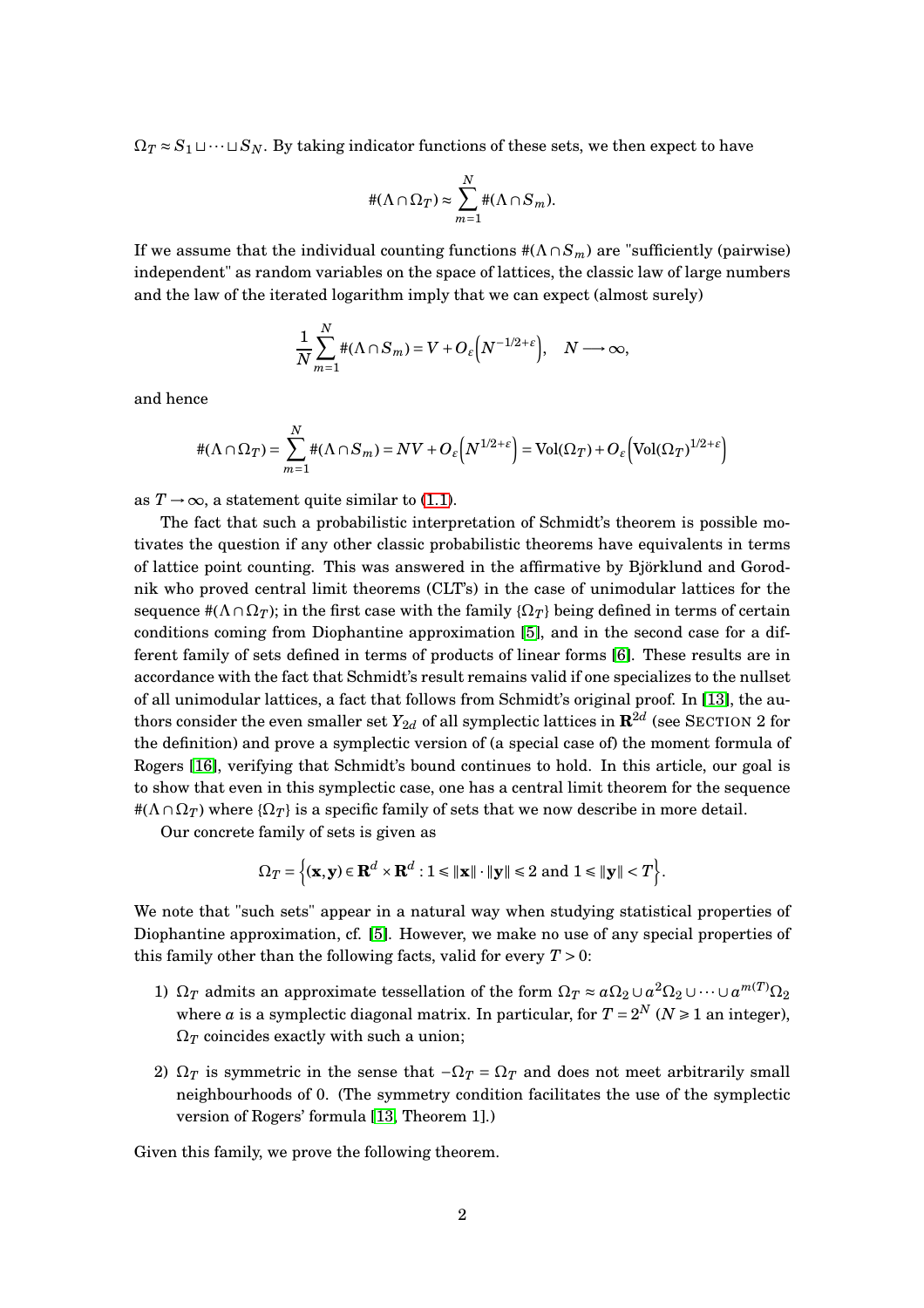<span id="page-2-0"></span>THEOREM 1.1. Suppose  $d \geq 4$ , and let  $\Lambda \in Y_{2d}$  be distributed according to the probability measure  $\mu$  coming from the restriction of Haar measure on  $Sp(2d,\mathbf{R})$  (see SECTION 2). Then, there exists  $\sigma \geq 0$  such that as  $T \longrightarrow \infty$ ,

$$
\frac{\#(\Lambda \cap \Omega_T) - \text{Vol}(\Omega_T)}{\text{Vol}(\Omega_T)^{1/2}} \Longrightarrow N(0, \sigma^2).
$$

REMARKS.

1) We suspect that this result also holds in the cases  $d = 2,3$ . However, we are unable to prove it due to technical limitations of our methods. The case  $d = 1$  is obscured by the fact that the counting function  $\#(\Lambda \cap \Omega_T)$  is not square integrable in this case.

2) We believe that the limiting variance is positive, but have not been able to prove any such result. This matter is intimately connected with subtle properties of an  $L^2$ -isometry *ι* that appears in Kelmer and Yu's symplectic version [\[13,](#page-41-3) Thm. 1] of Rogers' theorem. See SECTION 5 for more details.

3) If <sup>Λ</sup> varies over the larger space of *all unimodular lattices* of dimension *<sup>d</sup>* <sup>Ê</sup> 4, we are able to prove that the sequence  $\#(\Lambda \cap \Omega_T)$  satisfies a CLT with a strictly positive variance. This contrast to the symplectic case has to do with the fact that the  $L^2$  isometry that appears in Rogers' theorem is very simple and explicit compared to *ι*.

In the proof of Theorem [1.1](#page-2-0) we follow the arguments in [\[5\]](#page-41-1) closely. Our strategy for proving the theorem for a general  $T$  is to first prove it for  $T = 2^N$  and then show that this special case implies the theorem in its full generality. To deal with the special case  $T = 2^N$ , we employ the *method of cumulants* (Theorem [2.3\)](#page-5-0), which is a CLT criterion for sequences of bounded functions due to Fréchet and Shohat. However, we cannot apply Theorem [2.3](#page-5-0) directly as the functions

$$
\Lambda \longmapsto \frac{\# (\Lambda \cap \Omega_{2^N}) - \text{Vol}(\Omega_{2^N})}{\text{Vol}(\Omega_{2^N})^{1/2}} \qquad (N \ge 1)
$$

are unbounded on  $Y_{2d}$ . To remedy this, we exploit the fact that thanks to the tessellation properties of the family  $\{\Omega_T\}$ , the statement of Theorem [1.1](#page-2-0) can be given, for  $T = 2^N$ , in terms of  $Sp(2d,\mathbf{R})$ -translates of the Siegel transform  $\widehat{\chi}_2$  (see SECTION 2) of the indicator function  $\chi_2$  of  $\Omega_2$ , and the fact that this function can be approximated by a family of smooth and bounded functions on the space  $Y_{2d}$ . Concretely, if  $\phi \in C_c^{\infty}(Y_{2d})$  and  $a \in G$  are fixed, and

<span id="page-2-1"></span>
$$
\psi_m := \phi \circ a^m - \int_{X_d} \phi \, d\mu, \qquad F_N := \frac{1}{\sqrt{N}} \sum_{m=0}^{N-1} \psi_m,
$$
\n(1.2)

we first prove that the sequence  ${F_N}$  satisfies a central limit theorem. This result is given in Theorem [4.1,](#page-21-0) and we prove it in SECTION 4 by appealing to Theorem [2.3](#page-5-0) as  $F_N$  is bounded for each *N*. Specifically, we use a quantitative correlation estimate [\[3,](#page-41-4) Thm. 1.1] due to Björklund, Einsiedler, and Gorodnik in combination with a combinatorial technique developed by Björklund and Gorodnik in [\[4\]](#page-41-5) in order to analyse the cumulants  $cum_r(F_N)$ and prove that they vanish when  $N \rightarrow \infty$  in accordance with the hypotheses of Theorem [2.3.](#page-5-0) In terms of the probabilistic heuristic about Schmidt's result above, this correlation estimate expresses the "sufficient independence" required of the counting functions corre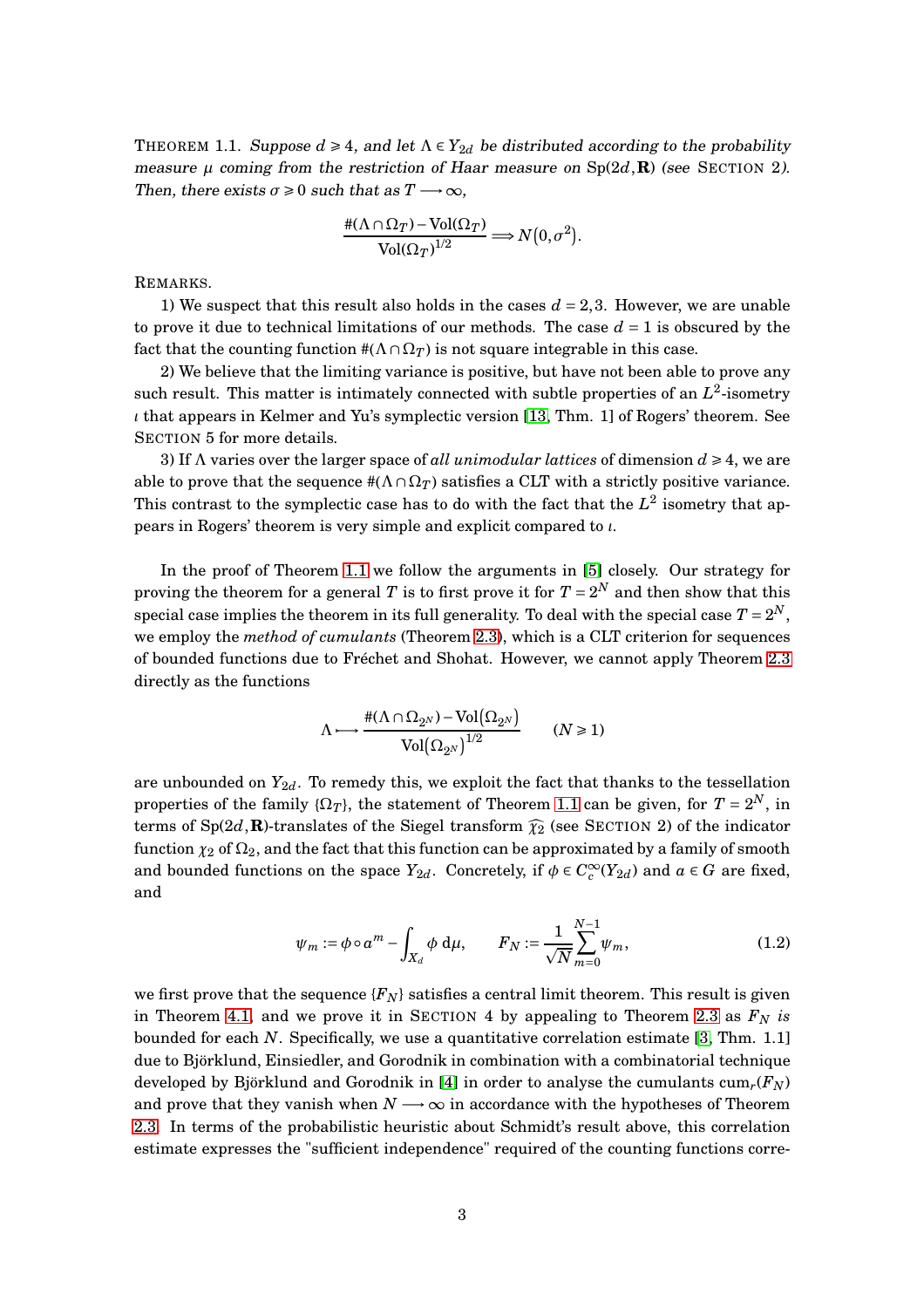sponding to different tiles in the tessellation of  $\Omega_{2^N}$ .

In SECTION 5 we will then construct a smooth, compactly supported function  $\phi$  which approximates  $\widehat{\chi}_2$ , which will allow us to extend the central limit theorem proved in SEC-TION 4 to our case of interest. In the case of general unimodular lattices considered in [\[5\]](#page-41-1), this approximation makes use of integrability properties of a certain height function introduced by Schmidt [\[17\]](#page-42-3), namely

$$
\alpha(\Lambda) := \sup_{V} \Big\{ d(V \cap \Lambda)^{-1} : V \cap \Lambda \text{ is a lattice in } V \Big\},\
$$

where *V* runs over all subspaces of the ambient Euclidean space of Λ. However, at a first glance it is not obvious whether these properties continue to hold when one considers this height function on  $Y_{2d}$ . In order to adapt this method to the symplectic case, we therefore also prove the following theorem which we show is optimal.

<span id="page-3-0"></span>THEOREM 1.2. The function  $\alpha$  belongs to  $L^p(Y_{2d})$  for  $p \le d$ . Consequently, for any such  $p$ and  $L > 0$  one has the estimate

$$
\mu(\{\Lambda \in Y_{2d} : \alpha(\Lambda) \ge L\}) \ll_p L^{-p}.
$$

By taking *V* to be a one-dimensional subspace in the definition of  $\alpha$ , we see that  $\alpha(\Lambda)$  is at least equal to the inverse length of the shortest non-zero vector in  $\Lambda$ . Mahler's compactness theorem [\[7,](#page-41-0) Chap. V, Thm. IV] therefore implies that the preimage of any compact subset of  $Y_{2d}$  under the height function  $\alpha$  is, itself, compact. The  $L^p$  bounds provided by Theorem [1.2](#page-3-0) therefore give us as much control over this function as one could hope for. Since the Siegel transform  $\widehat{\chi}_2$  that we wish to truncate is bounded when  $\alpha$  is small, the fact that *a* is only large on a small subset of  $Y_{2d}$  is a key ingredient in constructing the approximation  $\phi$  that allows us to reduce Theorem [1.1](#page-2-0) to Theorem [4.1.](#page-21-0) We prove Theorem [1.2](#page-3-0) in SECTION 3.

#### 2. PRELIMINARIES

We let  $J = J_{2d}$  be the standard skew-symmetric matrix

$$
J_{2d} = \begin{pmatrix} 0 & I_d \\ -I_d & 0 \end{pmatrix}
$$

where  $I_d$  denotes the  $d \times d$  identity matrix. Any 2 $d \times 2d$  matrix *A* that satisfies  $A^{\dagger}JA =$ *J* is called a *symplectic* matrix. We will denote by  $G = Sp(2d, \mathbf{R})$  the group of all real symplectic matrices of dimension  $2d \times 2d$ , or the *real symplectic group*. (Some authors use a different skew-symmetric reference matrix than *J* to define symplecticity. The group *G* is independent of this choice.)

In the usual way, *J* gives rise to an anti-symmetric bilinear form on  $\mathbb{R}^d$  given by  $ω$ (**x**,**y**) = **x**<sup>T</sup>*J***y**. If  $Λ ⊂ R^{2d}$  is a unimodular lattice, we say Λ is *symplectic* if the restriction of  $\omega$  to  $\Lambda \times \Lambda$  takes values in **Z**. Denoting the space of all symplectic 2*d*-dimensional lattices by  $Y_{2d}$ , one can show that the group *G* acts transitively on  $Y_{2d}$  with stabilizer  $\Gamma = \text{Sp}(2d, \mathbf{Z})$  (see Proposition [2.4\)](#page-6-0). Consequently, the space  $Y_{2d}$  can be realized as the coset space *G*/Γ. As both *G* and Γ are unimodular groups, the quotient inherits a *G*-invariant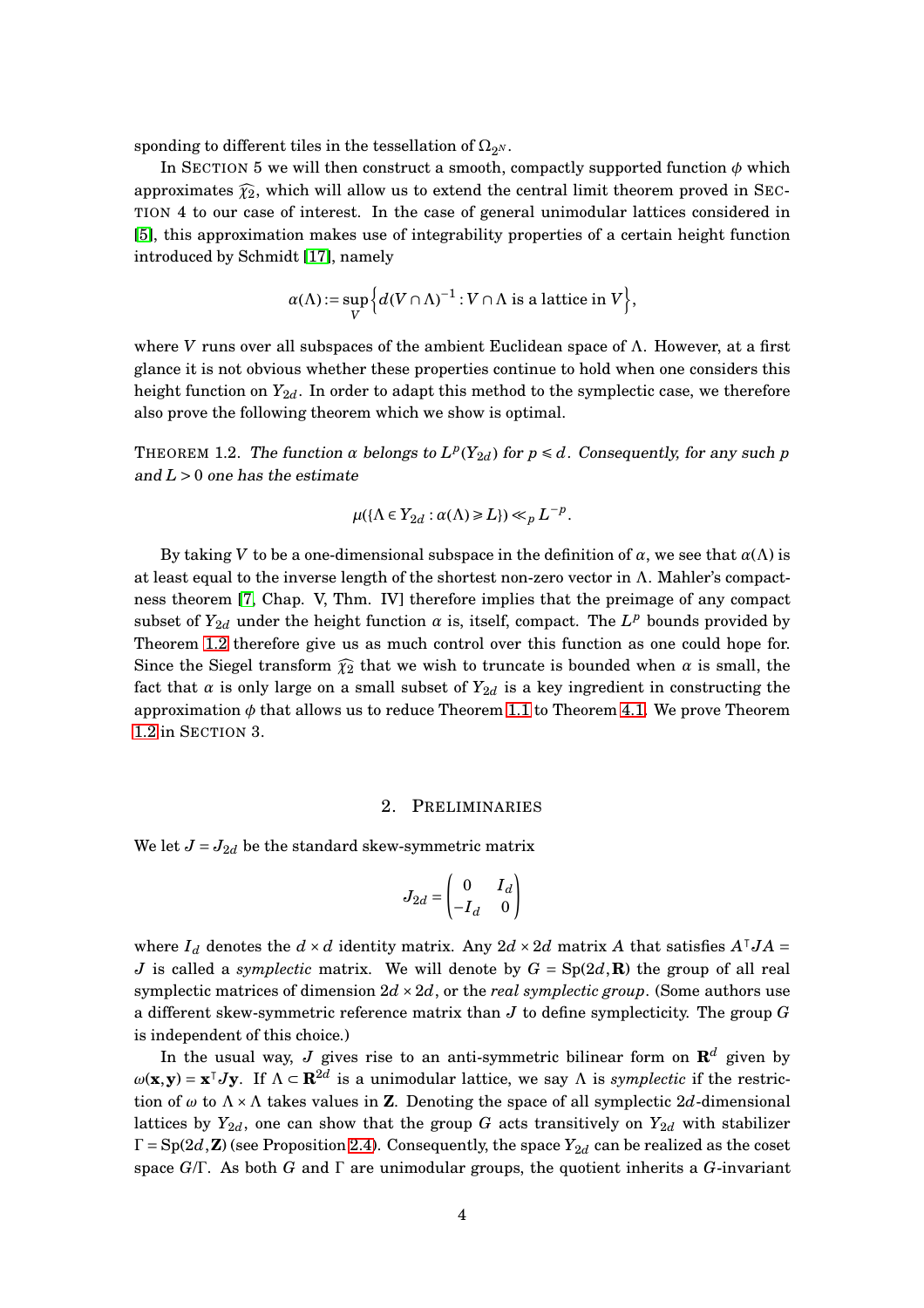measure  $\mu$  from the Haar measure on  $G$ . Moreover, this measure is finite (see e.g. [\[14\]](#page-42-4)), so by normalizing it to ensure  $\mu(Y_{2d}) = 1$  we can realize the set of symplectic lattices as a probability space.

In the following we take  $T = 2^N$  with  $N \ge 1$  an integer. As mentioned in the introduction, and as will be proved in SECTION 5, this comes at no loss of generality. The advantage of specializing to the subsequence  $2^N$  is that by doing so, we can conveniently tessellate the set  $\Omega_T = \Omega_{2^N}$  and exploit this to describe the function  $\#(\Lambda \cap \Omega_T) = \#(\Lambda \cap \Omega_{2^N})$  as a sum of *Siegel transforms*.

### 2.1. REFORMULATION IN TERMS OF THE SIEGEL TRANSFORM

We now define the Siegel transform of a compactly supported function on Euclidean space  ${\bf R}^n$  and show that the function  $\#(\Lambda\cap\Omega_{2^N})$  may be expressed in terms of the Siegel transform  $\widehat{\chi}_2$  of the characteristic function  $\chi_2$  of  $\Omega_2$ .

DEFINITION 2.1. Let  $f: \mathbb{R}^n \longrightarrow \mathbb{R}$  be a measurable function of compact support. Its Siegel transform is the function

$$
\hat{f}: X_n \longrightarrow \mathbf{R}, \qquad \hat{f}(\Lambda) = \sum_{\substack{\mathbf{v} \in \Lambda \\ \mathbf{v} \neq 0}} f(\mathbf{v}).
$$

We note that the condition on the support of f ensures that the function  $\hat{f}$  takes finite values and so is well-defined. However, even if *f* is a bounded function, its Siegel transform  $\hat{f}$  is typically not bounded on  $X_n$ . We will return to this matter later.

If  $\chi_T$  denotes the indicator function of the set  $\Omega_T$ , we now have

$$
\#(\Lambda \cap \Omega_{2^N}) = \widehat{\chi_{2^N}}(\Lambda).
$$

Furthermore,  $\Omega_{2^N}$  can be tessellated by means of  $G$ -translations of the set  $\Omega_2$ . More specifically, for  $t > 0$  we let

$$
a_t = \begin{pmatrix} e^t I_d & 0 \\ 0 & e^{-t} I_d \end{pmatrix} \in G,
$$

so that with  $b = a_{\log 2}$ ,

$$
\Omega_{2^N} = \bigcup_{m=0}^{N-1} b^{-m}(\Omega_2).
$$
\n(2.1)

Taking the Siegel transform of the indicator functions of both sides, we get

$$
\widehat{\chi_{2^N}}(\Lambda) = \sum_{\substack{\mathbf{v} \in \Lambda \\ \mathbf{v} \neq 0}} \chi_{2^N}(\mathbf{v}) = \sum_{\substack{\mathbf{v} \in \Lambda \\ \mathbf{v} \neq 0}} \sum_{m=0}^{N-1} \chi_2(b^m(\mathbf{v})) = \sum_{m=0}^{N-1} \sum_{\substack{\mathbf{v} \in \Lambda \\ \mathbf{v} \neq 0}} \chi_2(b^m(\mathbf{v})) = \sum_{m=0}^{N-1} \widehat{\chi_2} \circ b^m.
$$

By the symplectic version of Siegel's mean value theorem [\[15,](#page-42-5) Theorem 2] and the *G*-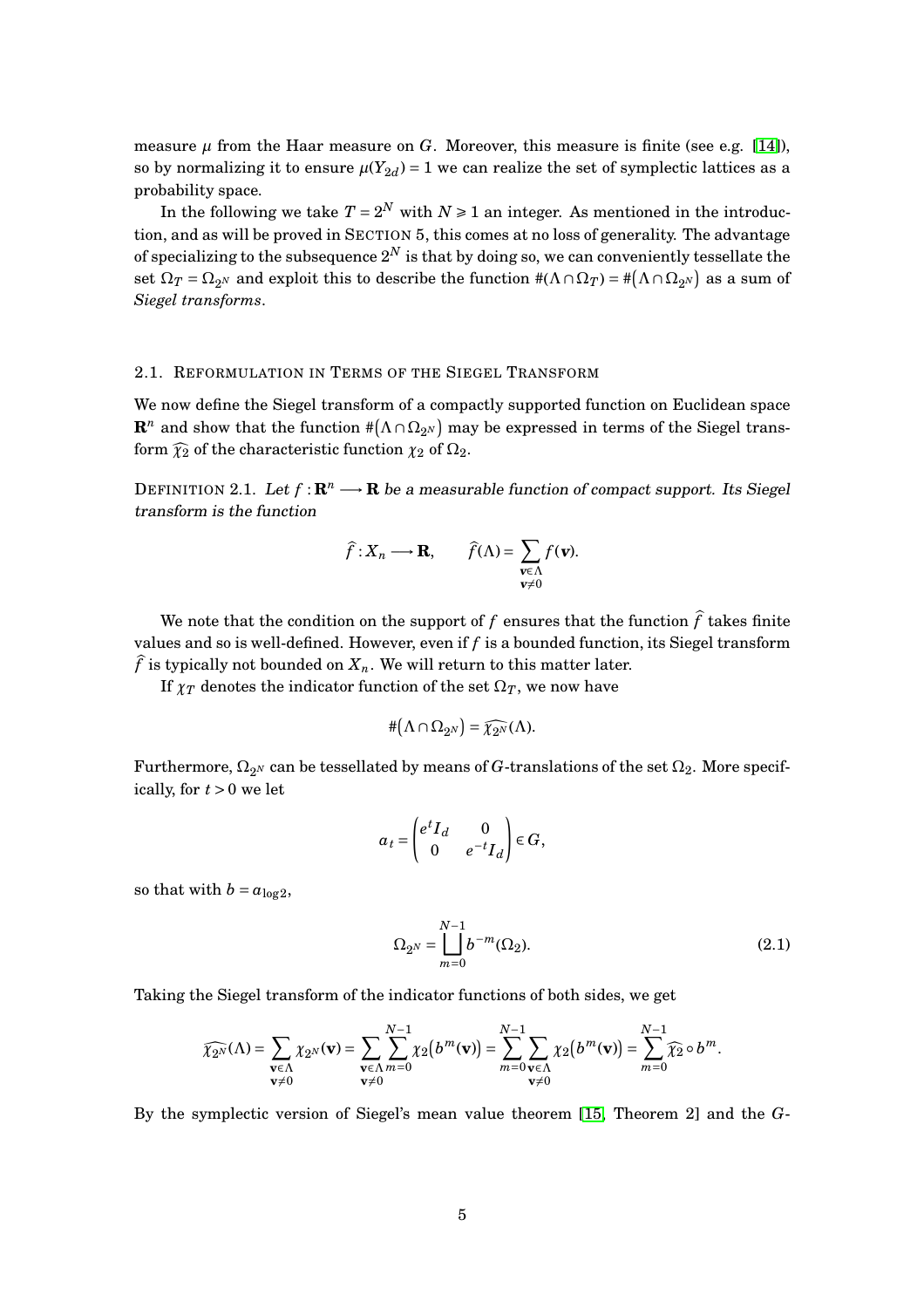invariance of  $\mu$ , we now obtain

$$
Vol(\Omega_{2^N}) = \int_{Y_{2d}} \sum_{m=0}^{N-1} \widehat{\chi_2}(b^m(\Lambda)) d\mu(\Lambda) = \sum_{m=0}^{N-1} Vol(\Omega_2) = N \cdot Vol(\Omega_2).
$$

It follows that, for  $T = 2^N$ , the convergence in distribution claimed in Theorem [1.1](#page-2-0) is equivalent to

<span id="page-5-1"></span>
$$
\frac{1}{\sqrt{N}} \left( \sum_{m=0}^{N-1} \widehat{\chi}_2 \circ b^m - N \cdot \text{Vol}(\Omega_2) \right) \Longrightarrow N(0, c^2 \sigma^2)
$$
\n(2.2)

for  $c = \text{Vol}(\Omega_2)^{1/2}$ . Hence, our main objective now is to prove [\(2.2\)](#page-5-1).

#### 2.2. CUMULANTS AND THE CRITERION OF FRÉCHET AND SHOHAT

In order to prove [\(2.2\)](#page-5-1), we use a CLT criterion due to Fréchet and Shohat. First, we need to introduce the notion of a *cumulant.*

DEFINITION 2.2. Let  $(X, y)$  be a probability space. For bounded and measurable functions  $f_1, \ldots, f_r$  on *X*, their joint cumulant of order *r* is

$$
\operatorname{cum}_r(f_1,\ldots,f_r)=\sum_{\mathscr{P}}(-1)^{\#\mathscr{P}-1}(\#\mathscr{P}-1)!\prod_{I\in\mathscr{P}}\int_X\prod_{i\in I}f_i\ d\nu,
$$

where the first sum is taken over the set of all partitions  $\mathcal P$  of the set  $\{1,\ldots,r\}$ .

If  $\mathcal{Q}$  is a partition of  $\{1,\ldots,r\}$ , the conditional joint cumulant of order *r* of the functions  $f_1, \ldots, f_r$  is defined as

$$
\operatorname{cum}_r(f_1,\ldots,f_r \mid \mathcal{Q}) = \sum_{\mathcal{P}} (-1)^{\#\mathcal{P}-1} (\#\mathcal{P}-1)! \prod_{I \in \mathcal{P}} \prod_{J \in \mathcal{Q}} \int_X \prod_{i \in I \cap J} f_i \, \mathrm{d}v
$$

where  $\mathscr P$  ranges over all partitions of  $\{1,\ldots,r\}$ .

Finally, if *f* is <sup>a</sup> bounded and measurable function on *X*, we let

$$
\operatorname{cum}_r(f) = \operatorname{cum}_r(f, \ldots, f).
$$

REMARK. It is not hard to see that cum*<sup>r</sup>* is an *r*-linear functional on the space of bounded, measurable functions on *X*. (See e.g. [\[20,](#page-42-6) Prop. 4.2].)

With this definition in place, we can state the criterion of Fréchet and Shohat.

<span id="page-5-0"></span>THEOREM 2.3 ([\[10\]](#page-41-6)). Let  $(X, v)$  be a probability space. Let  ${F_T}$  be a sequence of real-valued bounded measurable functions on *X* such that

$$
\int_X F_T \, \mathrm{d} \nu = 0, \qquad \sigma^2 := \lim_{T \to \infty} \int_X F_T^2 \, \mathrm{d} \nu < \infty.
$$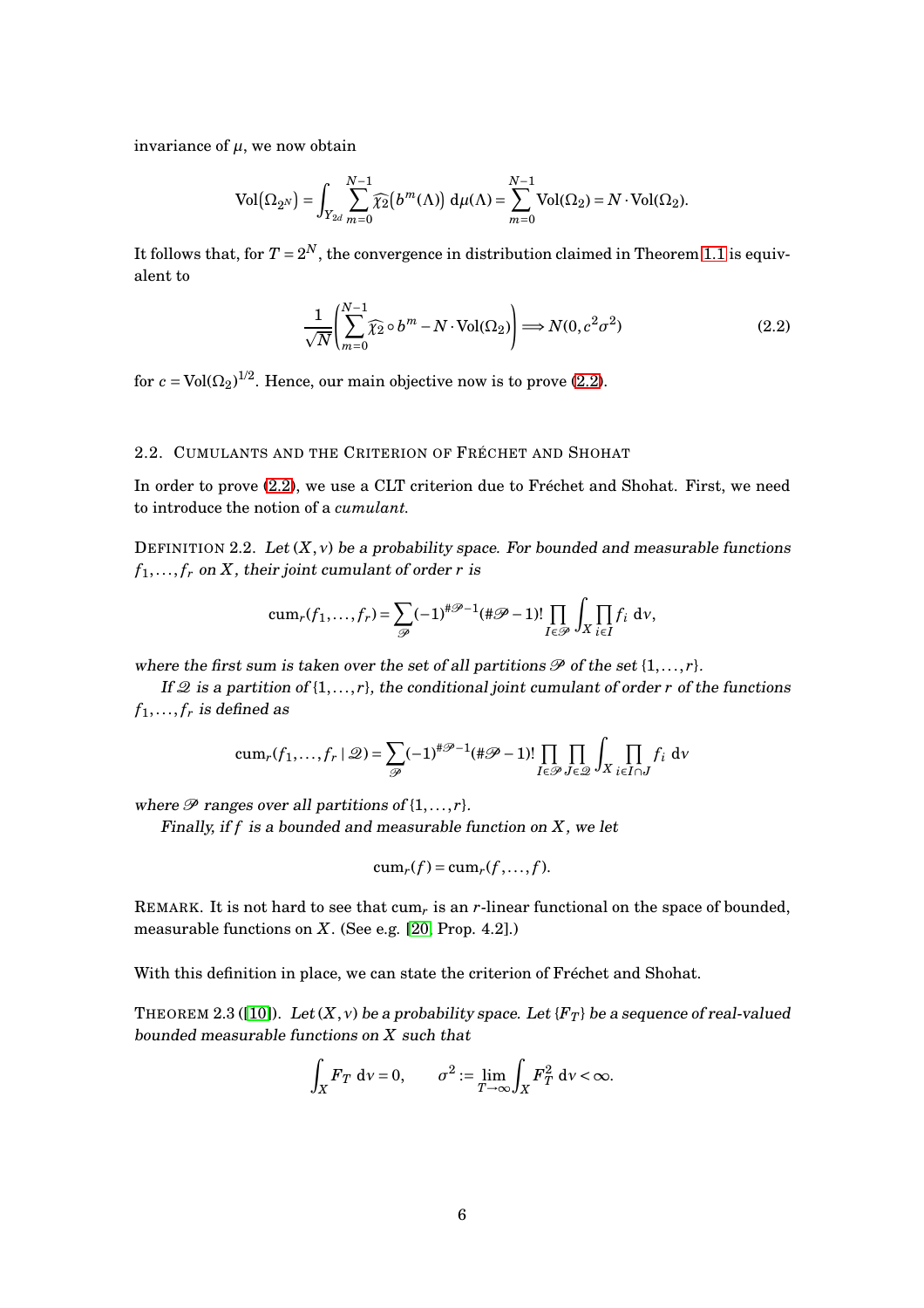Suppose that for all  $r \ge 3$ ,  $\text{cum}_r(F_T) \longrightarrow 0$  as  $T \longrightarrow \infty$ . Then, for every  $\xi \in \mathbb{R}$ ,

$$
v({F_T < \xi}) \longrightarrow \frac{1}{\sqrt{2\pi\sigma^2}} \int_{-\infty}^{\xi} \exp\left(-\frac{t^2}{2\sigma^2}\right) dt
$$

as  $T \rightarrow \infty$ .

#### 2.3. THE SYMPLECTIC GROUP AND SYMPLECTIC LATTICES

In this subsection we study certain Lie theoretic aspects of the group *G* and its relationship to the space of all symplectic lattices. Specifically, in order to be able to introduce an important family of Sobolev norms on the space  $C_c^\infty(Y_{2d})$  of compactly supported, smooth functions on  $Y_{2d}$  in the next subsection, we will examine the Riemannian structure on  $G$ and the differential action of its Lie algebra on  $C^{\infty}(G)$ . We begin by proving that the space of symplectic lattices *Y* coincides with the quotient *G*/Γ, justifying a claim that was made earlier.

<span id="page-6-0"></span>PROPOSITION 2.4. The natural action of *G* on  $Y_{2d}$  is transitive with stabilizer Γ. Consequently, *Y*2*<sup>d</sup>* may be identified with *G*/Γ.

*Proof.* Let  $\Lambda$  be a symplectic lattice. If  $\mathbf{v} \in \Lambda$  is non-zero, the set  $\omega(\mathbf{v}, \Lambda) \subset \mathbf{Z}$  is a non-zero ideal, hence equal to  $n_v \mathbf{Z}$  for some positive integer  $n_v$ . Choose now a  $v \in \Lambda$  that minimizes *n***v**. Then, since Λ is discrete, there is necessarily some  $\mathbf{w} \in \Lambda$  such that  $\omega(\mathbf{v}, \mathbf{w}) = n_{\mathbf{v}}$ . By the choice of **v** and **w**, we see that these vectors span the sublattice

$$
\Pi := \mathrm{span}_{\mathbf{R}} \{ \mathbf{v}, \mathbf{w} \} \cap \Lambda.
$$

Indeed, clearly the integer span of **v** and **w** is a sublattice of Π. Furthermore, if the index  $[\Pi : \text{span}_{\mathbf{Z}}{\{\mathbf{v}, \mathbf{w}\}}]$  is at least 2, then  $k^{-1}\mathbf{v} \in \Pi$  or  $k^{-1}\mathbf{w} \in \Pi$  for some  $k \geq 2$ . In either case, since <sup>Π</sup> <sup>⊂</sup> <sup>Λ</sup>, we obtain a contradiction to the minimality of *<sup>ω</sup>*(**v**,**w**), and the claim follows. We now let  $\mathbf{e}_1 = \mathbf{v}$ ,  $\mathbf{f}_1 = \mathbf{w}$ , and  $n_1 = n_\mathbf{v}$ . We can then complete  $\{\mathbf{e}_1, \mathbf{f}_1\}$  to a basis  $\{\mathbf{e}_1, \mathbf{f}_1, \mathbf{g}_3, \dots, \mathbf{g}_{2n}\}$ of  $\Lambda$ . It will be clear later that we in fact have  $n_1 = 1$ , so we will now proceed by ensuring orthogonality between **e**<sup>1</sup> (resp. **f**1) and the remaining basis vectors. To this end, note that all the integers  $\omega(\mathbf{e}_1, \mathbf{g}_i)$  and  $\omega(\mathbf{g}_i, \mathbf{f})$  ( $i = 3,...,2n$ ) have to be divisible by  $n_1$  due to the minimality of  $n_1$ . This means that we can obtain a (possibly) new lattice vector by replacing  $\mathbf{g}_i$  with the integer combination

$$
\mathbf{g}'_i := \mathbf{g}_i - \frac{1}{n_1} \omega(\mathbf{g}_i, \mathbf{f}_1) \mathbf{e}_1 - \frac{1}{n_1} \omega(\mathbf{e}_1, \mathbf{g}_i) \mathbf{f}_1.
$$

Since the map taking  $\{\mathbf{e}_1, \mathbf{f}_1, \mathbf{g}_3, \ldots, \mathbf{g}_{2n}\}$  to  $\{\mathbf{e}_1, \mathbf{f}_1, \mathbf{g}_3', \ldots, \mathbf{g}_{2n}'\}$  has determinant 1, we see that  $\{\mathbf{e}_1, \mathbf{f}_1, \mathbf{g}_3', \ldots, \mathbf{g}_{2n}'\}$  is a basis for  $\Lambda$ . Moreover, the construction ensures that  $\omega(\mathbf{e}_1, \mathbf{g}_i') =$  $\omega(\mathbf{g}'_i, \mathbf{f}_1) = 0$  for all *i*.

Continuing inductively with  $\Lambda$ /span ${\bf e}_1, {\bf f}_1$  in place of  $\Lambda$ , and so on, we thus obtain a set  ${\bf e}_1,\ldots,{\bf e}_n,{\bf f}_1,\ldots,{\bf f}_n$  of lattice vectors. The fact that each pair of lattice vectors forms a basis for the sublattice of  $\Lambda$  containing their integer span means that  $\mathbf{e}_1,\ldots,\mathbf{e}_n,\mathbf{f}_1,\ldots,\mathbf{f}_n$  form a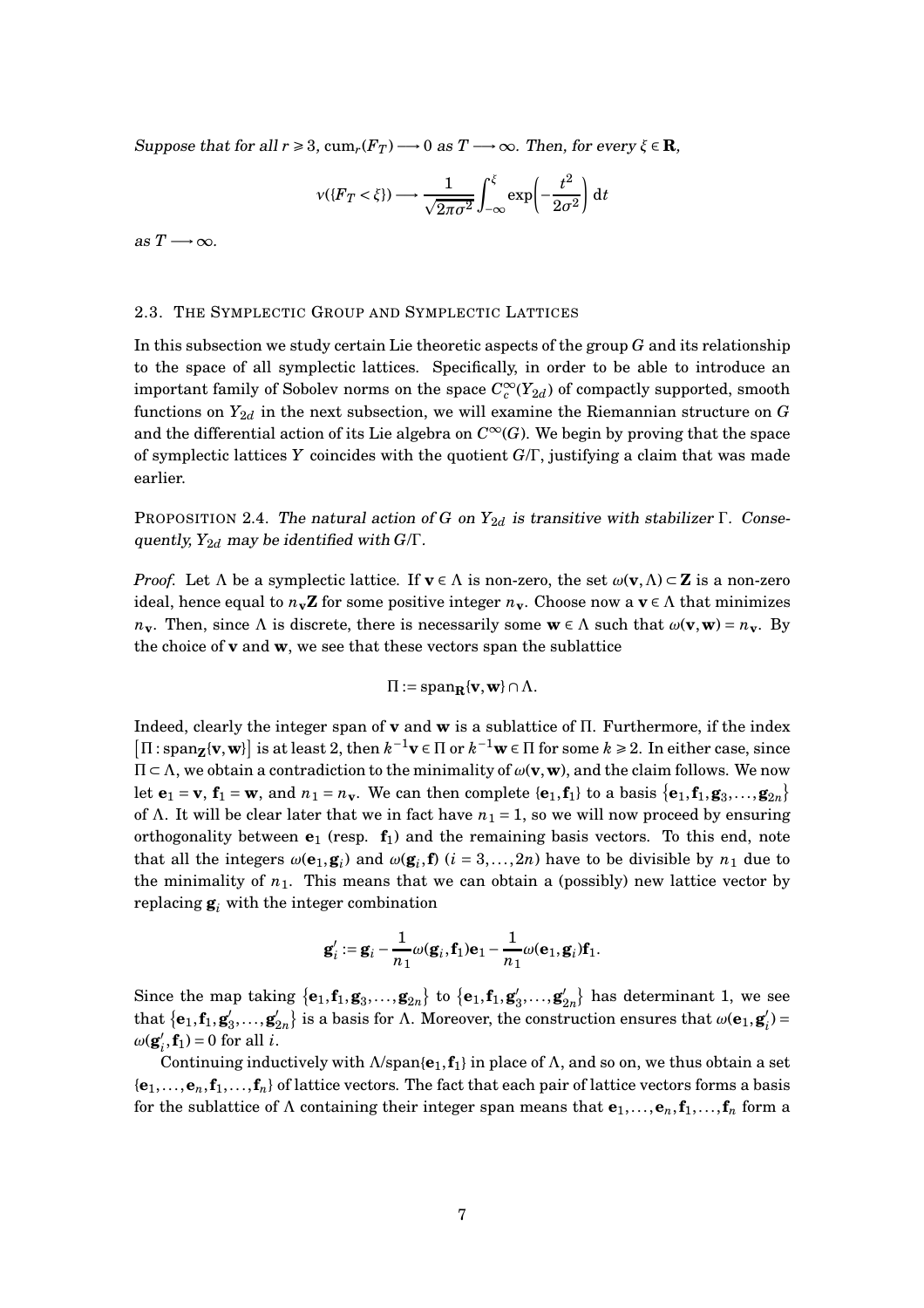basis for Λ. We now let

$$
M = \begin{bmatrix} \mathbf{e}_1 & \cdots & \mathbf{e}_n & \mathbf{f}_1 & \cdots & \mathbf{f}_n \end{bmatrix},
$$

which has determinant ±1. By construction, the matrix  $M^\intercal J M$  has the form  $\left(\begin{smallmatrix} 0 & N\ -N & 0 \end{smallmatrix}\right)$  with

$$
N = \begin{pmatrix} n_1 & 0 & \cdots & 0 \\ 0 & n_2 & \cdots & 0 \\ \vdots & \vdots & \ddots & \vdots \\ 0 & 0 & \cdots & n_d \end{pmatrix}.
$$

It follows that

$$
\pm 1 = \det M = \pm \prod_{i=1}^{n} n_i^2.
$$

Therefore, as all the  $n_i$  are positive integers, we have  $n_i = 1$  for all *i*. Therefore we even have  $M^{\dagger} J M = J$ , which means that our matrix *M* is symplectic.

It remains to show that the stabilizer of **Z** 2*d* is Γ. However, since we have

$$
stab_{\mathrm{SL}(2d,\mathbf{R})}(\mathbf{Z}^{2d}) = \mathrm{SL}(2d,\mathbf{Z}),
$$

we immediately obtain

$$
\mathrm{stab}_G\left(\mathbf{Z}^{2d}\right) = \mathrm{stab}_{\mathrm{SL}(2d,\mathbf{R})}\left(\mathbf{Z}^{2d}\right) \cap G = \Gamma.
$$

This completes the proof.

The Lie group  $G = Sp(2d, \mathbf{R})$  carries a right-invariant Riemannian metric that descends onto the quotient space *G*/Γ. Moreover, since *G* is connected, this metric even gives rise in a natural way to a right-invariant distance function  $\rho_G$  on  $G$ , and hence a distance function on  $G/\Gamma$  which we denote by  $\rho_X$ .

DEFINITION 2.5. Let  $\|\cdot\|$  be the norm on  $\mathfrak{g} = \text{Lie}(G)$  coming from the Riemannian metric on *G*. Then we define the operator norm of *g* as

$$
\|g\|_{\text{op}} = \max\{\|gXg^{-1}\| : X \in \mathfrak{g}, \|X\| = 1\}.
$$

Our operator norm of *g* is therefore the usual operator norm of the adjoint map  $\text{Ad}(g)$ :  $\mathfrak{g} \longrightarrow \mathfrak{g}$ . It is not hard to see that  $\|\cdot\|_{op}$  is submultiplicative. In what follows, however, we also need to be able to estimate  $\|\cdot\|_{\text{op}}$  from below.

<span id="page-7-0"></span>LEMMA 2.6. For any non-zero  $t \in \mathbb{R}$  there exists  $\lambda = \lambda(t,d) > 1$  such that for any positive integer *m*,

$$
||a_t^m||_{op} \ge \lambda^m.
$$

*Proof.* It is a standard fact that the Lie algebra g consists of all matrices *X* such that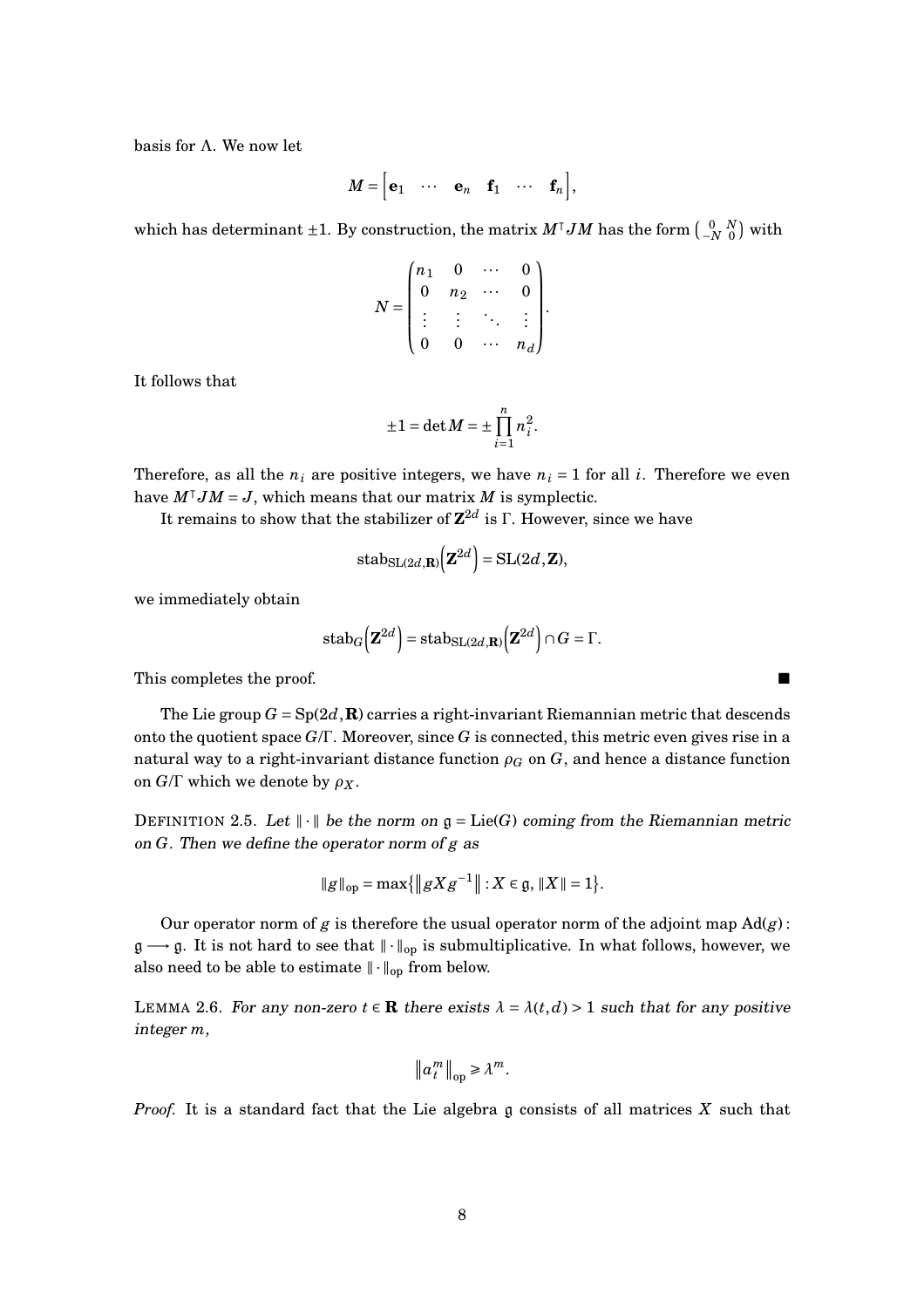$X^{\dagger}J + JX = 0$  where *J* is the standard skew-symmetric matrix. Thus, with

$$
E = \begin{pmatrix} 0 & 0 & \cdots & 1 \\ 0 & \vdots & \ddots & \vdots \\ 1 & \cdots & 0 \\ 0 & 0 & \cdots \end{pmatrix},
$$

where all blocks have size  $d \times d$ , and the upper rightmost block only has non-zero entries in the corners on the antidiagonal, the matrices  $E$  and  $E^\intercal$  are elements of  $\mathfrak g$  and eigenvectors of  $\text{Ad}(a_t)$  with respective eigenvalues  $e^{2t}$  and  $e^{-2t}$ . If  $t > 0$ , let  $\lambda = e^{2t} > 1$  and let  $F = E / ||E||$ , and if  $t < 0$ , let  $\lambda = e^{-2t} > 1$  and  $F = E^{\top}/||E^{\top}||$ . Then, if *m* is any positive integer, we see that

$$
\left\|a_{t}^{m}\right\|_{\text{op}} \geq \left\|\mathrm{Ad}\big(a_{t}^{m}\big)F\right\|=\lambda^{m}\left\|F\right\|=\lambda^{m}>1,
$$

and the claim follows.

There is an action of  $\mathfrak g$  on the space  $C^\infty_c(G)$  of smooth, compactly supported functions on *G* by means of the exponential map  $\exp : \mathfrak{g} \longrightarrow G$ . Namely, for  $Y \in \mathfrak{g}$  and  $\phi \in C_c^{\infty}(G)$ ,

$$
(Y.\phi)(g) := \lim_{t \to 0} \frac{\phi(\exp(tY)g) - \phi(g)}{t}.
$$

Thus the element  $Y \in \mathfrak{g}$  acts on  $C_c^{\infty}(G)$  as a first-order differential operator which we denote by D*<sup>Y</sup>* . This differential action extends to an action of the universal enveloping algebra  $\mathscr{U}(\mathfrak{g})$  on  $C_c^\infty(G)$  given by

$$
\big(Y_1^{e_1}\cdots Y_r^{e_r}\big).\phi:=\mathcal{D}_{Y_1}^{e_1}\cdots\mathcal{D}_{Y_r}^{e_r}\phi:=\mathcal{D}_Y\phi
$$

for a monomial  $Y = Y_1^{e_1}$  $\frac{1}{1} \cdots Y_r^{e_r}$ , and given for a general element of  $\mathcal{U}(\mathfrak{g})$  by extending the above definition linearly.

## 2.4. NORMS ON  $C_c^{\infty}(G)$

A crucial ingredient in the proof of the CLT for the sequence  $(1.2)$  is the correlation estimate given in Theorem [4.3.](#page-23-0) Anticipating this theorem, we now introduce a family of Sobolev norms on the space  $C_c^{\infty}(Y_{2d})$ .

DEFINITION 2.7. For any integer  $q \ge 1$  and for  $\phi \in C_c^{\infty}(Y_{2d})$ , we define the norms

$$
\|\phi\|_{C^q} := \max\left\{ \|\mathcal{D}_Z \phi\|_{\infty} : \begin{array}{l} Z \in \mathcal{U}(\mathfrak{g}) \text{ is a monomial} \\ \deg Z \leq q \end{array} \right\},\tag{2.3}
$$

$$
S_q(\phi) := \max\left\{ \|\phi\|_{\infty}, \|\phi\|_{C^q} \right\}.
$$
 (2.4)

We will need the following two standard properties of the *Sq*-norm.

LEMMA 2.8. The family  $\{S_q\}_q$  has the following two properties.

*i*) For any  $\phi \in C_c^{\infty}(Y_{2d})$  and  $g \in G$ ,

<span id="page-8-0"></span>
$$
S_q(\phi \circ g) \ll_q \|g\|_{op}^q S_q(\phi). \tag{2.5}
$$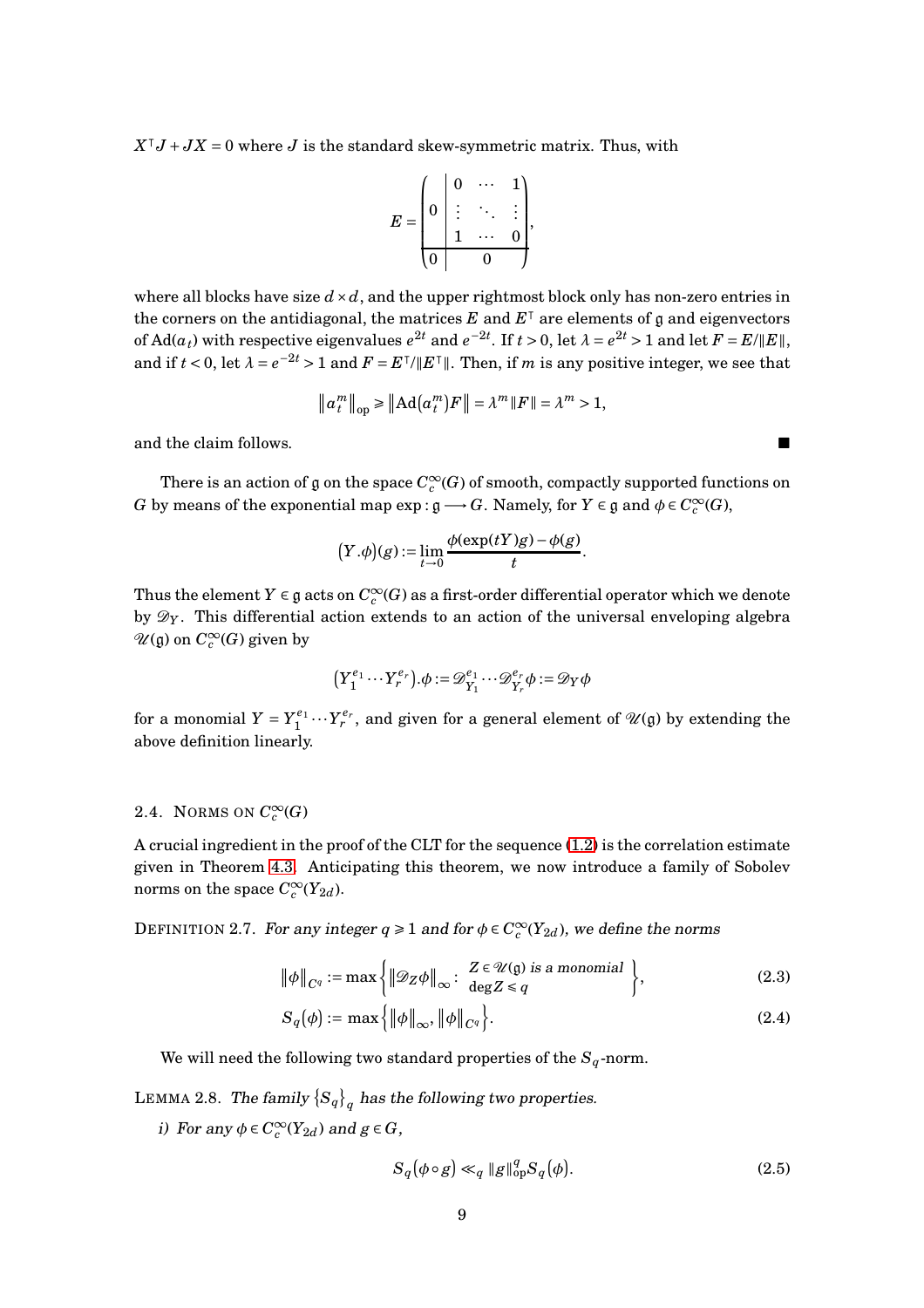ii) For any  $\phi_1, \phi_2 \in C_c^{\infty}(Y_{2d})$ ,

<span id="page-9-1"></span>
$$
S_q(\phi_1 \phi_2) \ll_q S_q(\phi_1) S_q(\phi_2). \tag{2.6}
$$

*Proof.* The proof of this is long, but straightforward, and is therefore left to the reader. ■

We will also need a family of Sobolev norms on Euclidean space.

DEFINITION 2.9. For any integer  $q \ge 1$  and  $f \in C_c^{\infty}(\mathbf{R}^{2d})$ , we let

$$
\|f\|_{C^q} := \max\left\{ \left\| f^{(\tau)} \right\|_{\infty} : \deg \tau \leq q \right\}
$$

where  $\tau = (\tau_1, \ldots, \tau_d)$  denotes a multi-index, deg  $\tau = \tau_1 + \cdots + \tau_d$ , and

$$
f^{(\tau)} = \frac{\partial^{\tau_1}}{\partial x_1^{\tau_1}} \cdots \frac{\partial^{\tau_d}}{\partial x_d^{\tau_d}} f.
$$

# 3. *L <sup>p</sup>* BOUNDS ON THE HEIGHT FUNCTION *α*

In this second preliminaries section, we will investigate the height function  $\alpha$  mentioned in the introduction that plays a key role in our construction of a smooth function that approximates the Siegel transform  $\widehat{\chi}_2$ .

As we mentioned earlier, the Siegel transform of a bounded function  $f$  on  $\mathbb{R}^{2d}$  will generally be unbounded on  $Y_{2d}$ . Fortunately, however, if f has compact support it is possible to remedy this situation due to an explicit connection between the Siegel transform  $\hat{f}$  and the following function.

DEFINITION 3.1. Let  $\Lambda$  be a lattice (not necessarily unimodular) in any number of dimensions and denote by  $d(\Lambda) < \infty$  the covolume of  $\Lambda$ . Then we define

$$
\alpha(\Lambda) := \sup_{V} \left\{ d(V \cap \Lambda)^{-1} : V \cap \Lambda \text{ is a lattice in } V \right\},\
$$

where *V* runs over all subspaces of the ambient Euclidean space of Λ.

Note that one always has  $s(\Lambda)^{-1} \leq \alpha(\Lambda)$  where  $s(\Lambda)$  denotes the length of the shortest non-zero vector of  $\Lambda$ . Therefore, since the existence of very short lattice vectors will generally cause Siegel transforms to blow up, one could expect that *α* should more or less determine the growth of Siegel transforms on  $X_n$ . This result, due to Schmidt, is the source of our interest in *α*.

<span id="page-9-0"></span>PROPOSITION 3.2 ([\[17,](#page-42-3) Lemma 2]). Suppose  $f: \mathbb{R}^n \longrightarrow \mathbb{R}$  is a bounded function with compact support. Then for any unimodular lattice  $\Lambda \in X_n$ ,

$$
\left|\widehat{f}(\Lambda)\right| \ll_{\operatorname{supp} f} \|f\|_{\infty} \cdot \alpha(\Lambda),
$$

where  $\hat{f}$  denotes the Siegel transform of  $f$ .

For the purposes of estimating norms of Siegel transforms on the space of unimodular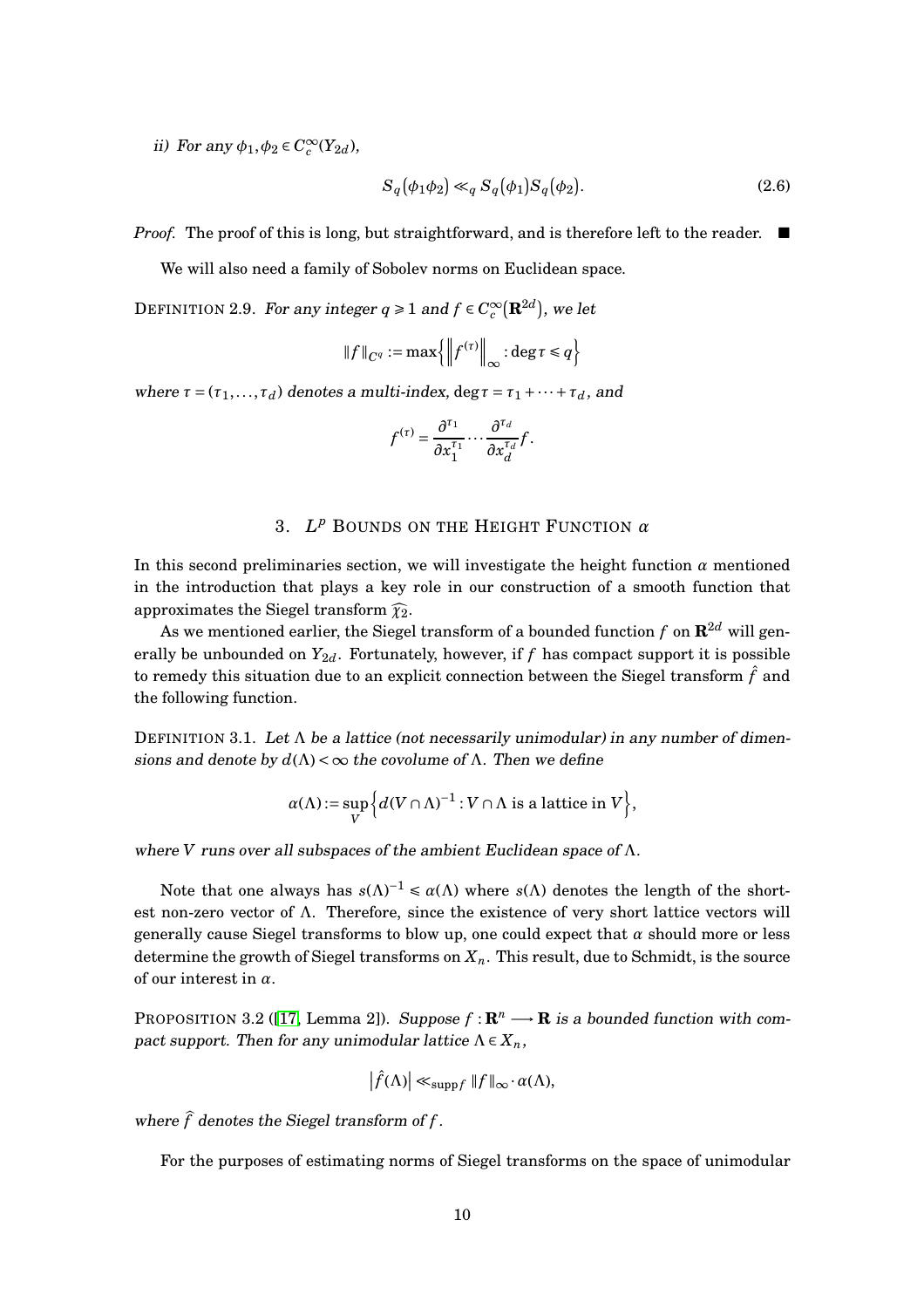lattices, Proposition [3.2](#page-9-0) is particularly useful since  $\alpha \in L^p(X_n)$  for  $p = 1, \ldots, n-1$  [\[9,](#page-41-7) Lemma 3.10]. The purpose of this section is to prove Theorem [1.2,](#page-3-0) which extends this integrability result to the symplectic case.

#### 3.1. A SIEGEL SET FOR *G*/Γ

In order to prove Theorem [1.2,](#page-3-0) we will first prove that a fundamental domain of the coset space *G*/Γ is contained in a Siegel set that we describe explicitly. Such a result may be known to experts of the field, but we have been unable to find a reference. We follow the arguments in [\[1,](#page-41-8) Chap. V.1].

Let  $\mathbf{K} = \text{SO}(2d) \cap G$ , and let

$$
\mathbf{A} = \left\{ \begin{pmatrix} D & 0 \\ 0 & D^{-1} \end{pmatrix} : D > 0 \text{ diagonal} \right\}.
$$

Let  $N(d) = N$  be the subgroup of  $(2d) \times (2d)$  symplectic matrices given by

$$
\mathbf{N}(d) := \left\{ \begin{pmatrix} N & M \\ 0 & N^{-\top} \end{pmatrix} : N \text{ unipotent, upper-triangular, } NM^\top = MN^\top \right\}.
$$

Finally, for a real parameter  $u > 0$ , let  $N_u := {A \in N : ||A||_{\infty} \le u}$  and  $N_Z := GL(2d, Z) \cap N$ .

<span id="page-10-3"></span>LEMMA 3.3. There exists a number  $m(d) \ge 2$  with the property that  $N = N_{m(d)}N_Z$ .

*Proof.* We proceed by induction in *d*. The case  $d = 1$  is well-known (see [\[1\]](#page-41-8)) since  $Sp(2, \mathbb{R}) =$  $SL(2,\mathbf{R})$ , and in this case we can take  $m(1) = 2$ .

We now let  $d \ge 2$  and assume the claim for  $2(d-1) \times 2(d-1)$  matrices in  $N(d-1)$  and define  $m(d)$  recursively. Given any  $\binom{N-M}{0\ N^{-1}}\in \mathbf N(d),$  we have to prove the existence of a  $d\times d$ unipotent, upper-triangular, integer matrix *S* and a  $d \times d$  integer matrix *T* such that

$$
\|NS\|_{\infty} \le m(d),\tag{3.1}
$$

$$
\left\| \left( NS \right)^{-1} \right\|_{\infty} \leqslant m(d),\tag{3.2}
$$

$$
\|NT + MS^{-\top}\|_{\infty} \le m(d),\tag{3.3}
$$

<span id="page-10-2"></span><span id="page-10-1"></span><span id="page-10-0"></span>
$$
ST^{\top} = TS^{\top},\tag{3.4}
$$

for some *m*(*d*) only depending on *d*.

Let us write *N* in the form

$$
N = \begin{pmatrix} A & \mathbf{x} \\ 0 & 1 \end{pmatrix},
$$

where *<sup>A</sup>* is a (*d*−1)×(*d*−1) unipotent upper-triangular matrix and **<sup>x</sup>** <sup>∈</sup> **<sup>R</sup>***d*−<sup>1</sup> . Then we have

$$
N^{-1} = \begin{pmatrix} A^{-1} & -A^{-1}x \\ 0 & 1 \end{pmatrix}.
$$

Applying the induction hypothesis to the matrix  $\left(\begin{smallmatrix}A&0\0&A^{-\intercal}\end{smallmatrix}\right)$ , we can find a unipotent, uppertriangular integer matrix *S*<sub>0</sub> of dimensions  $(d-1) \times (d-1)$  such that  $||AS_0||_{\infty} \le m(d-1)$  and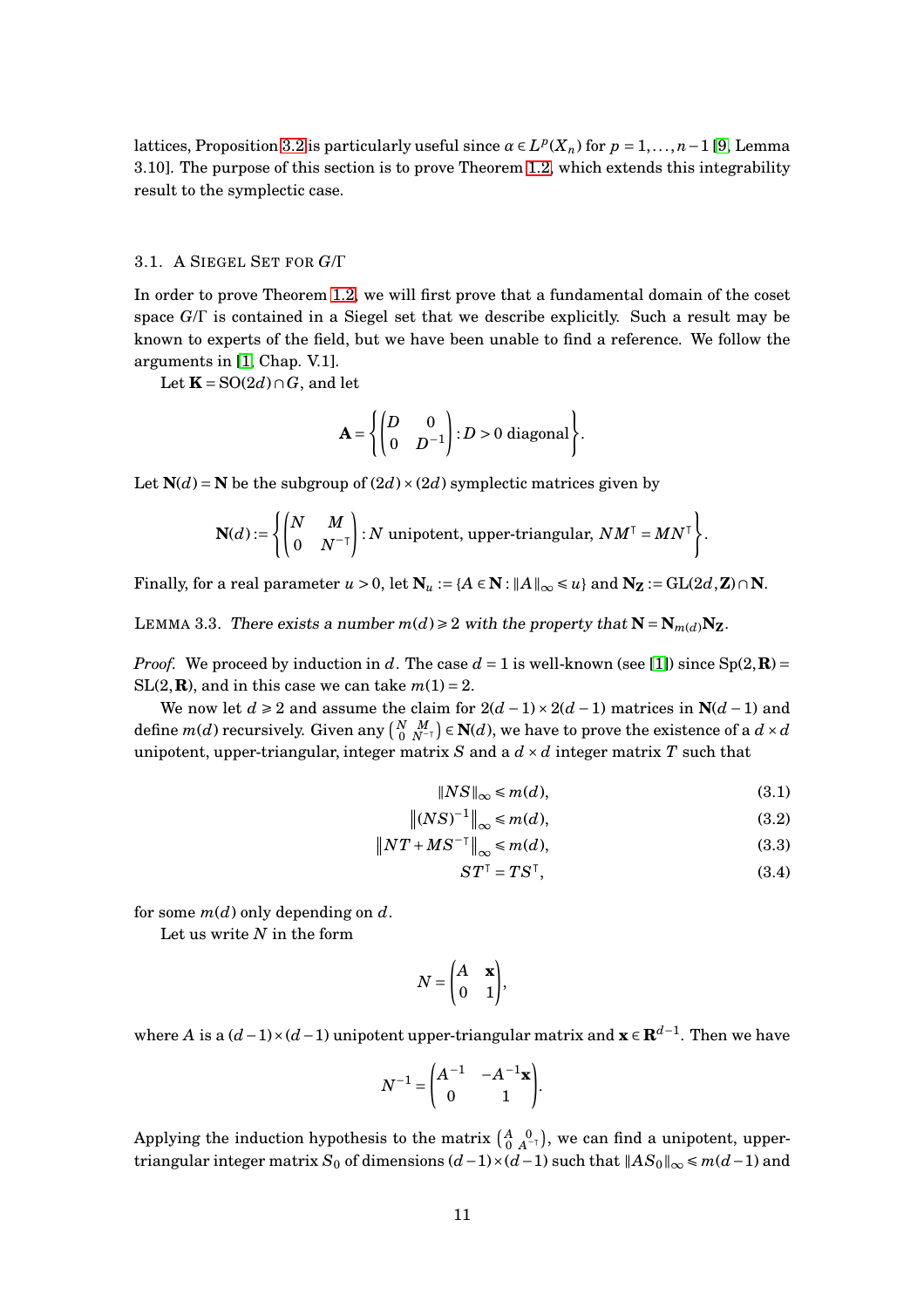$\|(AS_0)^{-1}\|_{\infty} \le m(d-1).$ 

We now augment  $S_0$  to a matrix *S* satisfying [\(3.1\)](#page-10-0) and [\(3.2\)](#page-10-1) as follows. Write first

$$
S=\begin{pmatrix} S_0 & \mathbf{s} \\ 0 & 1 \end{pmatrix}
$$

where  $\mathbf{s} \in \mathbf{Z}^{d-1}$ . Then one has

$$
NS = \begin{pmatrix} AS_0 & As + \mathbf{x} \\ 0 & 1 \end{pmatrix},
$$
  

$$
(NS)^{-1} = \begin{pmatrix} (AS_0)^{-1} & -(AS_0)^{-1}(As + \mathbf{x}) \\ 0 & 1 \end{pmatrix}.
$$

It is now possible to choose the vector **s** in such a way that  $||A\mathbf{s}+\mathbf{x}||_{\infty} \le 2$ . Indeed, this claim is equivalent to the existence of a point of the lattice  $A\mathbf{Z}^{d-1}$  in the set  $-\mathbf{x} + [-2,2]^{d-1}$ . This claim, on the other hand, is true since surely  $-\mathbf{x} + [-2,2]^{d-1}$  contains one of the cubes

$$
\Big\{\mathbf{v} + [0,1]^{d-1} : \mathbf{v} \in \mathbf{Z}^{d-1}\Big\},\
$$

each of which necessarily contains a lattice point from *A***Z** *d*−1 , as may be seen by solving the system of inequalities

$$
A\mathbf{s} = \begin{pmatrix} 1 & a_{12} & a_{13} & \cdots & a_{1,d-1} \\ 0 & 1 & a_{23} & \cdots & a_{2,d-1} \\ 0 & 0 & 1 & \cdots & a_{3,d-1} \\ \vdots & \vdots & \vdots & \ddots & \vdots \\ 0 & 0 & 0 & \cdots & 1 \end{pmatrix} \begin{pmatrix} s_1 \\ s_2 \\ s_3 \\ \vdots \\ s_{d-1} \end{pmatrix} \in \mathbf{v} + [0,1]^{d-1}
$$

by starting with  $s_{d-1}$ . It follows that we now have  $||AS_0||_{\infty} \le m(d-1)$ ,  $||(AS_0)^{-1}||_{\infty} \le$ *m*( $d$  −1), and  $||A$ **s** + **x** $||_{\infty}$  ≤ 2. However, these inequalities imply that additionally

$$
||(AS_0)^{-1}(As+\mathbf{x})||_{\infty} \le 2(d-1)m(d-1).
$$

We therefore obtain

$$
||NS||_{\infty} \le \max\{m(d-1), 2\} = m(d-1) < 2(d-1)m(d-1),\tag{3.5}
$$

since  $m(d-1) \ge 2$  by assumption, and

<span id="page-11-1"></span><span id="page-11-0"></span>
$$
\|(NS)^{-1}\|_{\infty} \le 2(d-1)m(d-1). \tag{3.6}
$$

Let  $u(d) = 2(d-1)m(d-1)$ . With *S* as above, we now let *T*<sup>'</sup> be any integer matrix  $\text{satisfying } S(T')^\dagger = T'S^\dagger \text{ so that}$ 

$$
\begin{pmatrix} N & M \\ 0 & N^{-\top} \end{pmatrix} \begin{pmatrix} S & T' \\ 0 & S^{-\top} \end{pmatrix} = \begin{pmatrix} N' & M' \\ 0 & (N')^{-\top} \end{pmatrix}
$$

with  $\|N'\|_{\infty}$ ,  $\|(N')^{-\top}\|_{\infty} \leq u(d)$ . Thus, if we can find a symmetric integer matrix  $T''$  such that  $\|N'T'' + M'\|_{\infty}$  is bounded, we will be done. Indeed, then we may take  $m(d)$  as an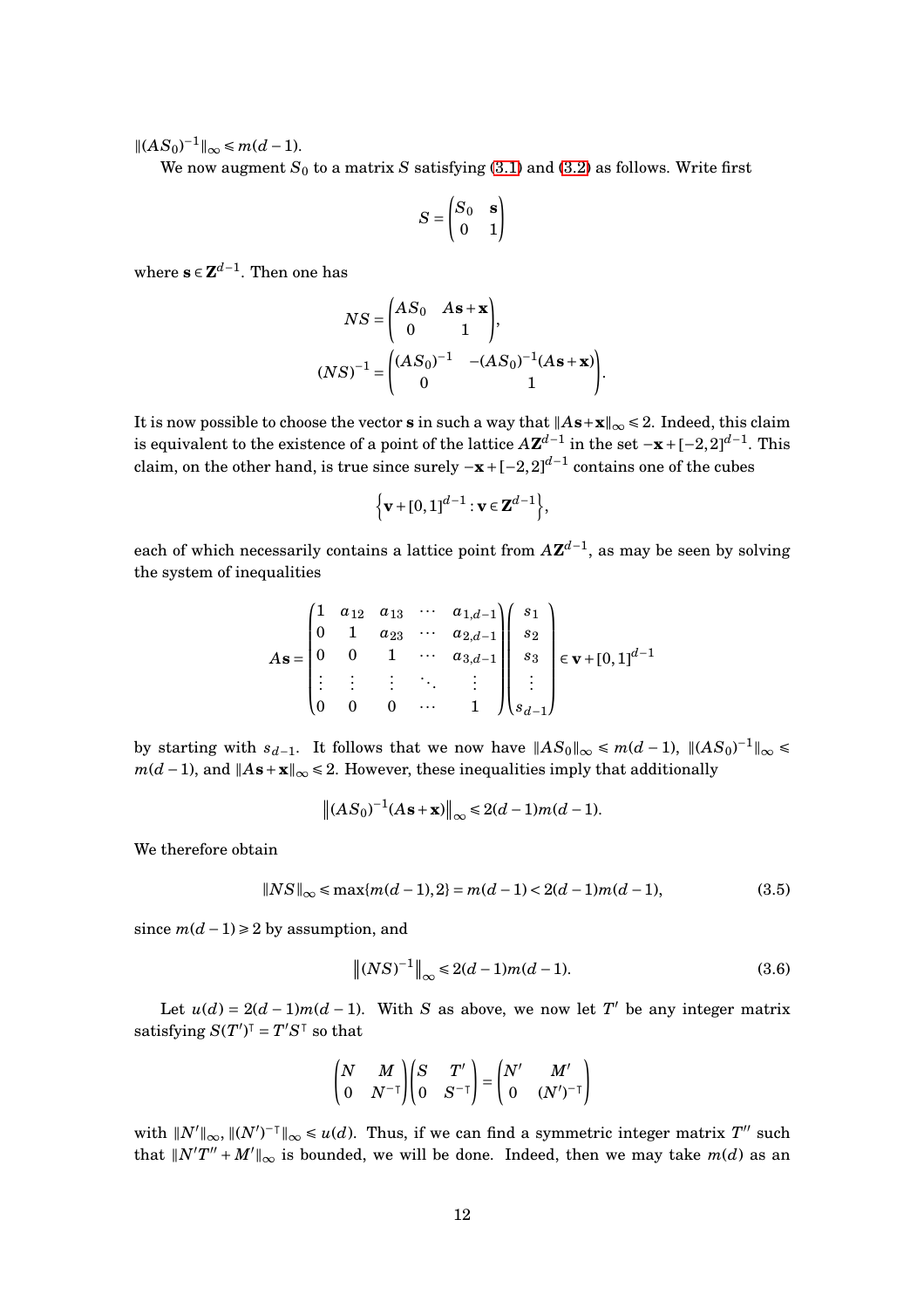appropriate multiple of  $u(d)$  and define  $T$  by the relation

<span id="page-12-0"></span>
$$
\begin{pmatrix} S & T \\ 0 & S^{-\top} \end{pmatrix} = \begin{pmatrix} S & T' \\ 0 & S^{-\top} \end{pmatrix} \begin{pmatrix} I & T'' \\ 0 & I \end{pmatrix} . \tag{3.7}
$$

In order to find such a matrix  $T''$ , we note that the condition  $N'(M')^\intercal = M'(N')^\intercal$  implies that  $(N')^{-1}M'$  is symmetric. Indeed,

$$
((N')^{-1}M')^{T} = (M')^{T}(N')^{-T} = (N')^{-1}M'(N')^{T}(N')^{-T} = (N')^{-1}M'.
$$

Therefore we obtain a symmetric integer matrix by letting

$$
T'' = (t_{ij})_{i,j=1}^d, \qquad t_{ij} = \left[ \left( -(N')^{-1} M' \right)_{ij} \right].
$$

For a suitable  $d \times d$  matrix  $U$  with  $||U||_{\infty} \leq 1$ , we now have  $T'' = -(N')^{-1}M' + U$ . This implies that

$$
||N'T'' + M'||_{\infty} = ||N'U||_{\infty} \le d \cdot u(d).
$$

Hence we can take  $m(d) = d \cdot u(d)$ . By [\(3.5\)](#page-11-0) and [\(3.6\)](#page-11-1), the conditions [\(3.1\)](#page-10-0)-[\(3.4\)](#page-10-2) are satisfied with  $S$  and  $T$  given by [\(3.7\)](#page-12-0).

For *M* a  $(d-1) \times (d-1)$  matrix,  $a \in \mathbb{R}$ , and  $\mathbf{x}, \mathbf{y} \in \mathbb{R}^{d-1}$ , let us introduce the  $d \times d$  matrix

$$
\mathcal{M}(a, \mathbf{x}, \mathbf{y}, M) := \begin{pmatrix} a & \mathbf{x}^{\mathsf{T}} \\ \mathbf{y} & M \end{pmatrix}.
$$

To complete the induction step and obtain a Siegel set for Sp(2*d*,**R**)/Sp(2*d*,**Z**), we will rely on the following lemma which allows us to project and lift matrices to and from Sp(2*d* − 2,**R**).

<span id="page-12-1"></span>LEMMA 3.4. For  $i = 1,2,3$ , let  $a_i \in \mathbf{R}$  and let  $\mathbf{x}_i \in \mathbf{R}^{d-1}$ . Moreover, for  $i = 1,2,3,4$ , let  $M_i \in GL(d-1,\mathbf{R})$ . *i)* Suppose that

$$
\begin{pmatrix} \mathcal{M}(a_1,\mathbf{x}_1,\mathbf{0},M_1) & \mathcal{M}(a_2,\mathbf{x}_2,\mathbf{x}_3,M_2) \\ 0 & * \end{pmatrix} \in \text{Sp}(2d,\mathbf{R}).
$$

Then

$$
\begin{pmatrix} M_1 & M_2 \\ 0 & M_1^{-\mathsf{T}} \end{pmatrix} \in \text{Sp}(2d-2,\mathbf{R}).
$$

*ii)* Suppose that

$$
\begin{pmatrix} M_1 & M_2 \ M_3 & M_4 \end{pmatrix} \in \text{Sp}(2d-2,\mathbf{R}).
$$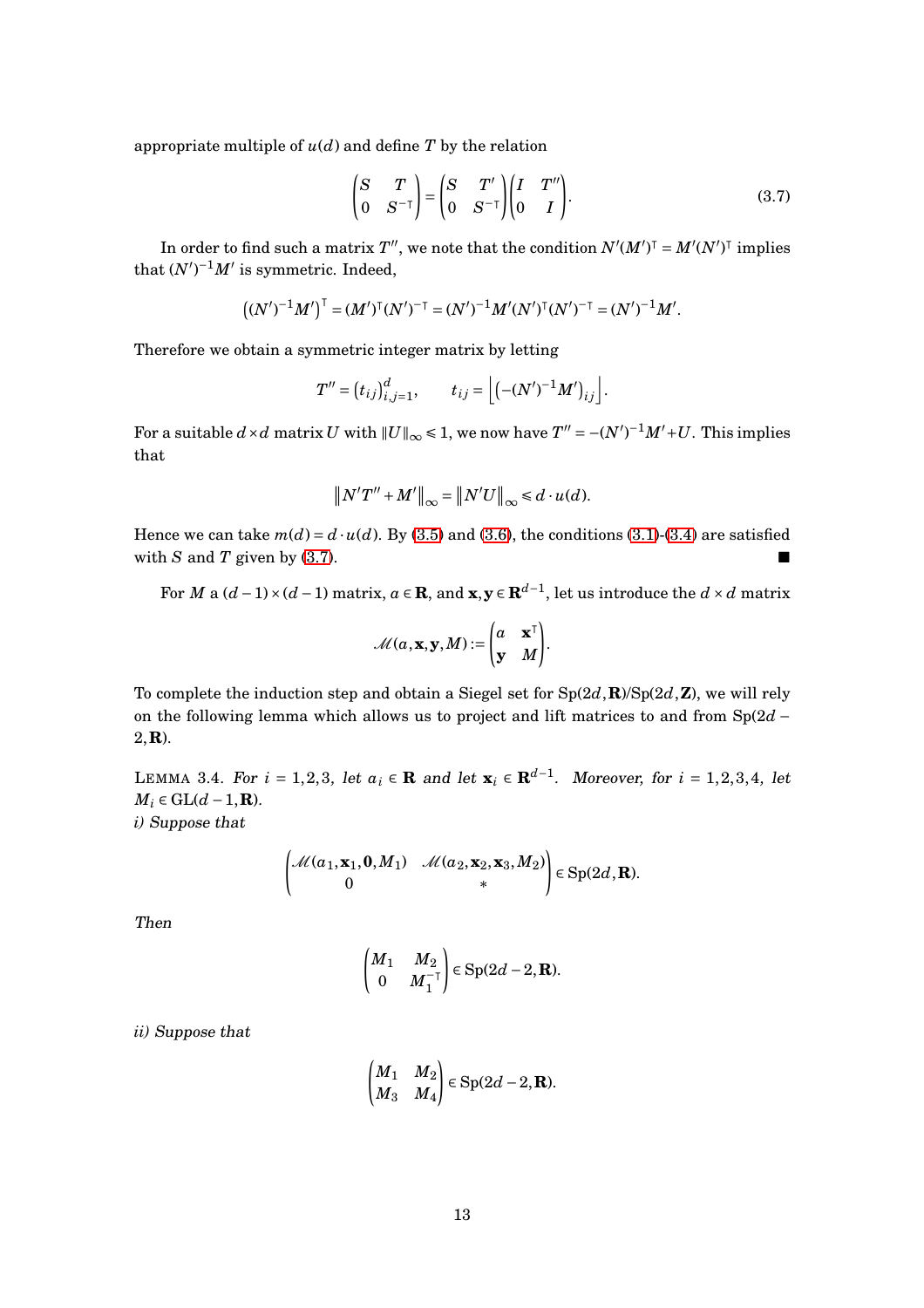Then

$$
\begin{pmatrix} \mathcal{M}(1,0,0,M_1) & \mathcal{M}(0,0,0,M_2) \\ \mathcal{M}(0,0,0,M_3) & \mathcal{M}(1,0,0,M_4) \end{pmatrix} \in Sp(2d,\mathbf{R}).
$$

*Proof.* We first prove claim *i)*. The assumption implies that

$$
\mathcal{M}(a_1,\mathbf{x}_1,\mathbf{0},M_1)\mathcal{M}(a_2,\mathbf{x}_2,\mathbf{x}_3,M_2)^\top=\mathcal{M}(a_2,\mathbf{x}_2,\mathbf{x}_3,M_2)\mathcal{M}(a_1,\mathbf{x}_1,\mathbf{0},M_1)^\top.
$$

By computing the transposes and matrix products on both sides, one immediately obtains

$$
\mathcal{M} \left(*, *, *, M_1M_2^{\intercal} \right) = \mathcal{M} \left(*, *, *, M_2M_1^{\intercal} \right),
$$

and the claim follows.

We now prove claim *ii)*. The assumption implies that

$$
M_1^{\mathsf{T}} M_3 = M_3^{\mathsf{T}} M_1, \qquad M_2^{\mathsf{T}} M_4 = M_4^{\mathsf{T}} M_2, \qquad M_1^{\mathsf{T}} M_4 = I + M_3^{\mathsf{T}} M_2. \tag{3.8}
$$

Using this, one now computes that

$$
\begin{bmatrix}\n\mathcal{M}(1,0,0,M_1) & \mathcal{M}(0,0,0,M_2) \\
\mathcal{M}(0,0,0,M_3) & \mathcal{M}(1,0,0,M_4)\n\end{bmatrix}^T\n\begin{bmatrix}\n0 & I \\
-I & 0\n\end{bmatrix}\n\begin{bmatrix}\n\mathcal{M}(1,0,0,M_1) & \mathcal{M}(0,0,0,M_2) \\
\mathcal{M}(0,0,0,M_3) & \mathcal{M}(1,0,0,M_4)\n\end{bmatrix}
$$
\n
$$
=\n\begin{bmatrix}\n\mathcal{M}(0,0,0,-M_3^T) & \mathcal{M}(1,0,0,M_1^T) \\
\mathcal{M}(-1,0,0,-M_4^T) & \mathcal{M}(0,0,0,M_2^T)\n\end{bmatrix}\n\begin{bmatrix}\n\mathcal{M}(1,0,0,M_1) & \mathcal{M}(0,0,0,M_2) \\
\mathcal{M}(0,0,0,M_3) & \mathcal{M}(1,0,0,M_4)\n\end{bmatrix}
$$
\n
$$
=\n\begin{bmatrix}\n\mathcal{M}(0,0,0,-M_3^T M_1 + M_1^T M_3) & \mathcal{M}(1,0,0,-M_3^T M_2 + M_1^T M_4) \\
\mathcal{M}(-1,0,0,-M_4^T M_1 + M_2^T M_3) & \mathcal{M}(0,0,0,-M_4^T M_2 + M_2^T M_4)\n\end{bmatrix}
$$
\n
$$
=\n\begin{bmatrix}\n0 & \mathcal{M}(1,0,0,I) \\
\mathcal{M}(-1,0,0,-I) & 0\n\end{bmatrix} =\n\begin{bmatrix}\n0 & I \\
-I & 0\n\end{bmatrix}.
$$

This proves the second claim. ■

Finally, we also need the following lemma.

<span id="page-13-0"></span>LEMMA 3.5. Suppose that  $g \in Sp(2d, \mathbf{R})$  has the Iwasawa decomposition  $g = kan$  with  $a =$ diag( $d_1, d_2,...$ ). If  $\|g\mathbf{e}_1\| \le \|g\mathbf{v}\|$  for any  $\mathbf{v} \in \mathbb{Z}^{2d} \setminus \{0\}$ , then  $a_1/a_2 \le 2/\sqrt{3}$ .

*Proof.* This is an immediate consequence of [\[1,](#page-41-8) Lemma V.1.6]: Instead of ensuring that  $|n_{ij}| \le 1/2$  for all  $1 \le i \le j \le 2d$ , we only have to ensure  $|n_{12}| \le 1/2$ . This can be done in the symplectic case with the help of [\[1,](#page-41-8) Lemma V.1.5] applied to the upper leftmost block *N* in  ${\rm the \,\, block \,\, decomposition} \,\, n = \left( \begin{smallmatrix} N & M \ 0 & N^{-\intercal} \end{smallmatrix} \right)$ of  $n$ .

We are now ready to describe the Siegel set for *G*/Γ.

PROPOSITION 3.6. Define the set

$$
\mathbf{A}_t := \{ \mathrm{diag}(a_1,\ldots,a_d,a_1^{-1},\ldots,a_d^{-1}) : 0 < a_i \leq t a_{i+1} \text{ for } i = 1,\ldots,d-1, \text{ and } 0 < a_d \leq t \}.
$$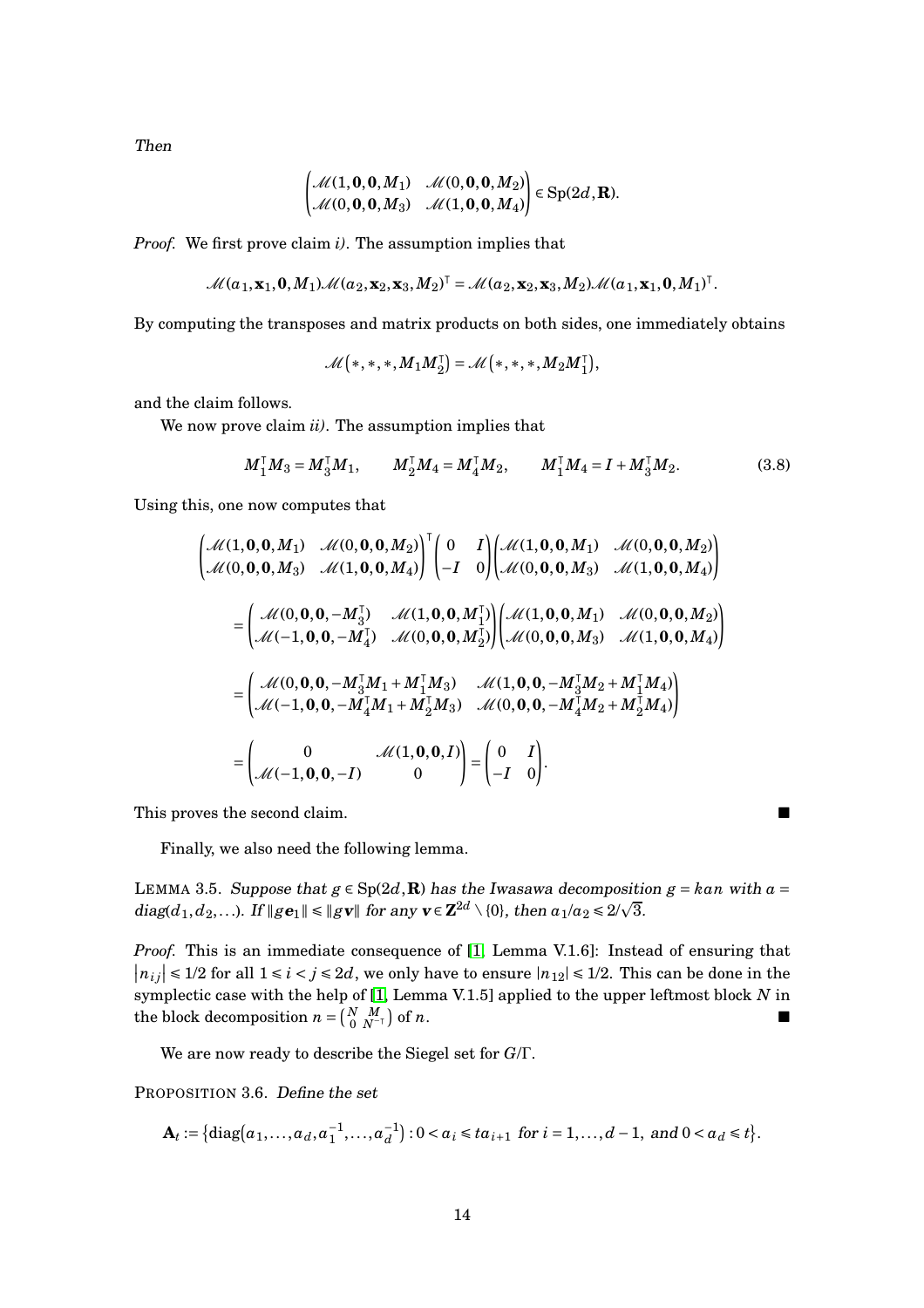For  $t = 2/\sqrt{3}$  and  $u = m(d)$ , one has  $Sp(2d,\mathbf{R}) = \mathbf{KA}_t \mathbf{N}_u \cdot Sp(2d,\mathbf{Z})$ .

*Proof.* If  $d = 1$ , the result follows from [\[1,](#page-41-8) Thm. V.1.7] since then the symplectic group coincides with the special linear group. We now proceed by induction in *d*.

Assume that  $d \ge 2$  and that the claim holds for Sp(2*d* − 2, **R**). Now, let  $g \in Sp(2d, \mathbf{R})$ , and let  $\mathbf{v}_0 \in \mathbf{Z}^{2d} \setminus \{0\}$  be a primitive vector with the property that  $g\mathbf{v}_0$  is a shortest non-zero vector in the lattice  $g{\bf Z}^{2d}$ . Since  ${\rm Sp}(2d,{\bf Z})$  acts transitively on the set of primitive vectors  $\text{Im } \mathbf{Z}^{2d}$  (see e.g. [\[15\]](#page-42-5)), there is  $\gamma \in \text{Sp}(2d,\mathbf{Z})$  such that  $\gamma \mathbf{e}_1 = \mathbf{v}_0$ . Then with  $g' = g\gamma$ , we have

<span id="page-14-2"></span>
$$
||g'e_1|| = ||g\gamma e_1|| = ||g\mathbf{v}_0|| \le ||g\mathbf{v}||,\tag{3.9}
$$

for any non-zero  $\mathbf{v} \in \mathbf{Z}^{2d}$ .

We claim that, in order to finish the proof, it is enough to find  $\gamma' \in \Gamma$  such that  $a'n'\gamma' \in \Gamma$ **KA**<sub>*t*</sub>**N** where  $k'a'n' = g'$  is the Iwasawa decomposition of  $g'$ . Indeed, according to Lemma [3.3,](#page-10-3) we will then have

$$
a'n' \in \mathbf{KA}_t \mathbf{N}_{m(d)} \mathbf{N}_{\mathbf{Z}}(\gamma')^{-1} \subset \mathbf{KA}_t \mathbf{N}_{m(d)} \mathrm{Sp}(2d, \mathbf{Z}),
$$

and hence  $g = g'\gamma^{-1} \in \mathbf{KA}_t\mathbf{N}_{m(d)}\text{Sp}(2d,\mathbf{Z})$ .

If  $a'$  = diag( $d_1, d_2, ...$ ), then we can write

$$
h = a'n' = \begin{pmatrix} \mathcal{M}(d_1, \mathbf{x}_1, \mathbf{0}, E_0) & \mathcal{M}(\lambda, \mathbf{y}_1, \mathbf{y}_2, F_0) \\ 0 & \mathcal{M}(d_1^{-1}, \mathbf{0}, \mathbf{x}_2, E_0^{-1}) \end{pmatrix}
$$

where the symplecticity of *h* forces the relations

<span id="page-14-1"></span><span id="page-14-0"></span>
$$
\mathbf{x}_2 = -d_1^{-1} E_0^{-T} \mathbf{x}_1,
$$
\n(3.10)  
\n
$$
\mathbf{y}_2 = d_1^{-1} (E_0 \mathbf{y}_1 - F_0 \mathbf{x}_1).
$$
\n(3.11)

It follows from Lemma [3.4](#page-12-1) that

$$
\begin{pmatrix} E_0 & F_0 \\ 0 & E_0^{-\mathsf{T}} \end{pmatrix} \in \text{Sp}(2d-2,\mathbf{R}).
$$

By the inductive hypothesis, we can therefore find

$$
\gamma'' = \begin{pmatrix} \Gamma_1 & \Gamma_2 \\ \Gamma_3 & \Gamma_4 \end{pmatrix} \in \text{Sp}(2d-2, \mathbf{Z})
$$

such that

$$
\begin{pmatrix} E_0 & F_0 \\ 0 & E_0^{-\top} \end{pmatrix} \gamma'' \in \mathbf{KA}_t \mathbf{N}_{m(d-1)}.
$$

We then augment  $\gamma''$  to a  $2d \times 2d$  integer matrix  $\gamma'$  by letting

$$
\gamma':=\begin{pmatrix} \mathcal{M}(1,\mathbf{0},\mathbf{0},\Gamma_1) & \mathcal{M}(0,\mathbf{0},\mathbf{0},\Gamma_2) \\ \mathcal{M}(0,\mathbf{0},\mathbf{0},\Gamma_3) & \mathcal{M}(1,\mathbf{0},\mathbf{0},\Gamma_4) \end{pmatrix}.
$$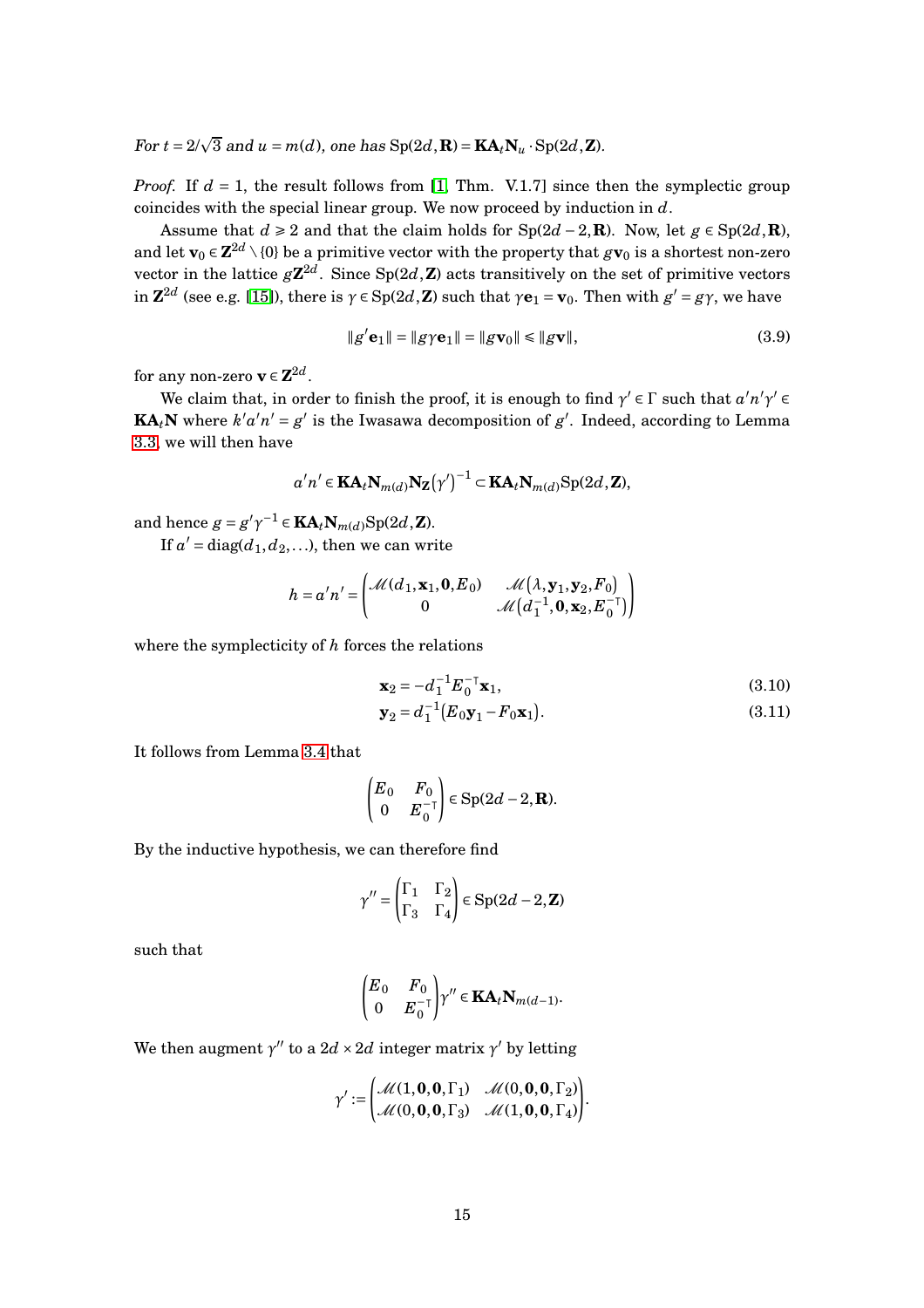By Lemma [3.4,](#page-12-1)  $\gamma'$  is symplectic. A computation now shows that

$$
h\gamma' = \begin{pmatrix} \mathcal{M} \left( d_1, \Gamma_1^{\mathsf{T}} \mathbf{x}_1 + \Gamma_3^{\mathsf{T}} \mathbf{y}_1, \mathbf{0}, E_0 \Gamma_1 + F_0 \Gamma_3 \right) & \mathcal{M} \left( \lambda, \Gamma_2^{\mathsf{T}} \mathbf{x}_1 + \Gamma_4^{\mathsf{T}} \mathbf{y}_1, \mathbf{y}_2, E_0 \Gamma_2 + F_0 \Gamma_4 \right) \\ \mathcal{M} \left( 0, \mathbf{0}, \mathbf{0}, E_0^{-\mathsf{T}} \Gamma_3 \right) & \mathcal{M} \left( d_1^{-1}, \mathbf{0}, \mathbf{x}_2, E_0^{-\mathsf{T}} \Gamma_4 \right) \end{pmatrix} . \tag{3.12}
$$

Let us suppose that  $\begin{pmatrix} E_0 & F_0 \\ 0 & F \end{pmatrix}$  $0$   $E_0^{-\intercal}$  $\gamma''$  has the Iwasawa decomposition  $k''a''n''$  with

$$
k'' = \begin{pmatrix} K_1 & K_2 \\ K_3 & K_4 \end{pmatrix}, \quad a'' = \begin{pmatrix} A & 0 \\ 0 & A^{-1} \end{pmatrix}, \quad n'' = \begin{pmatrix} N_1 & M_1 \\ 0 & N_1^{-1} \end{pmatrix}.
$$

We will now augment  $k''$ ,  $a''$ , and  $n''$  to symplectic  $(2d) \times (2d)$  matrices  $\tilde{k}$ ,  $\tilde{a}$ , and  $\tilde{n}$  so that  $\tilde{k}\tilde{a}\tilde{n} = h\gamma'$  is the Iwasawa decomposition of  $h\gamma'$ . To this end, we let

$$
\tilde{k} := \begin{pmatrix} \mathcal{M}(1,0,0,K_1) & \mathcal{M}(0,0,0,K_2) \\ \mathcal{M}(0,0,0,K_3) & \mathcal{M}(1,0,0,K_4) \end{pmatrix},
$$

$$
\tilde{a} := \begin{pmatrix} \mathcal{M}(d_1,0,0,A) & 0 \\ 0 & \mathcal{M}(d_1^{-1},0,0,A^{-1}) \end{pmatrix},
$$

and, for some suitable  $\mathbf{v}_1, \mathbf{w}_1 \in \mathbf{R}^{d-1}$ ,

$$
\tilde{n} := \begin{pmatrix} \mathcal{M}(1,\mathbf{v}_1,\mathbf{0},N_1) & \mathcal{M}\left(d_1^{-1}\lambda,\mathbf{w}_1,N_1\mathbf{w}_1-M_1\mathbf{v}_1,M_1\right) \\ 0 & \mathcal{M}\left(1,\mathbf{0},-N_1^{-\top}\mathbf{v}_1,N_1^{-\top}\right) \end{pmatrix}.
$$

Here it is clear that  $\tilde{a}$  is symplectic, and from Lemma [3.4](#page-12-1) we see that also  $\tilde{k}$  is. To see that even  $\tilde{n}$  is symplectic, we need to verify that the lower rightmost block in  $\tilde{n}$  is the inverse-transpose of its upper leftmost block, which is clear; and moreover that we have the identity

$$
\mathcal{M}(1, \mathbf{v}_1, \mathbf{0}, N_1) \mathcal{M}\left(d_1^{-1}\lambda, \mathbf{w}_1, N_1\mathbf{w}_1 - M_1\mathbf{v}_1, M_1\right)^{\top} \n= \mathcal{M}\left(d_1^{-1}\lambda, \mathbf{w}_1, N_1\mathbf{w}_1 - M_1\mathbf{v}_1, M_1\right) \mathcal{M}(1, \mathbf{v}_1, \mathbf{0}, N_1)^{\top}.
$$
\n(3.13)

This follows immediately from the fact that  $N_1M_1^\intercal$  =  $M_1N_1^\intercal$  . Using the fact that  $\left(\begin{smallmatrix} E_0 & F_0 \ 0 & E_0^- \end{smallmatrix}\right)$  $0 E_0^{-\intercal}$  $\bigg) \gamma'' =$  $k''a''n''$ , we then obtain that

$$
\tilde{k}\tilde{a}\tilde{n} = \begin{pmatrix} \mathcal{M}(d_1, d_1\mathbf{v}_1, \mathbf{0}, E_0\Gamma_1 + F_0\Gamma_3) & \mathcal{M}(\lambda, d_1\mathbf{w}_1, \mathbf{u}_1, E_0\Gamma_2 + F_0\Gamma_4) \\ \mathcal{M}(0, \mathbf{0}, \mathbf{0}, E_0^{-\top}\Gamma_3) & \mathcal{M}(d_1^{-1}, \mathbf{0}, \mathbf{u}_2, E_0^{-\top}\Gamma_4) \end{pmatrix}
$$

with

$$
\mathbf{u}_1 = -(E_0 \Gamma_2 + F_0 \Gamma_4) \mathbf{v}_1 + (E_0 \Gamma_1 + F_0 \Gamma_3) \mathbf{w}_1, \tag{3.14}
$$

$$
\mathbf{u}_2 = -E_0^{-T} \Gamma_4 \mathbf{v}_1 + E_0^{-T} \Gamma_3 \mathbf{w}_1.
$$
 (3.15)

By [\(3.10\)](#page-14-0) and [\(3.11\)](#page-14-1), the matrix  $\tilde{k}\tilde{a}\tilde{n}$  equals  $h\gamma'$  precisely if we have the relations

<span id="page-15-3"></span><span id="page-15-2"></span><span id="page-15-0"></span>
$$
\mathbf{v}_1 = d_1^{-1} \left( \Gamma_1^{\mathsf{T}} \mathbf{x}_1 + \Gamma_3^{\mathsf{T}} \mathbf{y}_1 \right),\tag{3.16}
$$

$$
\mathbf{w}_1 = d_1^{-1} \left( \Gamma_2^{\mathsf{T}} \mathbf{x}_1 + \Gamma_4^{\mathsf{T}} \mathbf{y}_1 \right),\tag{3.17}
$$

<span id="page-15-4"></span><span id="page-15-1"></span>
$$
\mathbf{u}_1 = d_1^{-1} \left( -F_0 \mathbf{x}_1 + E_0 \mathbf{y}_1 \right),\tag{3.18}
$$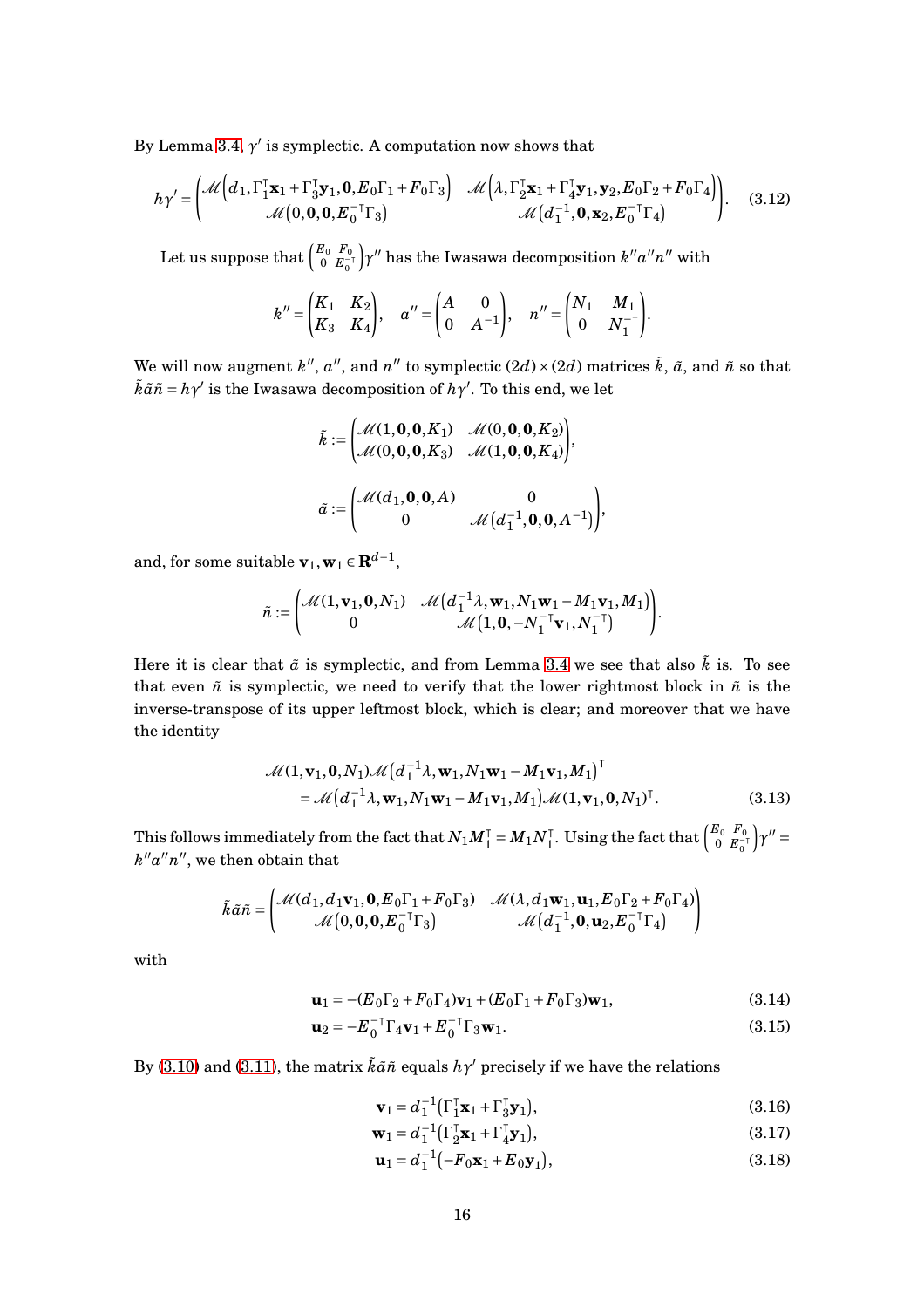<span id="page-16-0"></span>
$$
\mathbf{u}_2 = -d_1^{-1} E_0^{-\mathsf{T}} \mathbf{x}_1. \tag{3.19}
$$

Since we are free to choose  $\mathbf{v}_1$  and  $\mathbf{w}_1$ , we simply take [\(3.16\)](#page-15-0) and [\(3.17\)](#page-15-1) as definitions. It then follows from  $(3.14)$  and  $(3.15)$  that  $(3.18)$  and  $(3.19)$  are satisfied if

$$
\Gamma_4 \Gamma_1^{\mathsf{T}} - \Gamma_3 \Gamma_2^{\mathsf{T}} = I, \qquad \Gamma_1 \Gamma_2^{\mathsf{T}} = \Gamma_2 \Gamma_1^{\mathsf{T}}, \qquad \Gamma_3 \Gamma_4^{\mathsf{T}} = \Gamma_4 \Gamma_3^{\mathsf{T}}.
$$

These relations follow immediately from the fact that  $(\gamma'')^{\dagger}$  is symplectic because  $\gamma''$  is, and we conclude that with the above choices of  $v_1$  and  $w_1$ ,  $\tilde{k}\tilde{a}\tilde{n}$  is, indeed, the Iwasawa decomposition of *hγ* ′ .

It follows from the induction hypothesis that the entries  $a_1, a_2, \ldots, a_{d-1}$  of the diagonal matrix *A* satisfy the inequality  $a_i/a_{i+1} \le 2/\sqrt{3}$  for  $i = 1, ..., d-2$ . Hence, in order to conclude the proof we must show that  $d_1/a_1 \leq 2/\sqrt{3}$ . This can easily be accomplished by appealing to Lemma [3.5:](#page-13-0) The matrix  $\gamma'$  fixes  $\mathbf{e}_1$ , and therefore, for any  $\mathbf{v} \in \mathbf{Z}^{2d} \setminus \{0\}$ ,

$$
\left\|h\gamma' \mathbf{e}_1\right\|=\left\|g' \mathbf{e}_1\right\|\leqslant\left\|g' \mathbf{v}\right\|=\left\|h\mathbf{v}\right\|
$$

due to [\(3.9\)](#page-14-2). Replacing **v** by  $\gamma'$ **v**  $\in \mathbb{Z}^{2d} \setminus \{0\}$ , we obtain that

<span id="page-16-1"></span>
$$
\left\|h\gamma'{\bf e}_1\right\|\leqslant \left\|h\gamma'{\bf v}\right\|
$$

for any non-zero  $\mathbf{v} \in \mathbf{Z}^{2d}$ . By Lemma [3.5,](#page-13-0) we therefore have  $d_1/a_1 \leq 2/\sqrt{3}$ , and so the proof is concluded. ■

We note that for  $a \in A_t$ , one has the bounds

$$
a_i \leq t^{d+1-i}, \qquad i = 1, \dots, d. \tag{3.20}
$$

Recall that we are interested in the function  $\alpha: G/\Gamma \longrightarrow \mathbf{R}_+$  given by

$$
\alpha(g\Gamma)=\sup\bigg\{\bigg|V/(V\cap g\mathbf{Z}^{2d})\bigg|^{-1}:V\cap g\mathbf{Z}^{2d}\text{ is a lattice in a subspace }V\subset\mathbf{R}^{2d}\bigg\}.
$$

We will also denote by  $\alpha$  the lift of this map to *G*, so that  $\alpha(g\Gamma) = \alpha(g)$ . Since the group of diagonal symplectic matrices can be parametrized in a very straightforward manner, making integration over (a subset of) this group relatively simple, we want to prove that up to some constant, for  $g = kan \in \mathbf{KA}_t \mathbf{N}_u$ ,  $\alpha(g\Gamma)$  essentially only depends on a. To this end, we will need the following alternative characterization of *α*.

<span id="page-16-2"></span>LEMMA 3.7. Given a discrete subgroup  $\Delta \le \mathbf{R}^{2d}$ , let  $d(\Delta) \in (0,\infty)$  denote the covolume of  $\Delta$ in the subspace  $V_{\Delta}$  ⊂  $\mathbf{R}^{2d}$  spanned by  $\Delta$ . For  $g \in G$ , one has

$$
\alpha(g) = \sup \Big\{ d(\Delta)^{-1} : \Delta \le g \mathbf{Z}^{2d} \text{ is discrete} \Big\}.
$$

*Proof.* Let  $g \in G$ . Since  $\alpha(g)$  is already defined as a supremum over all discrete subgroups ∆ of a particular form, namely those satisfying  $\Delta = V_\Delta \cap g\mathbf{Z}^{2d}$ , we simply have to ensure that the remaining discrete subgroups of  $g{\bf Z}^{2d}$  have larger covolumes than those considered in the definition of *α*. However, this is clear: If  $\Delta \leq g\mathbb{Z}^{2d}$  is a discrete subgroup with  $\Delta$  *properly*  $contained$  in  $V_{\Delta} \cap g\mathbf{Z}^{2d}$ , then

$$
d(\Delta) = |V_{\Delta}/\Delta| > |V_{\Delta}/(V_{\Delta} \cap g\mathbf{Z}^{2d})| = d(V_{\Delta} \cap g\mathbf{Z}^{2d}),
$$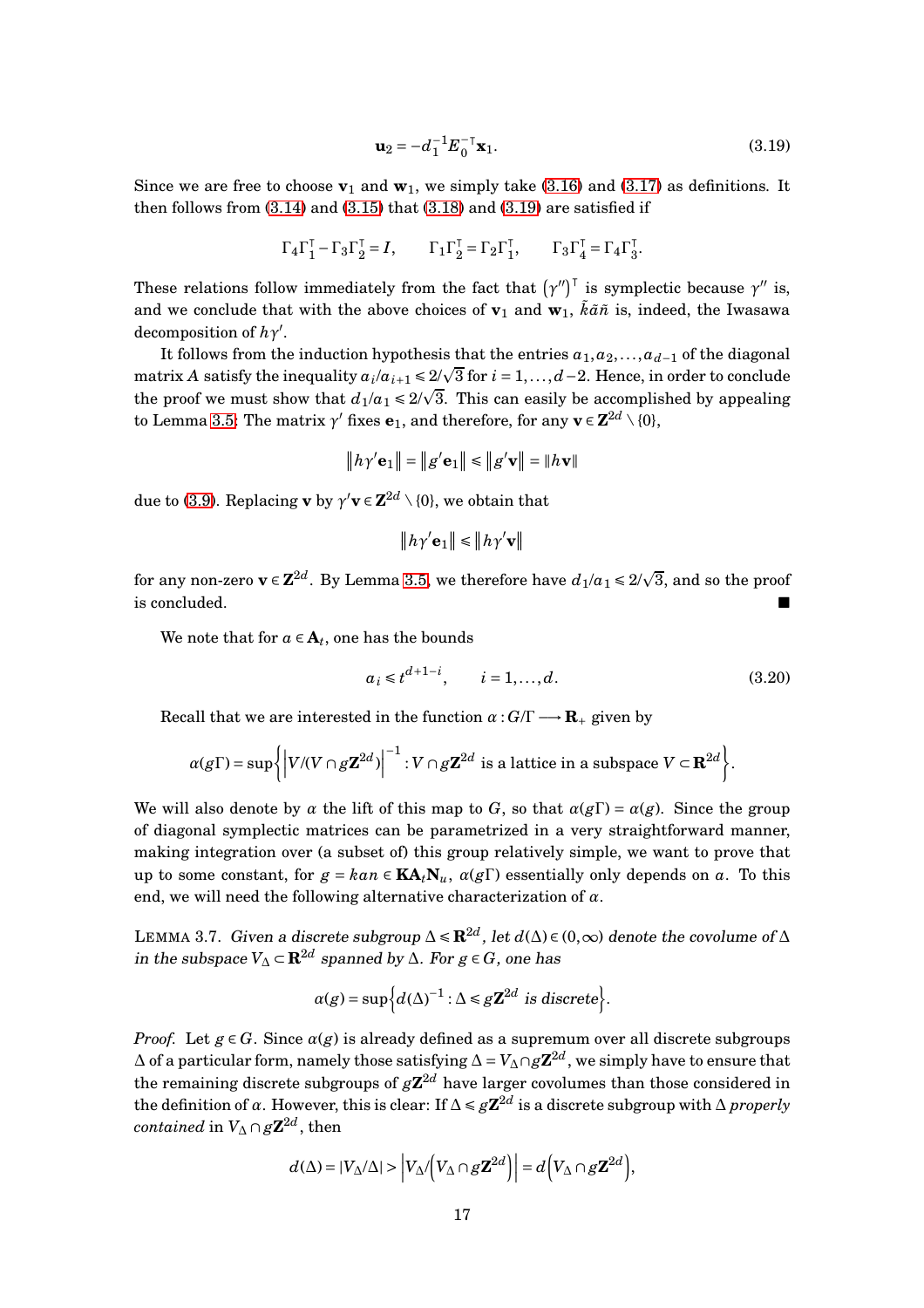so that  $d(\Delta)^{-1} < d(V_\Delta \cap g\mathbf{Z}^{2d})^{-1}$ 

<span id="page-17-1"></span>LEMMA 3.8. There exists  $C = C(t, u) > 0$  such that for any  $g = kan \in \mathbf{KA}_t \mathbf{N}_u$ , one has  $\alpha(g) \leq$ *Cα*(*a*).

*Proof.* From [\[1,](#page-41-8) Lemma V.5.6] we see that there exists a function  $\beta: G \longrightarrow \mathbf{R}_+$  with the property that if  $\Delta \le \mathbf{R}^{2d}$  is discrete, then for any  $g \in G$ ,

$$
d(g\Delta)\leq \beta(g)d(\Delta).
$$

Letting  $\Delta' = g^{-1}\Delta$ , we obtain

$$
d(\Delta) = d(g\Delta') \leq \beta(g)d(\Delta') = \beta(g)d(g^{-1}\Delta),
$$

and hence, by exchanging  $g$  with  $g^{-1}$ ,

<span id="page-17-0"></span>
$$
d(g\Delta) \ge \beta \left(g^{-1}\right)^{-1} d(\Delta) \tag{3.21}
$$

for all  $g \in G$ .

Note that for  $a = diag(a_1, ..., a_d, a_1^{-1}, ..., a_d^{-1}) \in \mathbf{A}$  and

$$
n = \begin{pmatrix} N & M \\ 0 & N^{-\top} \end{pmatrix} \in \mathbf{N}, \qquad N = (n_{ij}), \qquad M = (m_{ij}),
$$

 $one has an = n'a with$ 

$$
n' = \begin{pmatrix} N' & M' \\ 0 & (N')^{-\top} \end{pmatrix}, \qquad M' = (a_i a_j m_{ij}),
$$

and with  $N' = (n'_{ij})$  unipotent and upper-triangular with entries  $n'_{ij} = a_i a_j^{-1} n_{ij}$  for  $i < j$ . In particular, for  $a \in \mathbf{A}_t$  and  $n \in \mathbf{N}_u$ , the compactness of  $\mathbf{N}_u$  and  $\mathbf{N}_u^{-1}$  and [\(3.20\)](#page-16-1) show that the entries of *n* ′ are bounded.

Since any discrete subgroup  $\Delta \leq n' a \mathbb{Z}^{2d}$  has the form  $\Delta = n' \Delta'$  for some discrete subgroup  $\Delta' \le a\mathbf{Z}^{2d}$ , it follows from [\(3.21\)](#page-17-0) and Lemma [3.7](#page-16-2) that for  $g = kan \in \mathbf{KA}_t\mathbf{N}_u$ ,

$$
\alpha(g) = \sup \Big\{ d(\Delta)^{-1} : \Delta \le n' a \mathbb{Z}^{2d} \text{ discrete} \Big\}
$$
  
= 
$$
\sup \Big\{ d(n' \Delta')^{-1} : \Delta' \le a \mathbb{Z}^{2d} \text{ discrete} \Big\}
$$
  

$$
\le \beta((n')^{-1}) \sup \Big\{ d(\Delta)^{-1} : \Delta \le a \mathbb{Z}^{2d} \text{ discrete} \Big\}
$$
  
= 
$$
\beta((n')^{-1}) \alpha(a).
$$

From the proof of [\[1,](#page-41-8) Lemma V.5.6] we see that  $(\beta(x))^2$  is a polynomial in the entries of  $x \in G$ . Therefore we find that

$$
\beta((n')^{-1}) \leqslant \sup\{\beta(n^{-1}) : n \in \mathbf{N}_u\} = C < \infty,
$$

which proves the lemma.  $\blacksquare$ 

<span id="page-17-2"></span>LEMMA 3.9. Let  $a \in A_t$  and  $r \in \{1, ..., 2d\}$ . Among all the rank  $r$  subgroups of  $a\mathbf{Z}^{2d}$ , the

. ■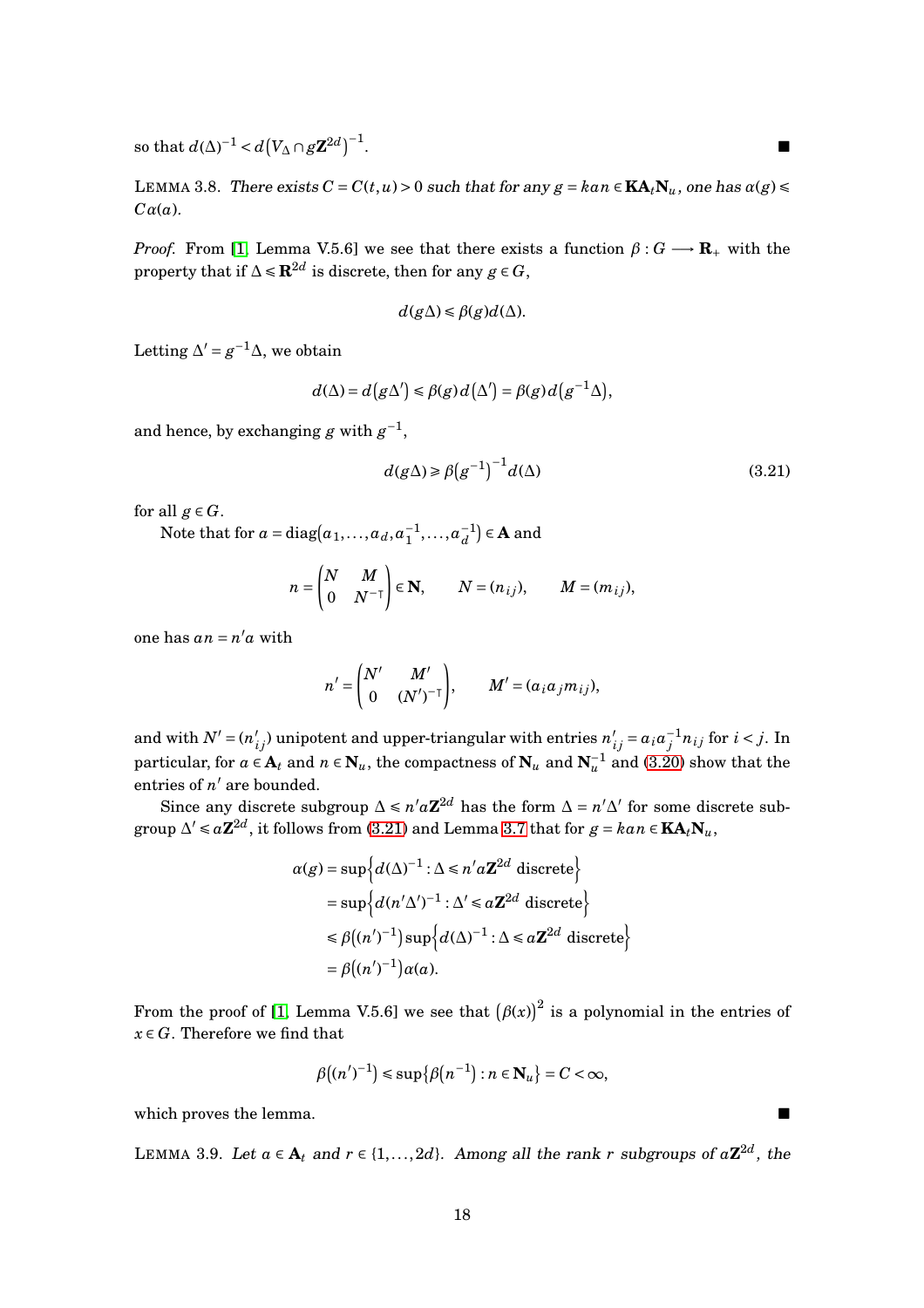group of the smallest covolume is the integer span of *r* distinct columns in *a*.

*Proof.* Let  $\Delta = \text{span}_{\mathbf{Z}}\{\mathbf{x}_1,\dots,\mathbf{x}_r\}$  for  $\mathbf{x}_1,\dots,\mathbf{x}_r \in a\mathbf{Z}^{2d}$ . We will write  $a_i = a_{i-d}^{-1}$  for  $i \ge d+1$ , so that  $a = diag(a_1, ..., a_d, a_{d+1}, ..., a_{2d})$ . For  $i = 1, ..., r$ , we can write

$$
\mathbf{x}_i = x_{1,i}a_1\mathbf{e}_1 + x_{2,i}a_2\mathbf{e}_2 + \dots + x_{2d,i}a_{2d}\mathbf{e}_{2d}
$$

where all  $x_{i,j}$  are integers and  $\mathbf{e}_1, \mathbf{e}_2, \ldots$  denote the standard basis vectors of  $\mathbf{R}^{2d}$ . Let us denote by  $\mathbf{X}_{i_1,...,i_r}$  the  $r \times r$  matrix obtained from the  $2d \times r$  matrix

$$
\begin{pmatrix} x_{1,1} & x_{1,2} & \cdots & x_{1,r} \\ x_{2,1} & x_{2,2} & \cdots & x_{2,r} \\ \vdots & \vdots & \ddots & \vdots \\ x_{2d,1} & x_{2d,2} & \cdots & x_{2d,r} \end{pmatrix}
$$

by removing all rows except those numbered  $i_1, i_2, \ldots$  or  $i_r$ . Then we find that

$$
\mathrm{covol}(\Delta)^2 = \|\mathbf{x}_1 \wedge \cdots \wedge \mathbf{x}_r\|^2 = \sum_{1 \le i_1 < \cdots < i_r \le 2d} \left( \prod_{j=1}^r a_{i_j}^2 \right) \left( \det \mathbf{X}_{i_1, \ldots, i_r} \right)^2,
$$

and since  $\mathbf{x}_1 \wedge \cdots \wedge \mathbf{x}_r \neq 0$ , this number is at least equal to the product of the squares of the *r* smallest numbers in  $\{a_1^{\pm 1},...,a_d^{\pm 1}\}$ . This proves the lemma.

<span id="page-18-0"></span>LEMMA 3.10. Let d*n* be <sup>a</sup> left (and right) Haar measure on **N**. Then

$$
d(an) = \left(\prod_{i=1}^{d} a_i^{2(d-i)+1}\right) dn \, da_1 \cdots da_d
$$

is <sup>a</sup> right Haar measure on **AN**.

*Proof.* Since

$$
\begin{pmatrix} D & 0 \\ 0 & D^{-1} \end{pmatrix} \begin{pmatrix} N & M \\ 0 & N^{-\mathsf{T}} \end{pmatrix} \begin{pmatrix} D^{-1} & 0 \\ 0 & D \end{pmatrix} = \begin{pmatrix} DND^{-1} & DMD \\ 0 & (DND^{-1})^{-\mathsf{T}} \end{pmatrix},
$$

we see that **A** normalizes **N**. When viewing **N** as a subset of Euclidean space, we therefore find that  $Ad(a)$  is a linear map on **N** with determinant

$$
\det \mathbf{A} d(a) = \rho(a) = \left(\prod_{1 \le i < j \le d} a_i a_j^{-1}\right) \left(\prod_{1 \le j \le i \le d} a_i a_j\right) = \prod_{i=1}^d a_i^{2(d-i)+2},
$$

where the appearance of the second product is due to the fact that the entries  $m_{ij}$  of  $M$ with *i* < *j* are dependent on the entries with *i*  $\geq$  *j*. Therefore, if  $f \in C_c(\mathbf{AN})$  and  $a_0n_0 \in \mathbf{AN}$ , the fact that **A** is abelian implies that

$$
\int_{\mathbf{A}} \int_{\mathbf{N}} f(ana_0n_0)\rho(a) dn da = \int_{\mathbf{A}} \int_{\mathbf{N}} f\left(aa_0[a_0^{-1}na_0]n_0\right) \rho(a) dn da
$$

$$
= \int_{\mathbf{A}} \int_{\mathbf{N}} f\left(a[a_0^{-1}na_0]n_0\right) \rho(a_0^{-1}a) dn da
$$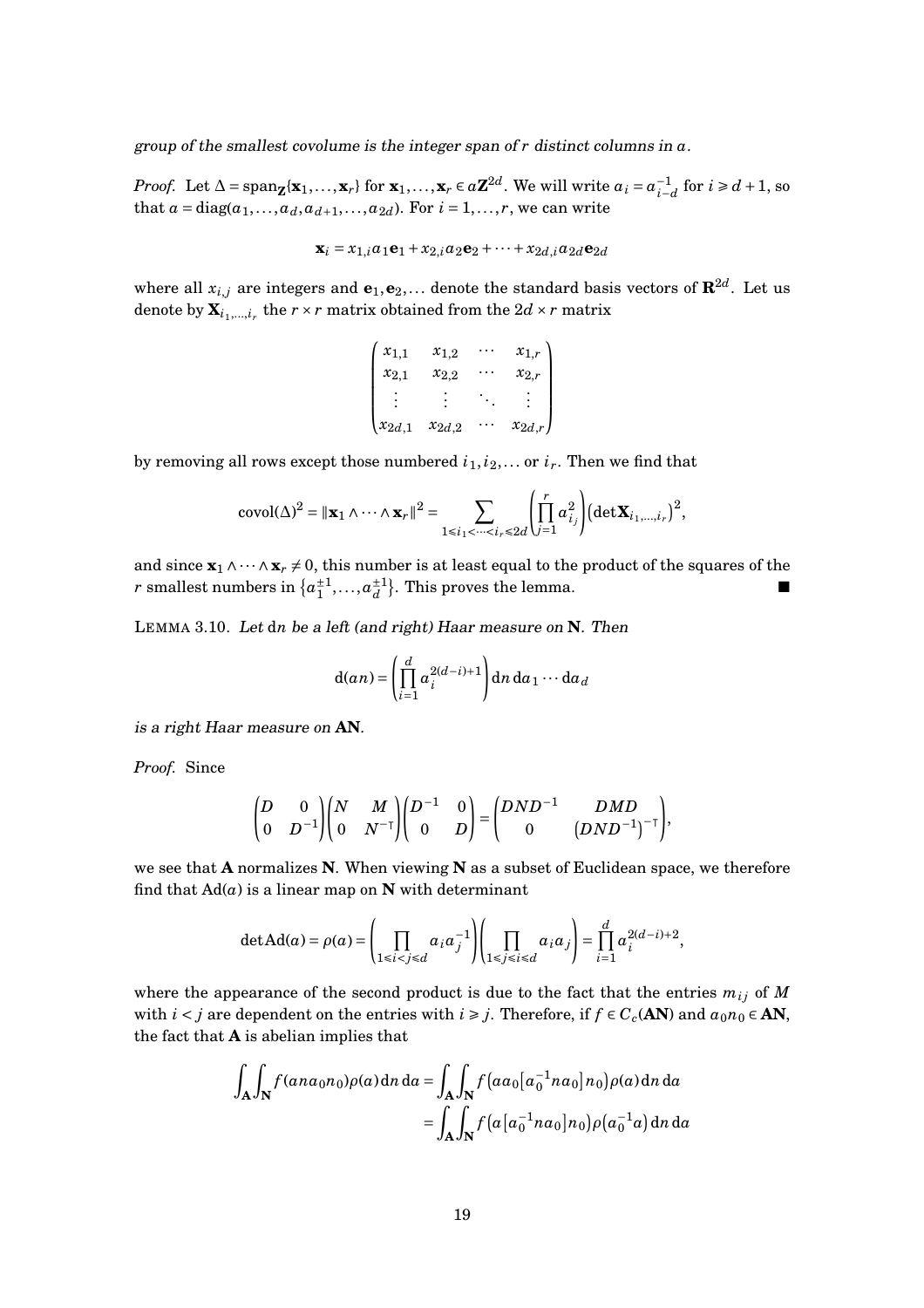$$
= \int_{\mathbf{A}} \int_{\mathbf{N}} f(ann_0)\rho(a_0)\rho(a_0^{-1}a) \,dn \,da
$$

$$
= \int_{\mathbf{A}} \int_{\mathbf{N}} f(an)\rho(a) \,dn \,da,
$$

where the third equality is due to the change of variables  $n \mapsto a_0 n a_0^{-1}$  with determinant  $\rho(a_0)$ . Since we have

$$
da = \prod_{i=1}^{n} \frac{da_i}{a_i},
$$

the lemma follows.

We are now finally ready to prove Theorem [1.2.](#page-3-0)

*Proof of Theorem [1.2.](#page-3-0)* For  $r = 1, ..., 2d$ , let us introduce the function  $\alpha_r$  on G given by

$$
\alpha_r(g) = \sup \left\{ \left| V/(V \cap g\mathbf{Z}^{2d}) \right|^{-1} : \begin{array}{c} V \cap g\mathbf{Z}^{2d} \text{ is a lattice in an} \\ r\text{-dimensional subspace } V \subset \mathbf{R}^{2d} \end{array} \right\}.
$$

To prove the claim, it is enough to show that for arbitrary  $r$ , the function  $\alpha_r$  belongs to  $L^p(G/\Gamma)$  for the mentioned values of *p*. To this end, in view of Lemma [3.8,](#page-17-1) Lemma [3.9,](#page-17-2) and Lemma [3.10](#page-18-0) it is enough to show that

$$
\int_{\mathbf{A}_t} \prod_{i=1}^r \max_i \left\{ a_1^{\pm p}, \dots, a_d^{\pm p} \right\} \prod_{i=1}^d a_i^{2(d-i)+1} \, da_1 \cdots da_d < \infty,\tag{3.22}
$$

where max*<sup>i</sup>* denotes the *i*'th largest element of the set in question.

Observe that as functions of  $a_1, \ldots, a_d$ 

$$
\prod_{i=1}^{r} \max_{i} \left\{ a_1^{\pm p}, \dots, a_d^{\pm p} \right\} < \sum a_1^{e_1 p} a_2^{e_2 p} \cdots a_d^{e_d p} < 3^d \prod_{i=1}^{r} \max_{i} \left\{ a_1^{\pm p}, \dots, a_d^{\pm p} \right\},\tag{3.23}
$$

the sum extending over all *d*-tuples  $(e_1, ..., e_d) \in \{0, \pm 1\}^d$  with exactly  $\min\{r, 2d - r\}$  nonzero entries. We therefore let  $a_1^{e_1 p}$  $a_1^{e_1 p} a_2^{e_2 p}$  $a_2^{e_2 p} \cdots a_d^{e_d p}$  $d_d^{e_d p}$  be an arbitrary monomial in the above sum and show that

<span id="page-19-1"></span>
$$
\int_{\mathbf{A}_t} a_1^{e_1 p} a_2^{e_2 p} \cdots a_d^{e_d p} \prod_{i=1}^d a_i^{2(d-i)+1} da_1 \cdots da_d < \infty.
$$
 (3.24)

This will imply [\(3.22\)](#page-19-0).

By the definition of  $\mathbf{A}_t$ , we see that the left-hand side of [\(3.24\)](#page-19-1) equals

$$
\int_{\mathbf{A}_{i}} \prod_{i=1}^{d} a_{i}^{e_{i}p+2(d-i)+1} da_{1} \cdots da_{d}
$$
\n
$$
= \int_{0}^{t} \int_{0}^{ta_{d}} \int_{0}^{ta_{d-1}} \cdots \int_{0}^{ta_{2}} \prod_{i=1}^{d} a_{i}^{e_{i}p+2(d-i)+1} da_{1} \cdots da_{d}
$$
\n
$$
\ll_{t} \int_{0}^{t} \int_{0}^{ta_{d}} \int_{0}^{ta_{d-1}} \cdots \int_{0}^{ta_{3}} a_{2}^{(e_{1}+e_{2})p+4d-3} \prod_{i=3}^{d} a_{i}^{e_{i}p+2(d-i)+1} da_{2} \cdots da_{d},
$$

if we have  $e_1p + 2(d-1) + 1 \ge 0$ . Analogously, if  $(e_1 + e_2)p + 4d - 3 \ge 0$ , then the right-hand

<span id="page-19-2"></span><span id="page-19-0"></span>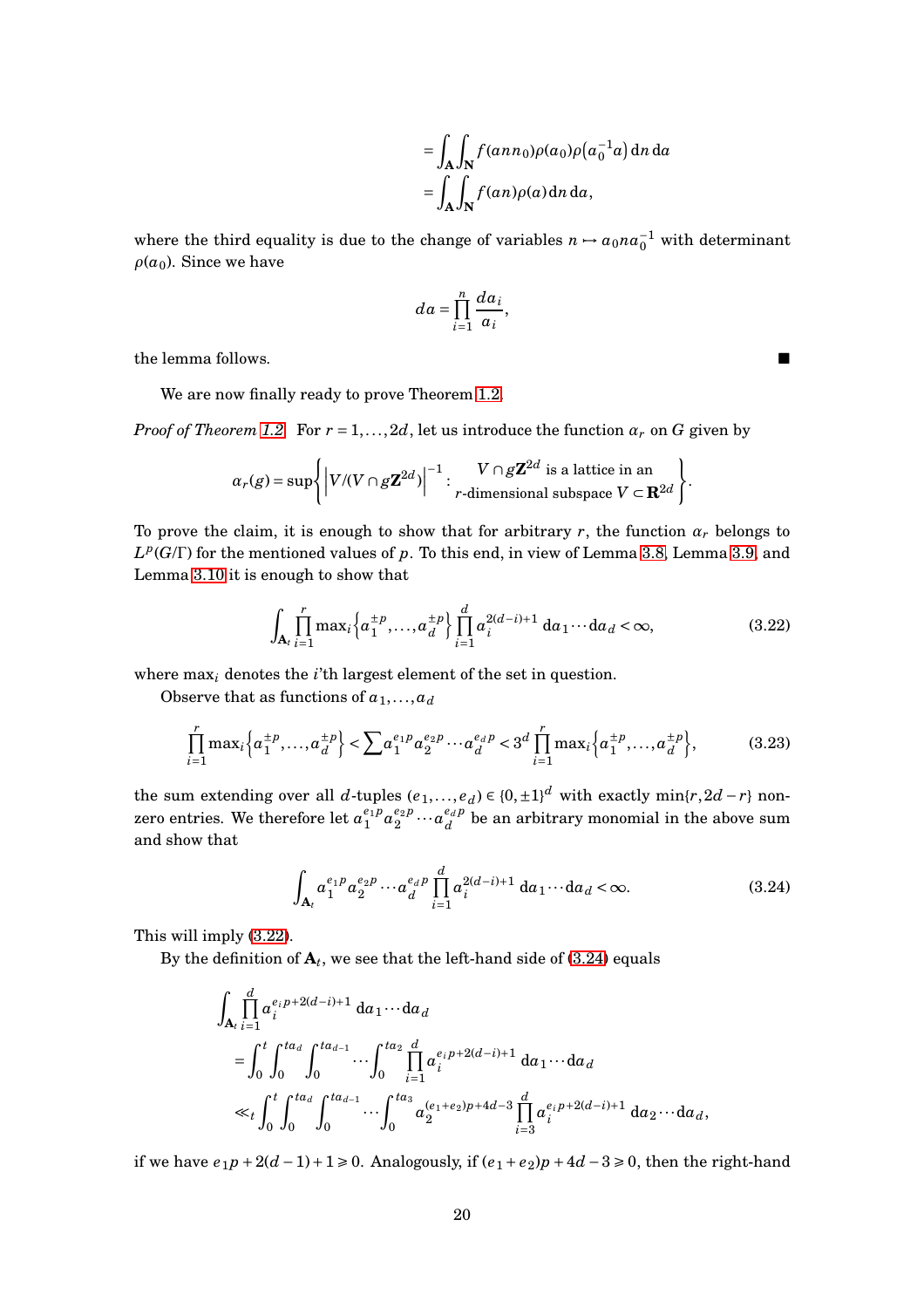side is

$$
\ll_t \int_0^t \int_0^{ta_d} \int_0^{ta_{d-1}} \cdots \int_0^{ta_4} \alpha_3^{(e_1+e_2+e_3)p+6d-7} \prod_{i=4}^d \alpha_i^{e_i p+2(d-i)+1} da_3 \cdots da_d.
$$

Continuing inductively, assuming that all the successively resulting exponents

$$
e_1p+2d-1
$$
,  $(e_1+e_2)p+4d-3$ ,  $(e_1+e_2+e_3)p+6d-7$ , ...

of  $a_1, a_2, \ldots, a_{i-1}$  are non-negative, we find that the integral with respect to  $a_i$  converges if the exponent of  $a_i$  is non-negative, i.e. if

$$
2id - i^2 + i - 1 + (e_1 + \dots + e_i)p \ge 0.
$$
 (3.25)

<span id="page-20-0"></span>■

In particular, if [\(3.25\)](#page-20-0) holds for  $i = 1, \ldots, d$ , then we obtain [\(3.24\)](#page-19-1). Note that for any  $i$ with  $e_1 + ... + e_i \ge 0$ , [\(3.25\)](#page-20-0) is definitely satisfied, so assume that  $i \in \{1, ..., d\}$  is such that  $e_1 + \cdots + e_i < 0$ . Then [\(3.25\)](#page-20-0) is satisfied if and only if

$$
p \le |e_1 + \dots + e_i|^{-1} (2id - i^2 + i - 1).
$$

Since  $|e_1 + \cdots + e_i| \le i$ , this is certainly true if

$$
p \le i^{-1}(2id - i^2 + i - 1).
$$

This inequality is satisfied when  $p = 1, \ldots, d$ . This proves [\(3.24\)](#page-19-1), and the theorem follows.

REMARK. This result is optimal in the sense that  $\alpha \notin L^p(Y_{2d})$  for  $p = d + 1$ . This claim will follow if, for example,  $\alpha_d \not\in L^{d+1}(Y_{2d})$ . This, in turn, will follow by [\(3.23\)](#page-19-2) if we can prove that with  $(e_1, ..., e_d) = (-1, ..., -1)$ ,

$$
\int_{\mathbf{A}_t} a_1^{e_1 p} a_2^{e_2 p} \cdots a_d^{e_d p} \prod_{i=1}^d a_i^{2(d-i)+1} da_1 \cdots da_d = \infty.
$$

To this end, it is enough to see that the sequence of successively resulting exponents considered in the proof will have to contain negative numbers. Namely, our assumptions imply that for  $i = 1, \ldots, d$ , the *i*'th such exponent is

$$
2id - i^2 + i - 1 + (e_1 + \dots + e_i)p = 2id - i^2 + i - 1 - i(d + 1) = -i^2 + id - 1.
$$

This is negative if  $i > (d + \sqrt{d^2 - 4})/2$ , so certainly for  $i = d$ .

Theorem [1.2](#page-3-0) is therefore natural in the following sense: As in [\[9,](#page-41-7) Lemma 3.10], the integrability properties of *α* depend on the dimension of the Cartan subgroup *A* in the Iwasawa decomposition.

# 4. A CENTRAL LIMIT THEOREM FOR FUNCTIONS IN  $C^\infty_c(Y_{2d})$

The goal of this section is to prove the following intermediate theorem, which states that we do indeed have a central limit theorem for averages *F<sup>N</sup>* of translations of a smooth and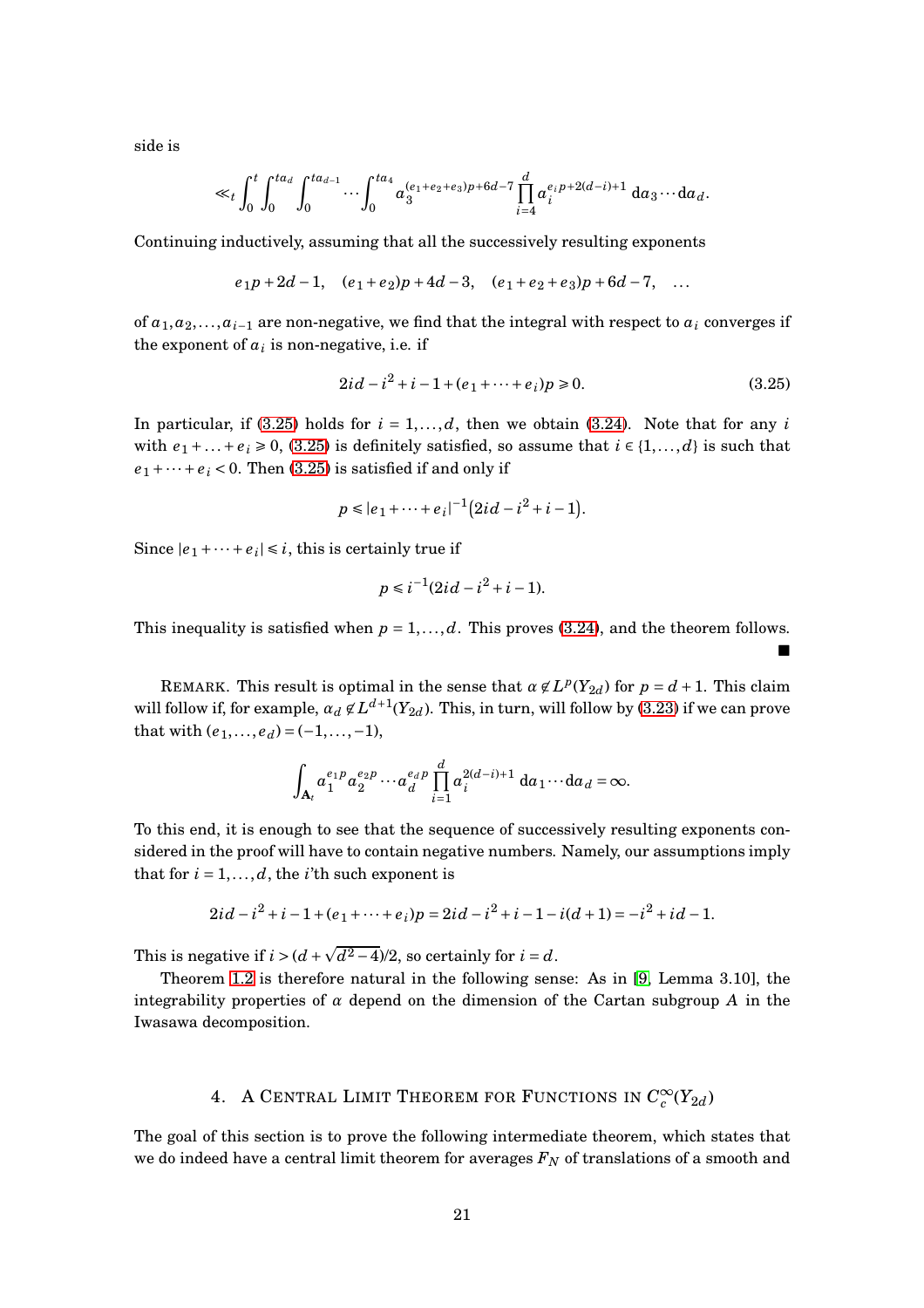compactly supported function on  $Y_{2d}$  as defined in [\(1.2\)](#page-2-1).

For the remainder of this article, we will use the notation

$$
\mu(\phi):=\int_{Y_{2d}}\phi\;\mathrm{d}\mu,
$$

where  $\phi$  is an integrable function on  $Y_{2d}$ . We will also write

$$
\text{Leb}(f) := \int_{\mathbf{R}^{2d}} f(\mathbf{x}) \, \mathrm{d}\mathbf{x}
$$

where  $f$  is an integrable function on  $\mathbf{R}^{2d}$ .

<span id="page-21-0"></span>THEOREM 4.1. Let  $\phi \in C_c^{\infty}(Y_{2d})$ , let  $a = \text{diag}(e^t, \ldots, e^t, e^{-t}, \ldots, e^{-t})$  for some  $t > 0$ , and define

$$
\psi_m := \phi \circ a^m - \mu(\phi), \qquad F_N := \frac{1}{\sqrt{N}} \sum_{m=0}^{N-1} \psi_m.
$$

Then there is  $\sigma \geq 0$  such that as  $N \longrightarrow \infty$ ,

$$
F_N \Longrightarrow N(0, \sigma^2).
$$

REMARK. In the event that  $\sigma = 0$ , the resulting distribution  $N(0,0)$  is to be understood as the Dirac distribution at 0.

It is immediate from the definition of  $F_N$  that it integrates to 0. Hence, using Theorem [2.3](#page-5-0) to show that  $F_N \Longrightarrow N(0,\sigma^2)$ , we only need to demonstrate that

<span id="page-21-1"></span>
$$
\lim_{N \to \infty} \int_{Y_{2d}} F_N^2 \, \mathrm{d}\mu < \infty,\tag{4.1}
$$

and that

<span id="page-21-2"></span>
$$
\lim_{N \to \infty} \text{cum}_r(F_N) = 0 \tag{4.2}
$$

for all  $r \geq 3$ . We note that [\(4.1\)](#page-21-1) can be demonstrated without too much trouble as follows: One has

$$
\int_{Y_{2d}} F_N^2 \, \mathrm{d}\mu = \frac{1}{N} \sum_{m=0}^{N-1} \int_{Y_{2d}} \psi_{m-n} \psi_0 \, \mathrm{d}\mu = \frac{1}{N} \sum_{\pm s=0}^{N-1} (N - |s|) \int_{Y_{2d}} \psi_s \psi_0 \, \mathrm{d}\mu
$$
\n
$$
= \sum_{s \in \mathbb{Z}} \mathbb{1}(1 - N \le s \le N - 1) \left(1 - \frac{|s|}{N}\right) \int_{Y_{2d}} \psi_s \psi_0 \, \mathrm{d}\mu.
$$

The action  $G \cap Y_{2d}$  is mixing with an exponential rate, cf. [\[3,](#page-41-4) Thm. 1.1] (see also Theorem [4.3](#page-23-0) below). Therefore, for any *N*, the series above is dominated termwise by an absolutely convergent series, in which case the theorem of dominated convergence shows that

$$
\lim_{N \to \infty} \int_{Y_{2d}} F_N^2 \, \mathrm{d}\mu = \sum_{s \in \mathbf{Z}} \int_{Y_{2d}} \psi_s \psi_0 \, \mathrm{d}\mu = \sum_{s \in \mathbf{Z}} \Biggl( \int_{Y_{2d}} \phi \cdot (\phi \circ a^s) - \mu(\phi)^2 \, \mathrm{d}\mu \Biggr),
$$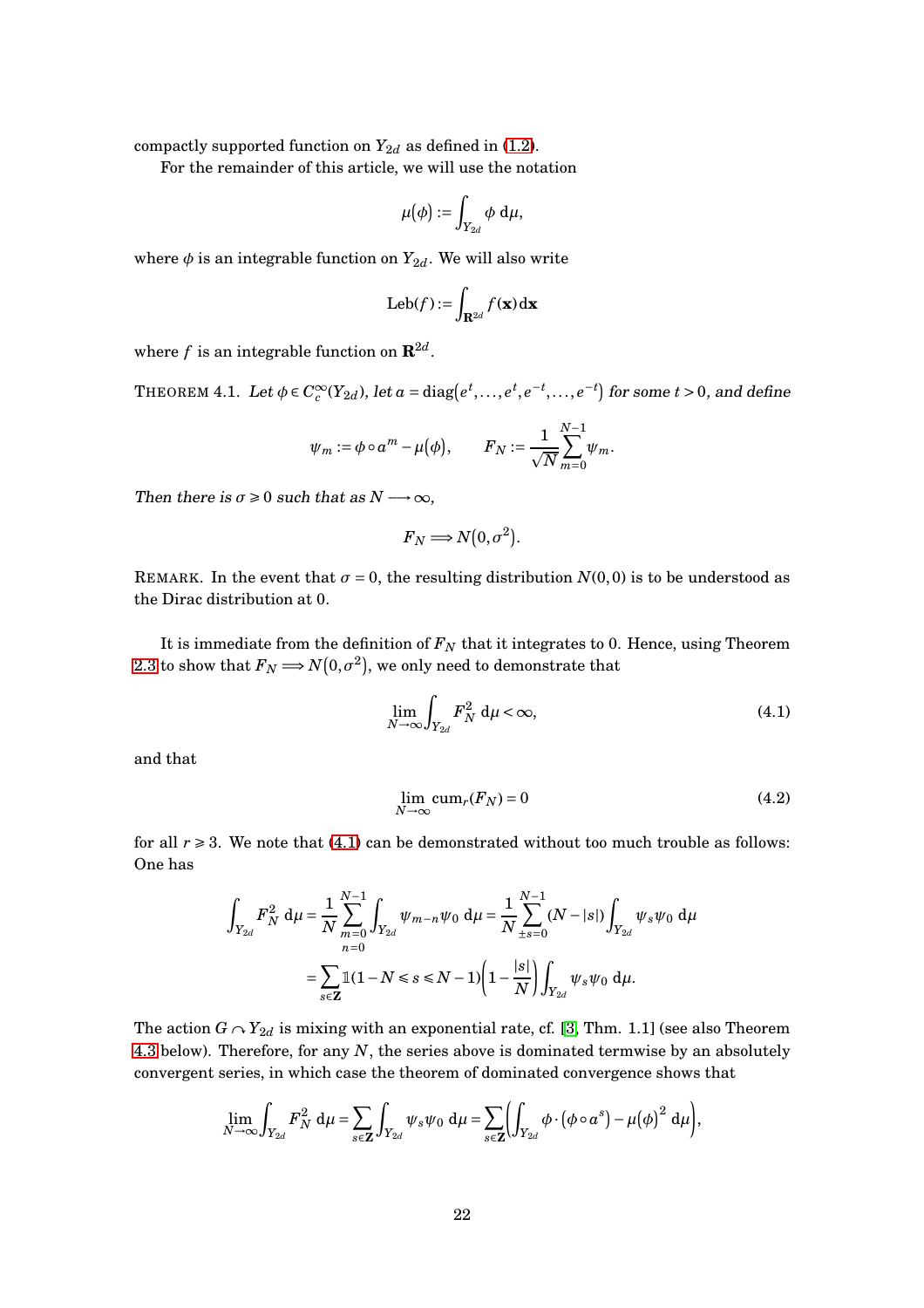which is finite, again according to [\[3,](#page-41-4) Thm. 1.1]. This proves [\(4.1\)](#page-21-1).

#### 4.1. PARTITIONING *r*-TUPLES OF NATURAL NUMBERS

In order to apply Theorem [2.3](#page-5-0) to deduce Theorem [4.1,](#page-21-0) all that remains is for us to demon-strate [\(4.2\)](#page-21-2) for all  $r \ge 3$ . To this end, we will use the combinatorial tool given in Proposition [4.2,](#page-22-0) due to Björklund and Gorodnik [\[4\]](#page-41-5), which allows us to partition the natural numbers in a way that considerably facilitates our subsequent use of the quantitative correlation estimate given in Theorem [4.3](#page-23-0) below.

Using the *r*-linearity of cum*r*, we find that

<span id="page-22-1"></span>
$$
cum_r(F_N) = \frac{1}{N^{r/2}} \sum_{\substack{m_1 = 0 \\ \dots \\ m_r = 0}}^{N-1} cum_r(\psi_{m_1}, \dots, \psi_{m_r}).
$$
\n(4.3)

We want to decompose the set over which the summation occurs using the following result, which is a special case of [\[4,](#page-41-5) Prop. 6.2] with  $H = \mathbb{Z}$ , cf. also [\[5,](#page-41-1) Eq. (3.6)].

<span id="page-22-0"></span>PROPOSITION 4.2 ([\[4,](#page-41-5) Prop. 6.2]). Suppose that  $r \ge 3$  is an integer. Given  $0 \le \alpha < \beta$  and a partition  $\mathcal{Q}$  of  $\{1, \ldots, r\}$ , define

$$
\Delta(\alpha) = \left\{ \mathbf{s} \in \mathbf{Z}_{+}^{r} : |s_{i} - s_{j}| \le \alpha \text{ for all } i, j \right\}
$$

and

$$
\Delta_{\mathscr{Q}}(\alpha,\beta)=\left\{\mathbf{s}\in\mathbf{Z}_{+}^{r}: \max_{I\in\mathscr{Q}}\max_{i,j\in I}\{|s_{i}-s_{j}|\}\leq \alpha\,,\text{ and } \min_{I,J\in\mathscr{Q}}\min_{i\in I}\{|s_{i}-s_{j}|\}>\beta\right\}.
$$

Then, given  $0 = \alpha_0 < \beta_1 < \alpha_1 = (3+r)\beta_1 < \beta_2 < \cdots < \alpha_{r-1} = (3+r)\beta_{r-1} < \beta_r$ , we have

$$
\mathbf{Z}_{+}^{r} = \Delta(\beta_{r}) \cup \left( \bigcup_{j=0}^{r-1} \bigcup_{\#\mathscr{Q} \geq 2} \Delta_{\mathscr{Q}}(\alpha_{j}, \beta_{j+1}) \right),
$$

where the final union is taken over all partitions  $\mathcal{Q}$  of  $\{1,\ldots,r\}$  with at least two parts.

By intersecting the decomposition given by Proposition [4.2](#page-22-0) with the set over which the summation in [\(4.3\)](#page-22-1) takes place, we get the sets

<span id="page-22-2"></span>
$$
\Omega(\beta_r, N) := \{0, \ldots, N-1\}^r \cap \Delta(\beta_r),
$$
  

$$
\Omega_{\mathcal{Q}}(\alpha_j, \beta_{j+1}, N) := \{0, \ldots, N-1\}^r \cap \Delta_{\mathcal{Q}}(\alpha_j, \beta_{j+1}),
$$

and the decomposition

$$
\{0,\ldots,N-1\}^r = \Omega(\beta_r,N) \cup \left(\bigcup_{j=0}^{r-1} \bigcup_{\#\mathcal{Q}\geq 2} \Omega_{\mathcal{Q}}(\alpha_j,\beta_{j+1},N)\right).
$$
(4.4)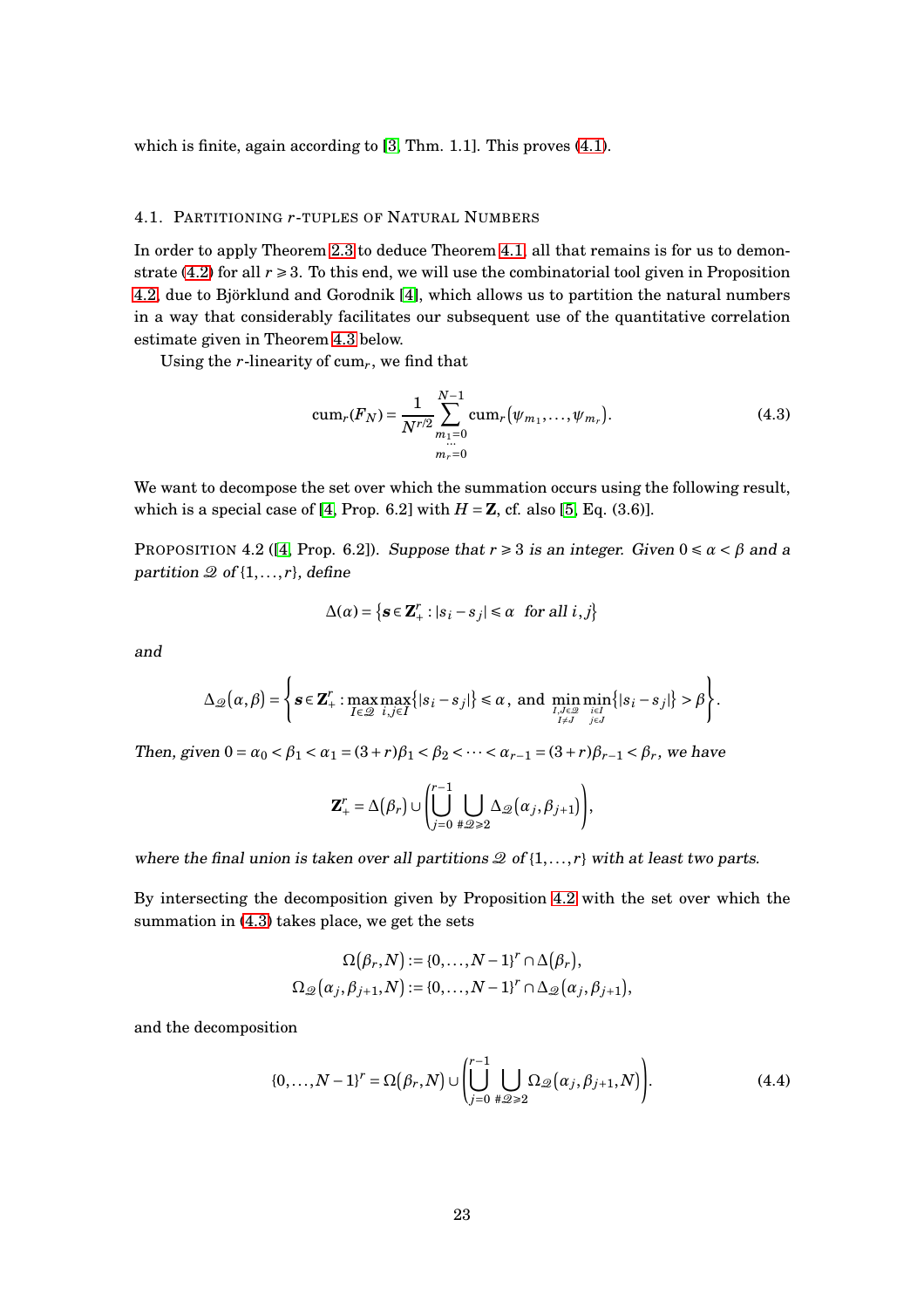#### 4.2. ESTIMATING THE CUMULANTS  $cum_r(F_N)$

It follows from [\(4.4\)](#page-22-2) that the summands in [\(4.3\)](#page-22-1) can be partitioned into two categories, depending on where the corresponding indices  $\mathbf{m} = (m_1, \ldots, m_r)$  lie in the decomposition [\(4.4\)](#page-22-2).

If we only allow the index  $\bf{m}$  in [\(4.3\)](#page-22-1) to run over  $\Omega(\beta_r,N)$ , the resulting contribution  $A$ to  $cum_r(F_N)$  satisfies

<span id="page-23-2"></span>
$$
A \ll_r N^{1-r/2} \beta_r^{r-1} \|\phi\|_{\infty}^r. \tag{4.5}
$$

After all, there are *N* ways to choose the largest coordinate of **m**, and the remaining *r* −1 coordinates are then confined to lying in an interval of length  $\beta_r$ , whence

<span id="page-23-3"></span>
$$
\#\Omega(\beta_r,N)\ll_r N\beta_r^{r-1}.
$$

 $\text{Moreover, the cumulant } \text{cum}_r(\psi_{m_1}, \ldots, \psi_{m_r}) \text{ satisfies }$ 

$$
\left|\text{cum}_r(\psi_{m_1},...,\psi_{m_r})\right| \leq \sum_{\mathcal{P}} (\#\mathcal{P}-1)! \prod_{I \in \mathcal{P}} \int_{Y_{2d}} \prod_{i \in I} |\phi \circ a^{m_i} - \mu(\phi)| d\mu
$$
  

$$
\ll_r \sum_{\mathcal{P}} \prod_{I \in \mathcal{P}} \prod_{i \in I} \|\phi\|_{\infty} \ll_r \|\phi\|_{\infty}^r. \tag{4.6}
$$

Next, if  $\mathbf{m} \in \Omega_{\mathscr{Q}}(a_j, \beta_{j+1}, N)$  with  $\#\mathscr{Q} \geqslant 2$ , we can estimate the resulting contribution to  $\text{cum}_r\big(\psi_{m_1},\ldots,\psi_{m_r}\big)$  with the help of the following quantitative correlation estimate, which is a corollary of [\[3,](#page-41-4) Thm. 1.1].

<span id="page-23-0"></span>THEOREM 4.3. Let  $r \ge 2$  be an integer. Then there is a  $\delta > 0$  such that for all  $\phi_1, \ldots, \phi_r \in$  $C_c^{\infty}(Y_{2d})$  and  $g_1, \ldots, g_r \in G$ ,

$$
\int_{Y_{2d}} (\phi_1 \circ g_1) \cdots (\phi_r \circ g_r) d\mu = \prod_{i=1}^r \left( \int_{Y_{2d}} \phi_i d\mu \right) + O_{q,r} \left( e^{-\delta \min_{i \neq j} \rho_G(g_i, g_j)} S_q(\phi_1) \cdots S_q(\phi_r) \right),
$$

where the minimum is taken over all  $(i, j) \in \{1, \ldots r\}^2$  with  $i \neq j$ .

REMARK. The original version [\[3,](#page-41-4) Thm. 1.1] of Theorem [4.3](#page-23-0) is formulated in terms of a different family of Sobolev norms. However, it is stated [\[3,](#page-41-4) p. 6] that the theorem may be formulated in terms of any family of norms satisfying the five conditions  $[3, \text{eq}, (1.9)-(1.13)]$ .

Now, let  $I \subseteq \{1, \ldots, r\}$  be a non-empty subset, and suppose that *I* contains numbers from exactly *k* different sets in  $\mathcal{Q}$ . If  $k = 1$ , then we have

<span id="page-23-1"></span>
$$
\int_{Y_{2d}} \prod_{i \in I} \psi_{m_i} d\mu = \prod_{J \in \mathcal{Q}} \int_{Y_{2d}} \prod_{i \in I \cap J} \psi_{m_i} d\mu,
$$
\n(4.7)

since in this case, there is exactly one choice of  $J \in \mathcal{Q}$  such that  $I \cap J \neq \emptyset$ , and then we even have  $I \cap J = I$ . If  $k \ge 2$ , then [\(4.7\)](#page-23-1) holds up to a small error. Indeed, if we let  $Q_1, \ldots, Q_k$  be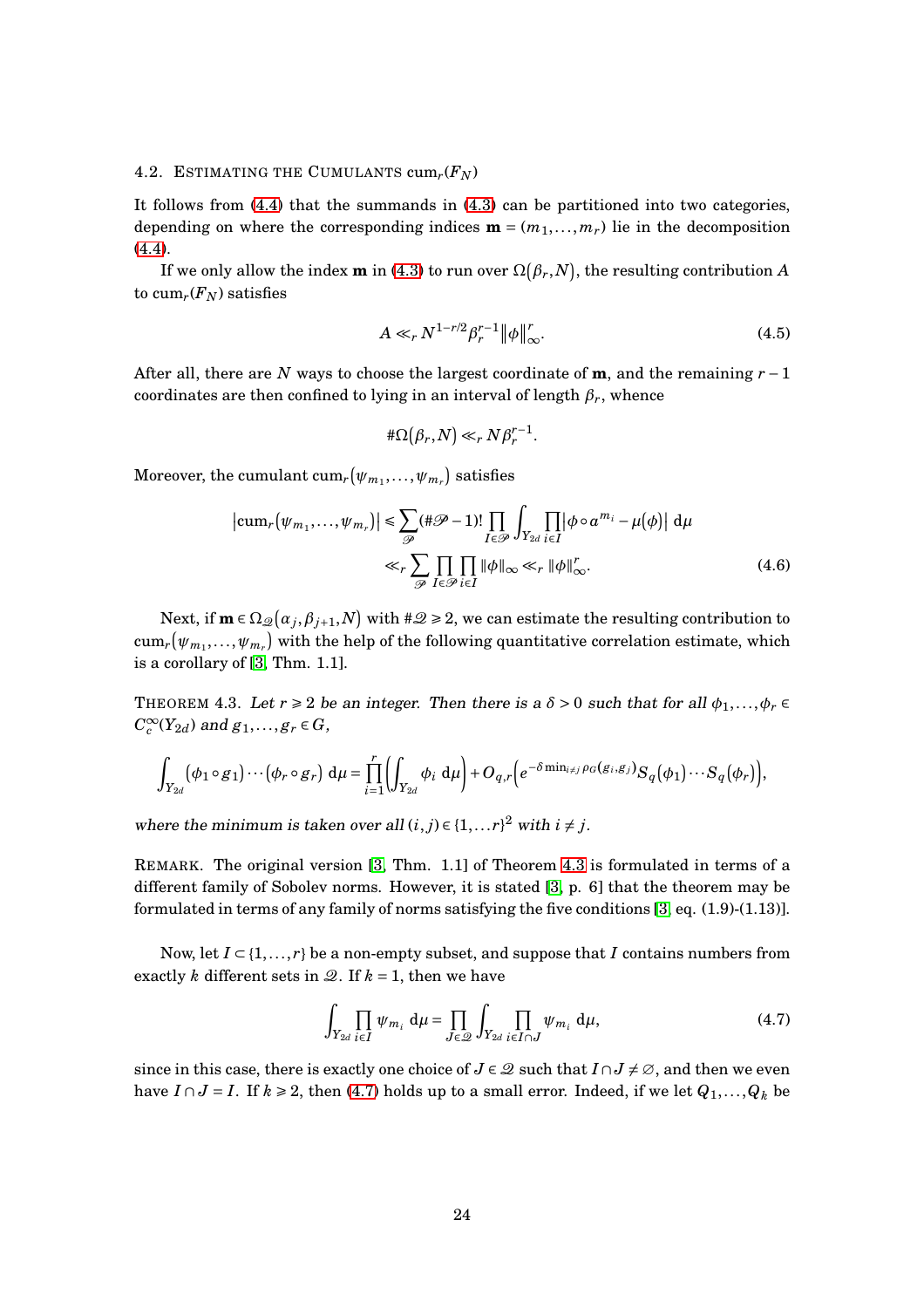the non-empty sets in  $\{I \cap J : J \in \mathcal{Q}\}$ , then  $I = Q_1 \sqcup \cdots \sqcup Q_k$ , and therefore, if  $f = \phi - \mu(\phi)$ ,

$$
\int_{Y_{2d}} \prod_{i \in I} \psi_{m_i} d\mu = \int_{Y_{2d}} \prod_{i \in I} f \circ a^{m_i} d\mu = \int_{Y_{2d}} \prod_{j=1}^{k} \left( \prod_{i \in Q_j} f \circ a^{m_i} \right) d\mu
$$
\n
$$
= \int_{Y_{2d}} \prod_{\ell=1}^{k} \left( \prod_{i \in Q_\ell} f \circ a^{m_i - m_{Q_\ell}} \right) \circ a^{m_{Q_\ell}} d\mu, \tag{4.8}
$$

where we write  $m_{Q_\ell} = \max\{m_i : i \in Q_\ell\}$  for  $\ell = 1, ..., k$ . For any such  $\ell$  and for any  $i \in Q_\ell$ , let us write  $n_{i,\ell} = m_i - m_{Q_\ell}$ . Then, for each  $\ell$ ,

<span id="page-24-0"></span>
$$
\prod_{i\in Q_{\ell}}f\circ a^{m_i-m_{Q_{\ell}}}=\sum_{K_{\ell}\subset Q_{\ell}}\left(-\mu(\phi)\right)^{\#K_{\ell}}g_{\ell,K_{\ell}}
$$

with  $g_{\ell,K_{\ell}} = \prod_{i \notin K_{\ell}} \phi \circ a^{n_{i,\ell}}$ . We note that for each  $\ell$  and  $K_{\ell} \subset Q_{\ell}$ , the function  $g_{\ell,K_{\ell}}$  is in  $C_c^\infty(Y_{2d})$ . Accordingly, [\(4.8\)](#page-24-0) implies that

$$
\int_{Y_{2d}} \prod_{i \in I} \psi_{m_i} d\mu = \int_{Y_{2d}} \prod_{\ell=1}^k \left( \sum_{K_{\ell} \subset Q_{\ell}} \left( -\mu(\phi) \right)^{\#K_{\ell}} g_{\ell, K_{\ell}} \right) \circ a^{m_{Q_{\ell}}} d\mu
$$
\n
$$
= \int_{Y_{2d}} \sum_{\substack{K_{\ell} \subset Q_{\ell} \\ \text{for all } \ell}} \left( -\mu(\phi) \right)^{\#K_{1} + \dots + \#K_{k}} \prod_{\ell=1}^k g_{\ell, K_{\ell}} \circ a^{m_{Q_{\ell}}} d\mu
$$
\n
$$
= \sum_{\substack{K_{\ell} \subset Q_{\ell} \\ \text{for all } \ell}} \left( -\mu(\phi) \right)^{\#K_{1} + \dots + \#K_{k}} \int_{Y_{2d}} \prod_{\ell=1}^k g_{\ell, K_{\ell}} \circ a^{m_{Q_{\ell}}} d\mu. \tag{4.9}
$$

For any  $\ell_1$  and  $\ell_2$  with  $\ell_1 \neq \ell_2$ ,  $m_{Q_{\ell_1}}$  and  $m_{Q_{\ell_2}}$  do not belong to the same part in  $\mathcal{Q}$ , and hence

<span id="page-24-1"></span>
$$
\left| m_{Q_{\ell_1}} - m_{Q_{\ell_2}} \right| > \beta_{j+1}.
$$

Let us assume that  $M = m_{Q_{\ell_1}} - m_{Q_{\ell_2}} > 0$ . Since  $a = a_{t_0}$  for some  $t_0 \in \mathbf{R}$ , it now follows from [\[3,](#page-41-4) Lemma 2.1] and Lemma [2.6](#page-7-0) that there are numbers  $\lambda = \lambda(t_0, d) > 1$ ,  $C_1 \in (0, 1]$ , and  $C_2 > 0$  such that

$$
\rho_G\big(a^{m_{Q_{\ell_1}}}, a^{m_{Q_{\ell_2}}}\big) = \rho_G\big(1, a^M\big) \ge C_1 \log \big\|a^M\big\|_{\text{op}} - C_2 \ge C_1 M \log \lambda - C_2.
$$

Therefore, with  $\delta' = \delta C_1 \log \lambda > 0$ , Theorem [4.3](#page-23-0) shows that the left-hand side of [\(4.9\)](#page-24-1) is

$$
\sum_{\substack{K_{\ell} \subset Q_{\ell} \\ \text{for all } \ell}} \left(-\mu(\phi)\right)^{\#K_1 + \dots + \#K_k} \left(\prod_{\ell=1}^k \int_{Y_{2d}} g_{\ell,K_{\ell}} d\mu + O_{q,r} \left(e^{-\delta' \beta_{j+1}} \prod_{\ell=1}^k S_q(g_{\ell,K_{\ell}})\right)\right).
$$
(4.10)

We want to pull the remainder term out of the sum. Of course, to do so, we must rid it of its dependence on the sets  $K_1, \ldots, K_k$ . We observe that for any fixed  $\ell$  and  $K_\ell$ , if we write  $t_{\ell} = \#(Q_{\ell} \setminus K_{\ell})$ , we have

$$
S_q(g_{\ell,K_{\ell}}) = S_q \left( \prod_{i \in Q_{\ell} \setminus K_{\ell}} \phi \circ a^{m_i - m_{Q_{\ell}}} \right)
$$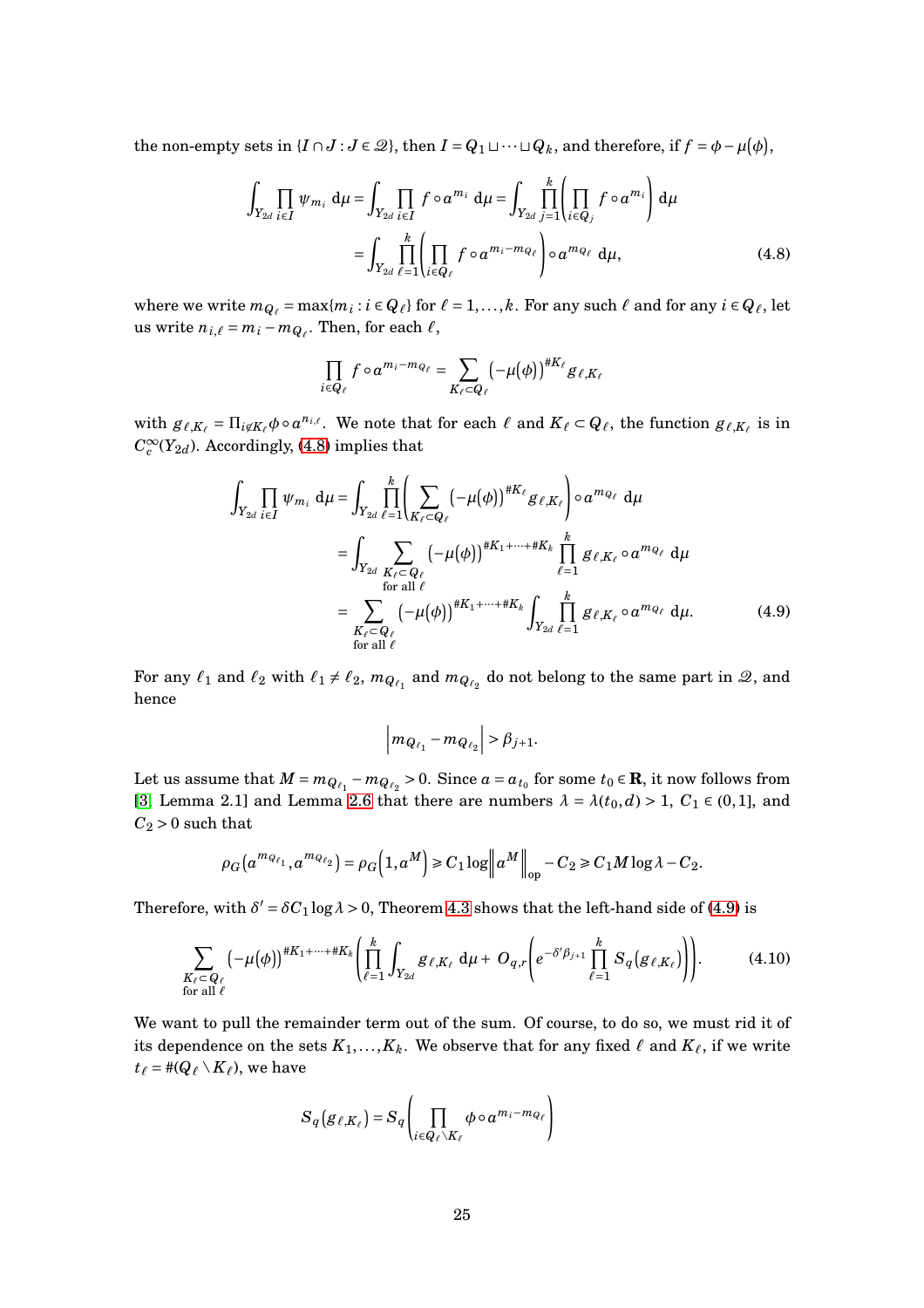$$
\ll_q \prod_{i \in Q_\ell \setminus K_\ell} S_q(\phi \circ a^{m_i - m_{Q_\ell}})
$$
  
\n
$$
\ll_q S_q(\phi)^{t_\ell} \prod_{i \in Q_\ell \setminus K_\ell} \left\| (a^{-1})^{m_{Q_\ell} - m_i} \right\|_{op}^q
$$
  
\n
$$
\ll S_q(\phi)^{t_\ell} \left\| a^{-1} \right\|_{op}^{q_{\alpha_j t_\ell}},
$$

where we used [\(2.5\)](#page-8-0), [\(2.6\)](#page-9-1), the submultiplicativity of  $\|\cdot\|_{op}$ , and the fact that for any *i* ∈  $Q_{\ell} \setminus K_{\ell}$ 

$$
m_{Q_{\ell}} - m_i = |m_{Q_{\ell}} - m_i| \le \alpha_j
$$

by the choice of  $m_{Q_{\ell}}.$  We now find that

$$
\prod_{\ell=1}^k S_q(g_{\ell,K_{\ell}}) \ll_q \prod_{\ell=1}^k S_q(\phi)^{t_{\ell}} \|a^{-1}\|_{\text{op}}^{q\alpha_j t_{\ell}} \ll \max\{1, S_q(\phi)^r\} \|a^{-1}\|_{\text{op}}^{q\alpha_j r}.
$$

Along with [\(4.9\)](#page-24-1), this proves that with  $\xi := \log ||a^{-1}||_{op} > 0$  and

$$
R = e^{-\delta' \beta_{j+1}} \max\{1, S_q(\phi)^r\} \|a^{-1}\|_{\text{op}}^{q \alpha_j r} = \max\{1, S_q(\phi)^r\} e^{-(\delta' \beta_{j+1} - q \xi \alpha_j r)},
$$

one has

$$
\int_{Y_{2d}} \prod_{i \in I} \psi_{m_i} d\mu = \sum_{\substack{K_{\ell} \subset Q_{\ell} \\ \text{for all } \ell}} (-\mu(\phi))^{\#K_1 + \dots + \#K_k} \prod_{\ell=1}^k \int_{Y_{2d}} g_{\ell, K_{\ell}} d\mu + O_{q,r}(R)
$$
\n
$$
= \prod_{\ell=1}^k \sum_{K_{\ell} \subset Q_{\ell}} (-\mu(\phi))^{\#K_{\ell}} \int_{Y_{2d}} g_{\ell, K_{\ell}} d\mu + O_{q,r}(R)
$$
\n
$$
= \prod_{\ell=1}^k \int_{Y_{2d}} \prod_{i \in Q_{\ell}} (f \circ a^{n_{i,\ell}}) d\mu + O_{q,r}(R)
$$
\n
$$
= \prod_{\ell=1}^k \int_{Y_{2d}} \prod_{i \in Q_{\ell}} (f \circ a^{m_i}) d\mu + O_{q,r}(R)
$$
\n
$$
= \prod_{\ell=1}^k \int_{Y_{2d}} \prod_{i \in Q_{\ell}} \psi_{m_i} d\mu + O_{q,r}(R)
$$

where we used the *G*-invariance of  $\mu$  in the penultimate step. Along with [\(4.7\)](#page-23-1) this proves that for any  $\mathbf{m} = (m_1, \ldots, m_r) \in \{0, \ldots, N-1\}^r$  with  $\mathbf{m} \in \Omega_{\mathscr{Q}}(\alpha_j, \beta_{j+1}, N)$  and  $\#\mathscr{Q} \geq 2$ , we have

<span id="page-25-0"></span>
$$
\int_{Y_{2d}} \prod_{i\in I} \psi_{m_i} d\mu = \prod_{J\in \mathcal{Q}} \int_{Y_{2d}} \prod_{i\in I\cap J} \psi_{m_i} d\mu + O_{q,r} \Big( \max\{1, S_q(\phi)^r\} e^{-\left(\delta'\beta_{j+1} - q\xi\alpha_j r\right)} \Big). \tag{4.11}
$$

This proves an approximate version of [\(4.7\)](#page-23-1), as claimed.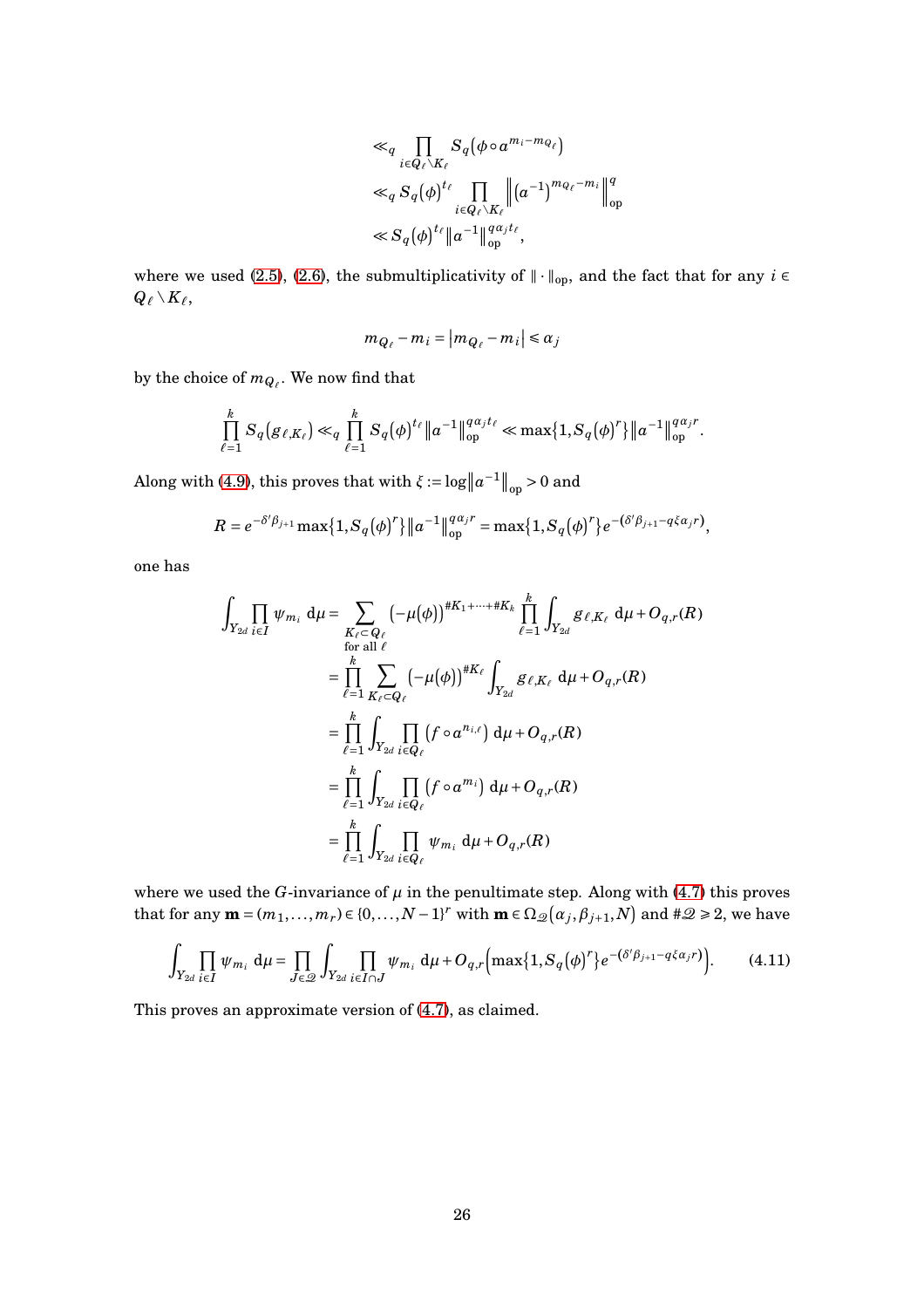#### 4.3. FINAL ESTIMATES OF THE CUMULANTS

By summing the estimate [\(4.11\)](#page-25-0) over all partitions  $\mathscr P$  of  $[r]$  and by letting  $I$  denote an element of  $\mathcal{P}$ , we now finally obtain that

$$
\begin{aligned}\n &\text{cum}_r\big(\psi_{m_1},\ldots,\psi_{m_r}\big) = \text{cum}_r\big(\psi_{m_1},\ldots,\psi_{m_r} \mid \mathcal{Q}\big) + O_{q,r}\bigg(\max\{1, S_q(\phi)^r\} e^{-(\delta' \beta_{j+1} - q \xi \alpha_j r)}\bigg) \\
 &\ll_{q,r} \max\{1, S_q(\phi)^r\} e^{-(\delta' \beta_{j+1} - q \xi \alpha_j r)}\n \end{aligned}
$$

thanks to [\[5,](#page-41-1) Prop. 3.5] and the fact that  $\#\mathcal{Q} \ge 2$ . It now follows from [\(4.3\)](#page-22-1) and [\(4.5\)](#page-23-2) that we have

<span id="page-26-0"></span>
$$
\text{cum}_r(F_N) = \frac{1}{N^{r/2}} \sum_{m_1=0}^{N-1} \text{cum}_r(\psi_{m_1}, \dots, \psi_{m_r})
$$
\n
$$
= \frac{m_r}{m_r} \text{ sum} \left( \frac{1}{N} \sum_{j=0}^{N-1} e^{-\left(\delta'(\beta_{j+1} - q\xi\alpha_j r)\right)}, \right) \tag{4.12}
$$

where we used the trivial bound  $\#\Omega_{\mathscr{Q}}(\alpha_j, \beta_{j+1}, N) \leq N^r$  for all *j*.

Now we choose an explicit sequence  $\beta_1, \ldots, \beta_r$  such that the right-hand side of [\(4.12\)](#page-26-0) goes to 0 as  $N \rightarrow \infty$ . Following [\[5,](#page-41-1) Sect. 3.2.4], we reduce this problem to choosing a single parameter  $γ > 0$  by defining  $β_1 = γ$  and

$$
\beta_{j+1} = \max\left\{\gamma + (3+r)\beta_j, \gamma + (\delta')^{-1}r(3+r)q\xi\beta_j\right\}, \qquad j = 1, ..., r-1.
$$
 (4.13)

This choice of  $\beta_{j+1}$  ensures that  $\alpha_j = (3+r)\beta_j < \beta_{j+1}$ , as required in Proposition [4.2.](#page-22-0) Additionally, we have

<span id="page-26-1"></span>
$$
\delta' \beta_{j+1} \geq \delta' \gamma + r(3+r)q \xi \beta_j = \delta' \gamma + q \xi r \alpha_j,
$$

which implies that  $\delta' \beta_{j+1} - q \xi \alpha_j r \ge \delta' \gamma > 0$ . Furthermore, by induction, [\(4.13\)](#page-26-1) and the equalities

$$
\beta_1 = \gamma, \qquad \beta_2 = \gamma \cdot \max\left\{4 + r, 1 + (\delta')^{-1} r (3 + r) q \xi\right\}
$$

imply that  $\beta_r \ll_{r,q} \gamma$ . This and [\(4.12\)](#page-26-0) show that

$$
\operatorname{cum}_r(F_N) \ll_{q,r,\phi} N^{1-r/2} \gamma^{r-1} + N^{r/2} e^{-\delta' \gamma}.
$$

Since  $r \ge 3$ , we have  $1 - r/2 \le -1/2$ . Hence we obtain [\(4.2\)](#page-21-2), provided that

$$
\gamma^{r-1} = o(N^{1/2}), \qquad N = o(e^{2\delta'\gamma/r}).
$$

This suggests taking  $\gamma = r \log N/\delta'$ , which indeed has the required properties. This proves [\(4.2\)](#page-21-2) for all  $r \ge 3$  and hence Theorem [4.1.](#page-21-0)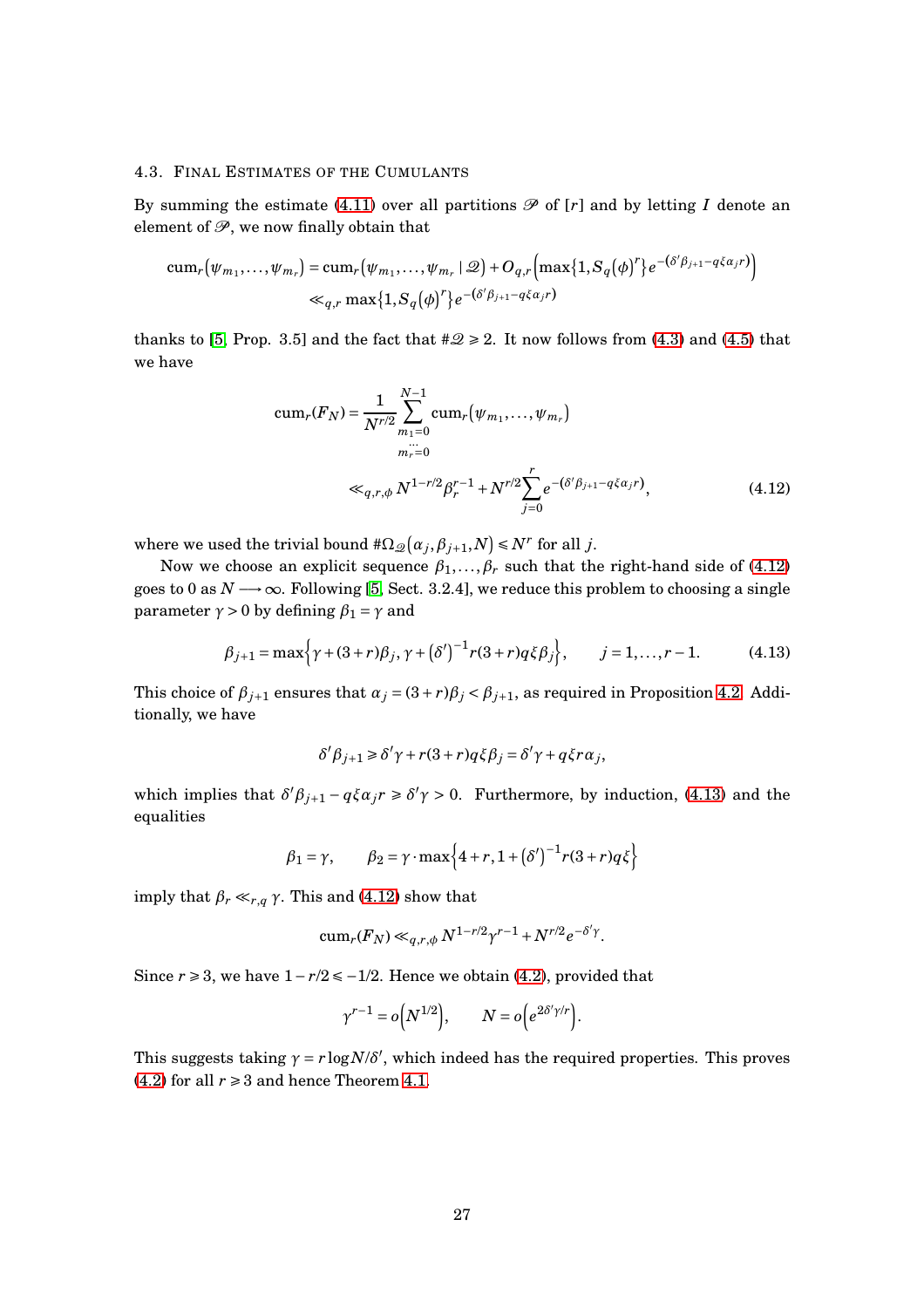### 5. A CENTRAL LIMIT THEOREM FOR  $\widehat{\chi_2}$

The main result of this section is that the function  $\widehat{\chi}_2$  can be approximated by a smooth, compactly supported function  $\phi$  on  $Y_{2d}$ , and that this approximation allows us to transfer the central limit theorem for the  $F_N$  defined in [\(1.2\)](#page-2-1) to the averages

<span id="page-27-1"></span>
$$
G_N := \frac{1}{\sqrt{N}} \sum_{m=0}^{N-1} \psi_m,
$$
\n(5.1)

where  $\psi_m := \widehat{\chi_2} \circ b^m - \text{Vol}(\Omega_2)$ . We follow the arguments in [\[5\]](#page-41-1).

One of the reasons why Theorem [4.3](#page-23-0) cannot be applied directly to the function  $\widehat{\chi}_2$  is that this is not a smooth function on  $Y_{2d}$  because  $\chi_2$  is not a smooth function on  ${\mathbf R}^{2d}.$  However, since the Lie derivatives we introduced in SECTION 2 commute with the operation of taking the Siegel transform (cf. [\(5.32\)](#page-37-0) below), we are led to considering the Siegel transform of a smooth version  $f_{\varepsilon}$  of  $\chi_2$  instead and keep track of the resulting error in such an approximation. While this will ameliorate the problem in question, there is still the obstacle that the resulting Siegel transform will not have compact support. To deal with this, we note that by Mahler's compactness theorem [\[7,](#page-41-0) Chap. V, Thm. IV] the function *α* that we introduced in SECTION 3 is proper. Hence, a first idea towards constructing *φ* would be to define it in terms of  $f_{\varepsilon}$  and the indicator function of the set of lattices where  $\alpha$  is *small*. The resulting function will not be smooth, however, so we will work with "smooth indicator functions" *η<sup>L</sup>* of such sets  $\alpha^{-1}([0,L])$  instead. We now proceed to the details.

# 5.1. APPROXIMATING  $\widehat{\chi_2}$  with Compactly Supported  $C^\infty$ -Functions

We first construct the function  $f_{\varepsilon}$  and give some of its properties. Let  $\theta$ :  $\mathbb{R}^{2d} \to \mathbb{R}$  be a smooth non-negative function that integrates to 1 and has support contained in the ball of radius 1/2 centered at the origin in  $\mathbf{R}^{2d}$ . Also, let

$$
\theta_{\varepsilon}(\mathbf{x}) := \varepsilon^{-2d} \theta(\varepsilon^{-1} \mathbf{x}), \qquad f_{\varepsilon} := \theta_{\varepsilon} * \mathbb{1}_{\mathscr{M}(\varepsilon)},
$$
(5.2)

where  $*$  denotes convolution and  $\mathcal{M}(\varepsilon)$  is an  $\varepsilon/2$ -thickening of  $\Omega_2$ . Then  $f_{\varepsilon}$  belongs to  $C_c^\infty({\bf R}^{2d})$  and has support contained in an  $\varepsilon$ -neighbourhood of  $\Omega_2$ . In addition to this, we record the following properties of the family  ${f_{\varepsilon}}$  for later use (cf. [\[5,](#page-41-1) Sect. 6]):

$$
\|f_{\varepsilon} - \chi_2\|_1 \ll \varepsilon,\tag{5.3}
$$

$$
\|f_{\varepsilon} - \chi_2\|_2 \ll \sqrt{\varepsilon},\tag{5.4}
$$

<span id="page-27-2"></span><span id="page-27-0"></span>
$$
||f_{\varepsilon}||_{C^q} \ll \varepsilon^{-q}.
$$
\n(5.5)

As mentioned above, the function  $f_{\varepsilon}$  serves as a smooth indicator function for  $\Omega_2$  in the following sense: For any  $\epsilon > 0$ , we have  $\chi_2 \le f_\epsilon \le 1$ . Indeed, it is straightforward that  $f_\epsilon \le 1$ , and if  $\mathbf{x}_0 \in \Omega_2$ , then

$$
f_{\varepsilon}(\mathbf{x}_0) = \int_{\mathbf{R}^{2d}} \theta_{\varepsilon}(\mathbf{y}) \mathbb{1}_{\mathscr{M}(\varepsilon)}(\mathbf{x}_0 - \mathbf{y}) \, \mathrm{d}\mathbf{y} = \int_{-\mathscr{M}(\varepsilon) + \mathbf{x}_0} \theta_{\varepsilon}(\mathbf{y}) \, \mathrm{d}\mathbf{y} = 1,
$$

since  $\theta_{\varepsilon}$  has support contained in the ball  $B_{\varepsilon/2}(0) \subset -\mathcal{M}(\varepsilon) + \mathbf{x}_0$ .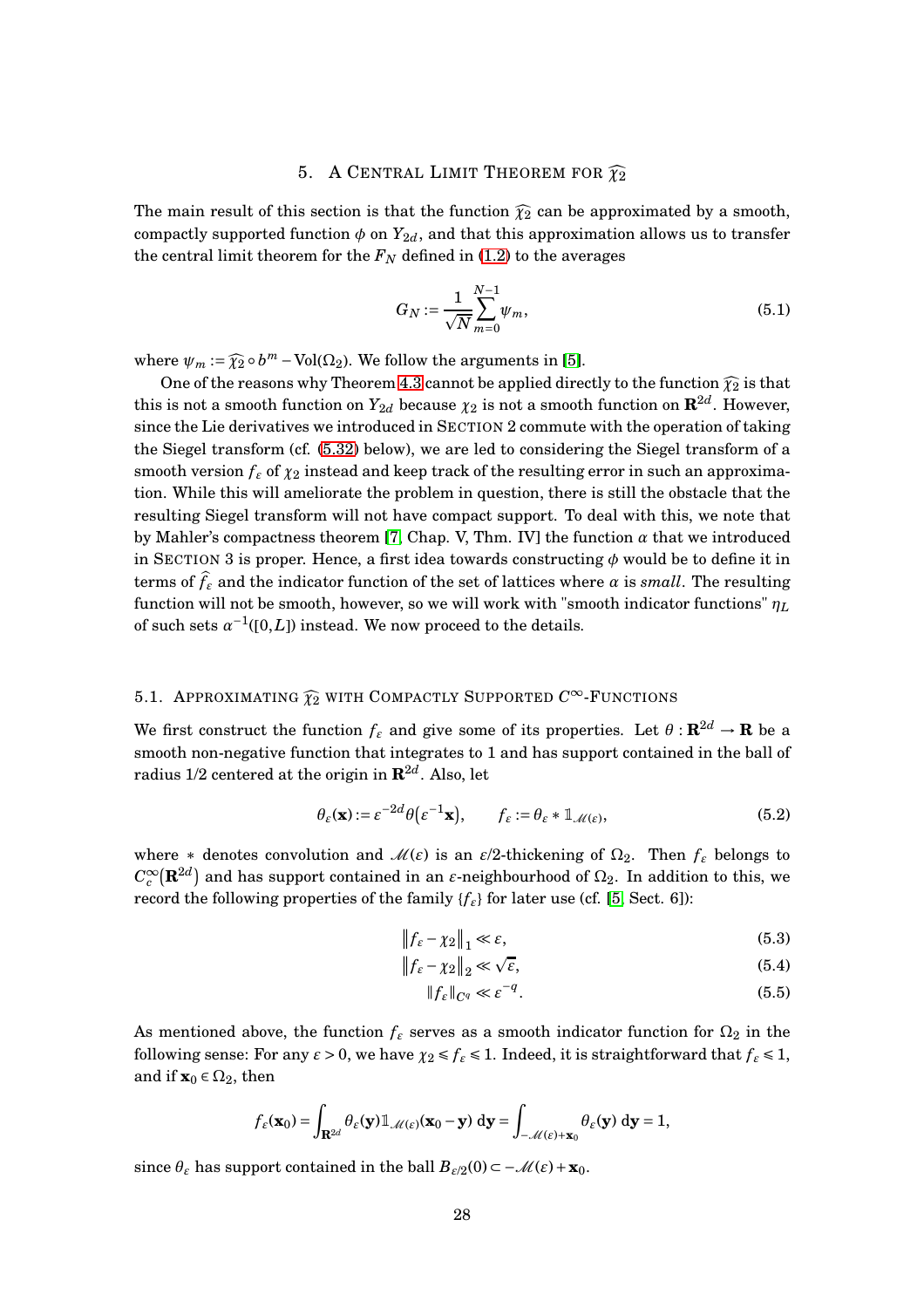We now turn to the construction of the family of functions  $\{\eta_L\}$  on  $Y_{2d}$ . Let

$$
\eta_L(\Lambda) := \left(\Xi \ast \mathbb{1}_{\{\Lambda \in Y_{2d} : \alpha(\Lambda) \le L\}}\right)(\Lambda) = \int_G \Xi(g) \mathbb{1}_{\{\alpha \le L\}}\left(g^{-1}\Lambda\right) d\mu(g),\tag{5.6}
$$

where  $\Xi \in C_c^{\infty}(Y_{2d})$  is a suitable non-negative function depending on an arbitrary constant  $c > 1$  with  $\mu(\Xi) = 1$ . As the following lemma shows,  $\eta_L$  works as a smooth indicator function of a compact subset of  $Y_{2d}$  depending on the threshold parameter *c*.

LEMMA 5.1 ([\[5,](#page-41-1) Lemma 4.11]). For any  $L > 0$ , the function  $\eta_L$  takes values in [0,1] and satisfies  $\|\eta_L\|_{C_q} \ll 1$ . Additionally,  $\eta_L$  has the following properties:

If  $\alpha(\Lambda) > cL$ , then

<span id="page-28-2"></span>
$$
\eta_L(\Lambda) = 0. \tag{5.7}
$$

If  $\alpha(\Lambda) \leq c^{-1}L$ , then

<span id="page-28-0"></span>
$$
\eta_L(\Lambda) = 1. \tag{5.8}
$$

.

REMARK. It should be noted that [\[5,](#page-41-1) Lemma 4.11] is a statement about the family  $\{\eta_L\}$ on the larger space of all unimodular lattices. However, the proof extends verbatim to the current situation.

We now let  $\phi = \hat{f}_{\varepsilon} \eta_L$  so that  $\phi$  is a compactly supported and smooth function that approximates  $\chi_2$ . Furthermore, we define

$$
G_N^{(\varepsilon,L)}:=\frac{1}{\sqrt{N}}\left(\sum_{m=0}^{N-1}(\widehat f_\varepsilon\eta_L)\circ b^m-N\int_{Y_{2d}}\widehat f_\varepsilon\eta_L\;\text{d}\mu\right).
$$

The following lemma shows how well  $G_N^{(\varepsilon,L)}$  $\alpha_N^{(\varepsilon,L)}$  approximates  $G_N$ .

<span id="page-28-1"></span>LEMMA 5.2. For any  $p = 1, \ldots, d$ , as  $N \rightarrow \infty$ ,

$$
\left\|G_N^{(\varepsilon,L)}-G_N\right\|_1\ll_{p,c}\sqrt{N}\Big(L^{-p/2}+\varepsilon\Big).
$$

*Proof.* By the triangle inequality and the *G*-invariance of  $\mu$ , we have

$$
\begin{aligned} \left\|G_N^{(\varepsilon,L)}-G_N\right\|_1 &\leq 2\sqrt{N}\left\|\widehat f_\varepsilon\eta_L-\widehat\chi_2\right\|_1\\ &\leq 2\sqrt{N}\big(\left\|\widehat f_\varepsilon\big(1-\eta_L\big)\right\|_1+\left\|\widehat f_\varepsilon-\widehat\chi_2\right\|_1\big) \end{aligned}
$$

We now estimate the  $L^1$ -norms on the right-hand side. By [\(5.8\)](#page-28-0), Proposition [3.2,](#page-9-0) Theorem [1.2,](#page-3-0) and the Cauchy-Schwartz inequality, we have

$$
\begin{aligned} \left\|\widehat{f}_{\varepsilon}\big(1-\eta_L\big)\right\|_1 &\leq \int_{\{\alpha\geq c^{-1}L\}} \widehat{f}_{\varepsilon}\big(1-\eta_L\big)\, \mathrm{d} \mu \leq \int_{\{\alpha\geq c^{-1}L\}} \widehat{f}_{\varepsilon}\, \mathrm{d} \mu \\ &\leq \mu\big(\big\{\alpha\geq c^{-1}L\big\}\big)^{1/2} \left\|\widehat{f}_{\varepsilon}\right\|_2 \ll_p c^{p/2}L^{-p/2} \|f_{\varepsilon}\|_{\infty} \|\alpha\|_2 \\ &\ll_{c,p} L^{-p/2}, \end{aligned}
$$

since  $f_{\varepsilon} \leq 1$  and the family  $\{\sup p f_{\varepsilon}\}_\varepsilon$  is uniformly bounded.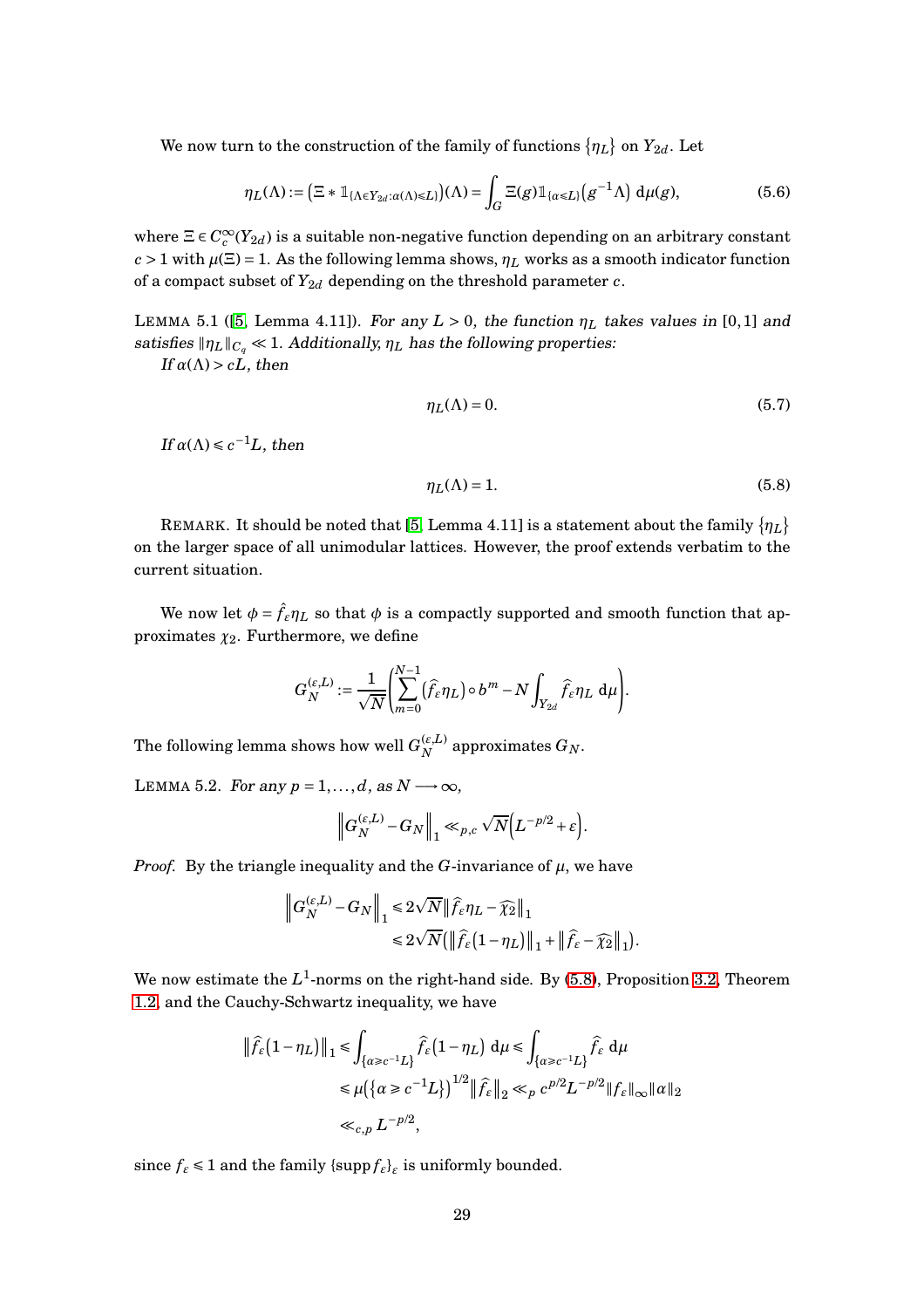To estimate the second  $L^1$ -norm, we note that the inequality  $f_{\varepsilon} \ge \chi_2$  is preserved by the Siegel transform, and hence

$$
\|\widehat{f}_{\varepsilon} - \widehat{\chi_2}\|_1 = \int_{Y_{2d}} \widehat{f_{\varepsilon} - \chi_2} \, \mathrm{d}\mu = \|f_{\varepsilon} - \chi_2\|_1 \ll \varepsilon
$$

by Siegel's mean value theorem and [\(5.3\)](#page-27-0). This proves the lemma.

In light of Lemma [5.2,](#page-28-1) we would like to take the parameters  $L$  and  $\varepsilon$  as suitable functions of *N* so that as  $N \rightarrow \infty$ ,

$$
\varepsilon = o\Big(N^{-1/2}\Big), \qquad N = o\big(L^p\big) \tag{5.9}
$$

for some  $p = 1, \ldots, d$ . Doing so, we observe that in order to prove Theorem [1.1](#page-2-0) in the case  $T = 2^N$ , it is enough to prove that the sequence  $G_N^{(\varepsilon,L)}$  $N$ <sup> $(k,L)$ </sup> satisfies a central limit theorem. Namely, our assumptions then imply that for some  $\sigma \ge 0$ ,

<span id="page-29-4"></span><span id="page-29-1"></span><span id="page-29-0"></span>
$$
G_N^{(\varepsilon,L)} \Longrightarrow N(0,\sigma^2),\tag{5.10}
$$

$$
\left\|G_N^{(\varepsilon,L)} - G_N\right\|_1 \longrightarrow 0,\tag{5.11}
$$

as  $N \rightarrow \infty$ , which implies a central limit theorem for  $G_N$  by standard methods. Hence, our goal now is to show that with *ε*(*N*) and *L*(*N*) chosen so that [\(5.9\)](#page-29-0) holds, we do indeed have convergence as in [\(5.10\)](#page-29-1). (Note that we do not automatically have a central limit theorem for  $G_{N}^{(\varepsilon,L)}$  $\mathcal{L}_{N}^{(\varepsilon,L)}$  by virtue of Theorem [4.1.](#page-21-0) Although, for a fixed  $N,$   $G_N^{(\varepsilon,L)}$  $\chi_N^{(E,L)}$  has the form [\(1.2\)](#page-2-1), the functions  $\phi$  in the sum *depend on N* because  $\varepsilon$  and *L* depend on *N*, and consequently Theorem [4.1](#page-21-0) does not apply, as this is a statement about the average behaviour of a *fixed* function as *N* tends to infinity.)

#### 5.2. PROOF OF THEOREM [1.1](#page-2-0)

We can prove a central limit theorem for  $G_N^{(\varepsilon,L)}$  $\binom{E,L}{N}$  by mimicking the proof of Theorem [4.1](#page-21-0) and taking into account how the error terms behave when  $\varepsilon \longrightarrow 0$  and  $L \longrightarrow \infty$  in accordance with [\(5.9\)](#page-29-0). Appealing again to Theorem [2.3,](#page-5-0) our main goal is therefore to prove that there is some choice of the parameters *ε* and *L* such that

$$
\lim_{N \to \infty} \int_{Y_{2d}} \left( G_N^{(\varepsilon, L)} \right)^2 d\mu \in [0, \infty), \tag{5.12}
$$

(in particular, the limit exists), and

<span id="page-29-3"></span><span id="page-29-2"></span>
$$
\lim_{N \to \infty} \text{cum}_r \Big( G_N^{(\varepsilon, L)} \Big) = 0 \tag{5.13}
$$

for all  $r \geq 3$ .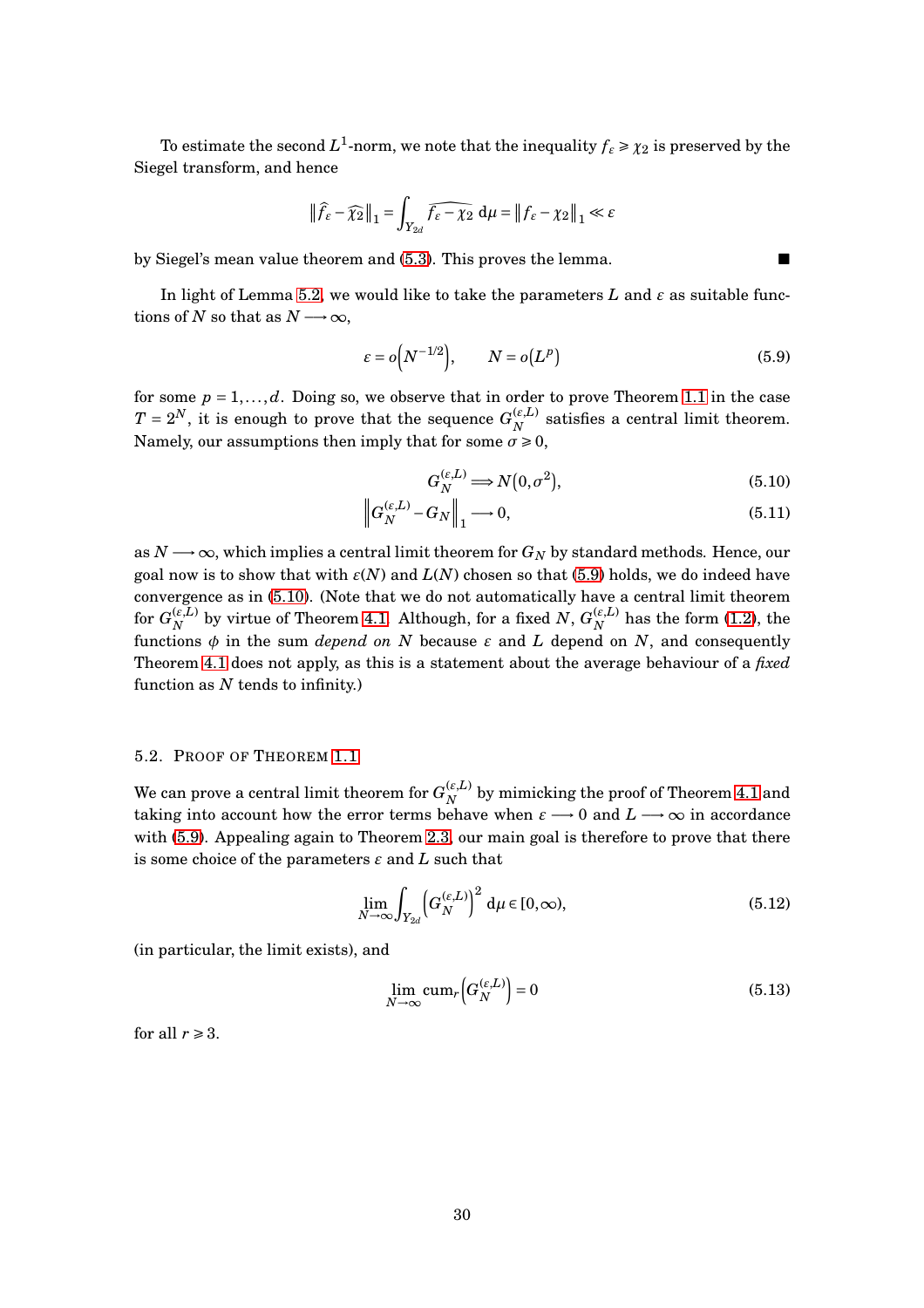#### 5.2.1. INVESTIGATIONS OF THE LIMITING VARIANCE

We now demonstrate that  $(5.12)$  holds. If  $G_N$  is given by  $(5.1)$ , we note that due to the triangle inequalities,

$$
\left\|G_N\right\|_2-\left\|G_N-G_N^{(\varepsilon,L)}\right\|_2\leq\left\|G_N^{(\varepsilon,L)}\right\|_2\leq\left\|G_N\right\|_2+\left\|G_N-G_N^{(\varepsilon,L)}\right\|_2,
$$

and hence [\(5.12\)](#page-29-2) will follow if we can prove that

<span id="page-30-0"></span>
$$
\lim_{N \to \infty} \|G_N\|_2 \in [0, \infty)
$$
\n(5.14)

exists and prove that

<span id="page-30-1"></span>
$$
\left\|G_N - G_N^{(\varepsilon, L)}\right\|_2 \longrightarrow 0. \tag{5.15}
$$

We therefore proceed by proving [\(5.14\)](#page-30-0) and [\(5.15\)](#page-30-1).

To obtain [\(5.14\)](#page-30-0), we will need a theorem due to Kelmer and Yu that expresses integrals over *Y*<sub>2*d*</sub> of primitive Siegel transforms in terms of Euclidean integrals, i.e., a sympletic equivalent of a special case of Rogers' integration formula [\[16,](#page-42-1) Thm. 4]. Since our Siegel transforms are not primitive, we state this version of their result as Theorem [5.3](#page-30-2) below.

We first introduce some notation. We can write any  $\mathbf{x} \in \mathbb{R}^{2d} \setminus \{0\}$  in polar coordinates as  $\mathbf{x} = K a_{\nu} \mathbf{e}_{2d}$  where

$$
K = SO(2d) \cap Sp(2d, \mathbf{R}),
$$
  $a_y = diag(y, 1, ..., 1, 1/y)$   $(y > 0),$ 

and  $\mathbf{e}_{2d}$  denotes the (2*d*)'th standard basis vector. Next, if *f* is a bounded function on  $\mathbf{R}^{2d}$ with compact support, we define the function

$$
P_f(\mathbf{x}) = P_f(Ka_y) = \int_{Y'} \int_{[0,1)^{2d-1}} \sum_{\mathbf{v} \in \mathbf{Z}^{2d} \setminus \{0\}} f(Ka_y m(A) u_{\mathbf{t},s} \mathbf{v}) \, \mathrm{d} \mathbf{t} \, \mathrm{d} s \, \mathrm{d} \mu_{d-1}(A), \tag{5.16}
$$

where  $Y' = {m(A) : A ∈ Sp(2d – 2, \mathbf{R})}/{Sp(2d – 2, \mathbf{Z})} ≥ Y_{2d-2}$ , and

$$
m(A) = \begin{pmatrix} 1 & 0 & 0 \\ 0 & A & 0 \\ 0 & 0 & 1 \end{pmatrix}, \quad u_{\mathbf{t},s} = \begin{pmatrix} 1 & 0 & 0 \\ \mathbf{t} & I & 0 \\ s & \mathbf{t}^* & 1 \end{pmatrix}
$$

with  $\mathbf{t}^* := (t_2, \ldots, t_{2d-1})^* := (t_{2d-1}, \ldots, t_{d+1}, -t_d, \ldots, -t_2).$ 

<span id="page-30-2"></span>THEOREM 5.3 (Corollary to [\[13,](#page-41-3) Theorem 1.1]). Suppose  $f, g : \mathbf{R}^{2d} \to \mathbf{R}$  are even and bounded and have compact support. Then one has the formula

$$
\int_{Y_{2d}} \hat{f} \hat{g} \, d\mu = \frac{1}{\zeta(2d)} \sum_{j \ge 1} \int_{\mathbf{R}^{2d}} P_f(\mathbf{x}) g(j\mathbf{x}) \, d\mathbf{x}.
$$

*Proof.* Denote the primitive Siegel transform of a function *h* by  $\tilde{h}$ . It follows immediately from [\[13,](#page-41-3) Remark 5.14] and [13, Eq. (5.11)] that if  $f_k$  and  $g_j$  are even and bounded and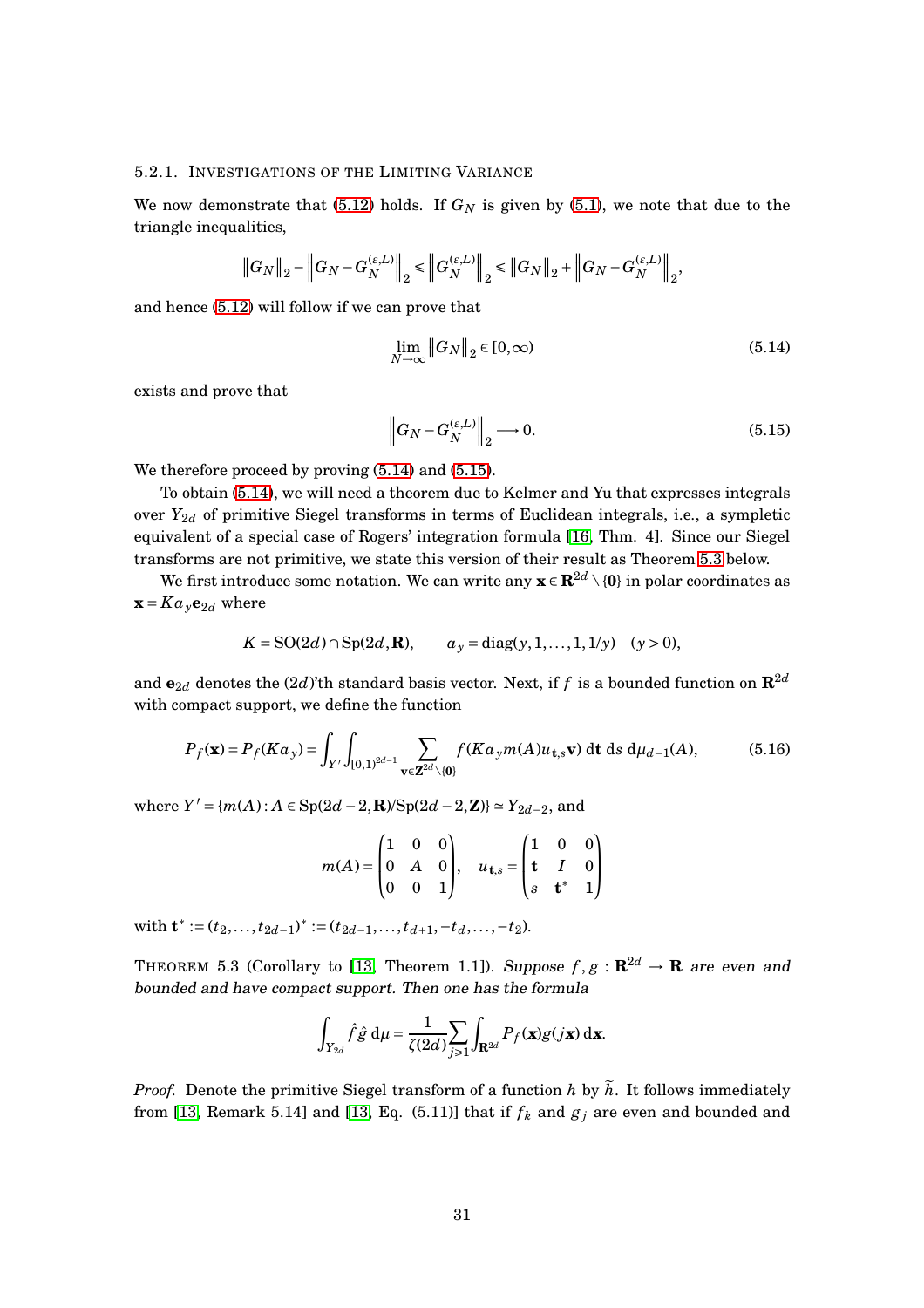have compact support,

$$
\int_{Y_{2d}} \widetilde{f_k} \widetilde{g_j} \, \mathrm{d}\mu = \frac{1}{\zeta(2d)} \int_{\mathbf{R}^{2d}} \mathcal{P}_{f_k} g_j \, \mathrm{d}\mathbf{x} \tag{5.17}
$$

where the operator  $\mathcal{P}$  is defined in [\[13,](#page-41-3) Eq. (2.2)]. If we now take  $f_k(\mathbf{x}) = f(k\mathbf{x})$  and  $g_j(\mathbf{x}) =$  $g(j\mathbf{x})$  in [\(5.17\)](#page-31-0), the relation

$$
\widehat{h}(\Lambda) = \sum_{k \ge 1} \widetilde{h_k}(\Lambda) \quad (h \text{ even, bounded and with compact support})
$$

shows that

$$
\int_{Y_{2d}} \widehat{f} \widehat{g} \, d\mu = \sum_{k,j \geq 1} \int_{Y_{2d}} \widetilde{f_k} \widetilde{g_j} \, d\mu.
$$

Hence, it suffices to show that

$$
\sum_{k\geq 1}\mathscr{P}_{f_k}=P_f,
$$

but this is clear from the definition of  $\mathcal{P}$ .

For later use, we record an additional corollary to [\[13,](#page-41-3) Theorem 1.1].

<span id="page-31-3"></span>LEMMA 5.4. Suppose  $f: \mathbb{R}^{2d} \to \mathbb{R}$  is bounded and has compact support. Then

$$
\|\widehat{f}\|_2^2 \ll \|f\|_2^2 + \|f\|_1^2.
$$

*Proof.* Since the (primitive) Siegel transform only depends on the even part of a function, we can assume that *f* is an even function. In this case the claim follows immediately from [\[13,](#page-41-3) Theorem 1.1] and the fact that the map *ι* is an  $L^2$ -isometry.

We will also need the following result.

<span id="page-31-2"></span>PROPOSITION 5.5. Let  $f : \mathbf{R}^{2d} \to \mathbf{R}$  be a Riemann integrable function whose support is compact and does not contain the origin. If  $\mathbf{x} \in \mathbb{R}^{2d} \setminus \{0\}$  is written in polar coordinates as  $\mathbf{x} = K_{\mathbf{x}} \|\mathbf{x}\| \mathbf{e}_{2d}$ , one has

$$
P_f(\mathbf{x}) = \sum_{n \neq 0} f(n\mathbf{x}) + ||\mathbf{x}||^{-1} \sum_{n \in \mathbf{Z}} \int_{\mathbf{R}^{2d-1}} f\left(K_{\mathbf{x}} (||\mathbf{x}||^{-1} n, \mathbf{r})^\top\right) d\mathbf{r}.
$$

In particular,

$$
P_f(\mathbf{x}) = \int_{\mathbf{R}^{2d}} f(\mathbf{r}) \, \mathrm{d}\mathbf{r} + O\big(\|\mathbf{x}\|^{-1}\big), \qquad \mathbf{x} \in \mathbf{R}^{2d} \setminus \{0\}. \tag{5.18}
$$

REMARK. In order to prove that the limiting variance in Theorem [1.1](#page-2-0) is strictly positive, a better understanding of the remainder term in [\(5.18\)](#page-31-1) is necessary, cf. the computation before Lemma [5.6](#page-35-0) .

*Proof.* To ease the notation, we will write  $K = K_{\mathbf{x}}$  and  $y = ||\mathbf{x}||^{-1}$ . Take any non-zero  $\mathbf{v} =$  $(v_1,..., v_{2d})^{\text{T}}$  ∈  $\mathbf{Z}^{2d}$ . If we write  $\tilde{\mathbf{v}} := (0, v_2,..., v_{2d-1}, 0)^{\text{T}}$  and  $\mathbf{t} = (t_2,..., t_{2d-1})^{\text{T}}$ , then we note

<span id="page-31-1"></span><span id="page-31-0"></span>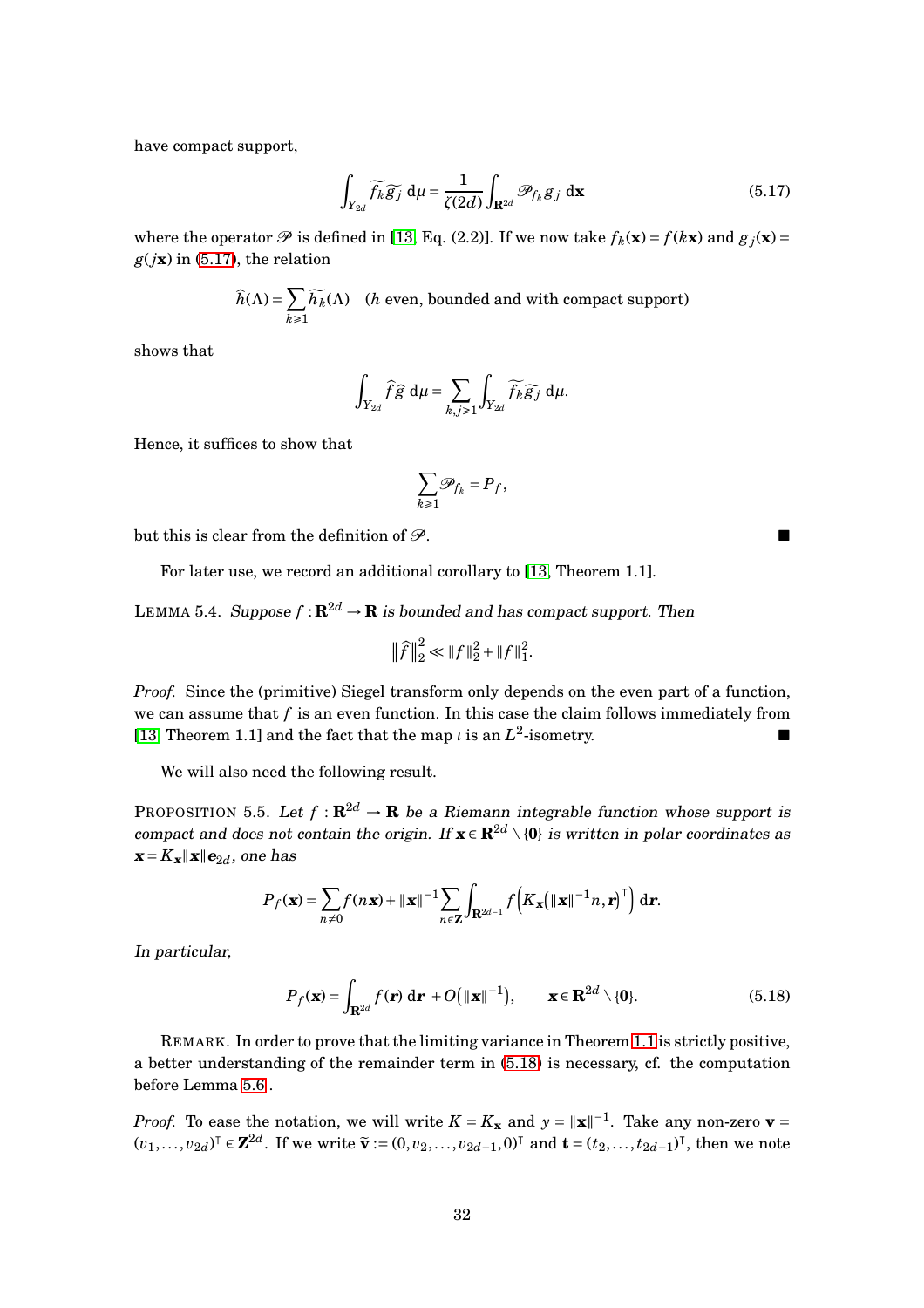$$
u_{\mathbf{t},s}\mathbf{v} = \begin{pmatrix} v_1 \\ t_2v_1 + v_2 \\ \vdots \\ t_{2d-1}v_1 + v_{2d-1} \\ sv_1 + (0,\mathbf{t}^*,0) \cdot \widetilde{\mathbf{v}} + v_{2d} \end{pmatrix}
$$

We now consider two cases, and in each case we study the integral

$$
\int_{[0,1)^{2d-1}} f\big(K a_y m(A) u_{\mathbf{t},s} \mathbf{v}\big) \, \mathrm{d}t_2 \, \cdots \, \mathrm{d}t_{2d-1} \, \mathrm{d}s. \tag{5.19}
$$

<span id="page-32-0"></span>.

In the first case, assume that *v*<sub>1</sub> = 0. If *v<sub>i</sub>* ≠ 0 for some *i* = 2,...,2*d* − 1, assume with no loss of generality that  $v_2 > 0$ . Since the integral converges absolutely, we can change the order of integration so that we first integrate with respect to the variable *<sup>t</sup>*2*d*−1. Changing variables in this integral by letting  $r = r(t_{2d-1}) = (0, \mathbf{t}^*, 0) \cdot \tilde{\mathbf{v}} + v_{2d}$ , we find that the integral with respect to  $t_{2d-1}$  equals

$$
v_2^{-1}\int_{(0,\mathbf{t}^*,0)\cdot\widetilde{\mathbf{v}}+v_{2d}-v_2t_{2d-1}}^{(0,\mathbf{t}^*,0)\cdot\widetilde{\mathbf{v}}+v_{2d}-v_2t_{2d-1}+v_2} f\big(Ka_y m(A)(0,v_2,\ldots,v_{2d-1},r)^\intercal\big)\,\mathrm{d}r,
$$

where we stress that the bounds of the integral are independent of  $t_{2d-1}$ . By summing this over  $v_{2d} \in \mathbf{Z}$ , we see that the resulting domains of integration

$$
[(0, \mathbf{t}^*, 0) \cdot \widetilde{\mathbf{v}} + v_{2d} - v_2 t_{2d-1}, (0, \mathbf{t}^*, 0) \cdot \widetilde{\mathbf{v}} + v_{2d} - v_2 t_{2d-1} + v_2]
$$

cover the real line exactly  $v_2$  times. Therefore, this sum over  $v_{2d} \in \mathbb{Z}$  equals

$$
\int_{\mathbf{R}} f\left(K a_y m(A)(0, v_2, \dots, v_{2d-1}, r)^\top\right) dr.
$$
 (5.20)

Next, if both  $v_1 = 0$  and  $\tilde{\mathbf{v}} = 0$ , the integral [\(5.19\)](#page-32-0) equals

$$
f(Ka_y(0,\ldots,0,v_{2d})^{\mathsf{T}}) = f(v_{2d}Ka_y \mathbf{e}_{2d}) = f(v_{2d}\mathbf{x}).
$$
\n(5.21)

 $\mathbf{W}$ e conclude that with  $F_{K,y}(r_2,...,r_{2d-1}) := \int_{\mathbf{R}} f\big(K a_y(0,r_2,...,r_{2d-1},r_{2d})^\top\big) d r_{2d}$ 

<span id="page-32-1"></span>
$$
\sum_{v_{2d} \in \mathbf{Z}} \int_0^1 \cdots \int_0^1 \int_0^1 f(K a_y m(A) u_{\mathbf{t},s} \mathbf{v}) dt_2 \cdots dt_{2d-1} ds
$$
  
=  $F_{K,y} (A(v_2, \dots, v_{2d-1})^T) + \sum_{v_{2d} \in \mathbf{Z} \setminus \{0\}} f(v_{2d} \mathbf{x})$  (5.22)

whenever  $v_1 = 0$ .

In the second case, assume that  $v_1 \neq 0$ . Without loss of generality we then assume that

that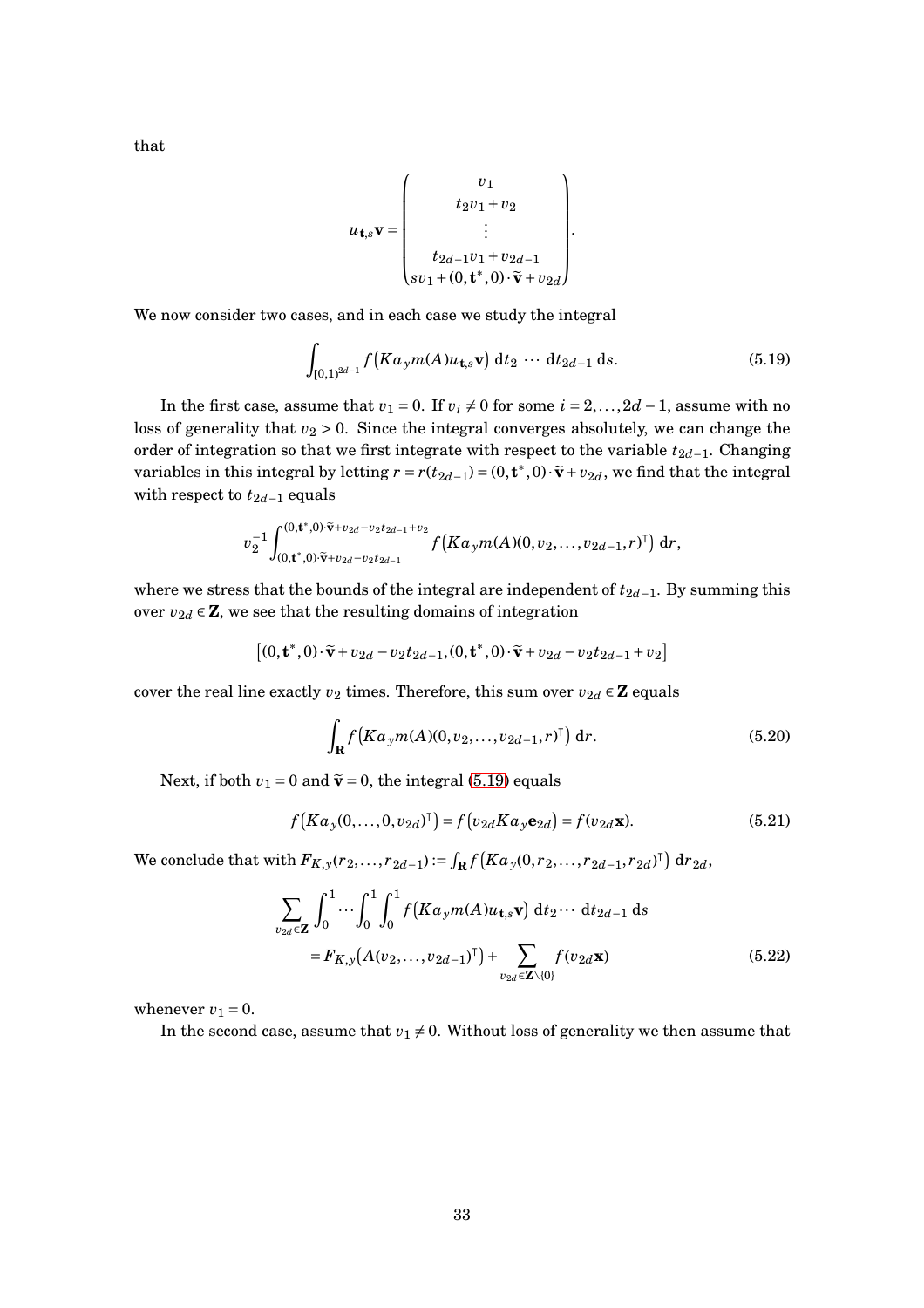*v*<sub>1</sub> > 0. Let **r**(*t*<sub>2</sub>,...,*t*<sub>2*d*−1</sub>,*s*):=(*r*<sub>2</sub>,...,*r*<sub>2*d*</sub>)<sup>⊺</sup> be given by the relation

$$
u_{\mathbf{t},s} \mathbf{v} = \begin{pmatrix} v_1 \\ r_2 \\ r_3 \\ \vdots \\ r_{2d} \end{pmatrix},
$$

so that  $d\mathbf{r} = v_1^{2d-1} dt_2 \cdots dt_{2d-1} ds$ . Then we find that [\(5.19\)](#page-32-0) is equal to

<span id="page-33-0"></span>
$$
v_1^{-(2d-1)}\int_{\mathbf{r}([0,1)^{2d-1})}f(Ka_y m(A)(v_1,\mathbf{r})^{\dagger})\,\mathrm{d}\mathbf{r}
$$

where

$$
\mathbf{r}\Big( [0,1)^{2d-1} \Big) = \prod_{i=2}^{2d-1} [v_i, v_i + v_1) \times [(0, \mathbf{t}^*, 0) \cdot \widetilde{\mathbf{v}} + v_{2d}, (0, \mathbf{t}^*, 0) \cdot \widetilde{\mathbf{v}} + v_{2d} + v_1].
$$

When summing this integral over all  $v_2, \ldots, v_{2d} \in \mathbb{Z}$ , we see that each of the factors in the product set  $\mathbf{r}([0,1)^{2d-1})$  covers the real line exactly  $v_1$  times. Consequently, this sum over all  $v_2, \ldots, v_{2d} \in \mathbf{Z}$  equals

$$
\sum_{\substack{v_i \in \mathbf{Z} \\ (i \ge 2)}} \int_{[0,1)^{2d-1}} f\left(K a_y m(A) u_{\mathbf{t},s} \mathbf{v}\right) dt ds = \int_{\mathbf{R}^{2d-1}} f(K a_y m(A) (v_1, r_2, \dots, r_{2d})^\top) dr. \tag{5.23}
$$

whenever  $v_1 \neq 0$ .

By [\(5.22\)](#page-32-1) and [\(5.23\)](#page-33-0) we now have

$$
\sum_{\mathbf{v}\in\mathbf{Z}^{2d}\backslash\{\mathbf{0}\}}\int_{[0,1)^{2d-1}}f\big(Ka_{y}m(A)u_{\mathbf{t},s}\mathbf{v}\big)\,\mathrm{d}\mathbf{t}\,\mathrm{d}s=\sum_{\widetilde{\mathbf{v}}\in\mathbf{Z}^{2d-2}\backslash\{\mathbf{0}\}}F_{K,y}(A\widetilde{\mathbf{v}})+\sum_{v_{2d}\in\mathbf{Z}\backslash\{\mathbf{0}\}}f(v_{2d}\mathbf{x})+\sum_{v_{1}\neq 0}\int_{\mathbf{R}^{2d-1}}f\big(Ka_{y}m(A)(v_{1},r_{2},\ldots,r_{2d})^{\mathsf{T}}\big)\,\mathrm{d}\mathbf{r}.
$$

When we integrate this over  $Y'$ , Siegel's mean value theorem shows that the integral of the first sum is

$$
\int_{\mathbf{R}^{2d-2}} F_{K,\mathbf{y}}(\mathbf{r}) \, \mathrm{d}\mathbf{r} = \mathbf{y} \int_{\mathbf{R}^{2d-1}} f\big(K(0,\mathbf{r})^{\mathsf{T}}\big) \, \mathrm{d}\mathbf{r}.
$$

In the integral of the last sum, we note that the Sp(2*d* −2,**R**)-invariance of Lebesgue measure on  $\mathbf{R}^{2d-2}$  allows us to drop the  $m(A)$  at the cost of a factor of  $\text{Vol}(Y') = 1$ . Hence the integral of the last sum is

$$
\sum_{v_1\neq 0} \int_{\mathbf{R}^{2d-1}} f\big(K a_y(v_1, \mathbf{r})^{\mathsf{T}}\big) d\mathbf{r} = y \sum_{v_1\neq 0} \int_{\mathbf{R}^{2d-1}} f\big(K(yv_1, \mathbf{r})^{\mathsf{T}}\big) d\mathbf{r}.
$$

Putting everything together, we obtain the claimed formula for *P<sup>f</sup>* .

To prove the last claim, we note that the first sum in the formula vanishes for  $\|\mathbf{x}\|$ large enough since *f* has compact support, and that the second sum is a (one-dimensional) Riemann sum for  $\int f \, \mathbf{dr}$  with step length  $1/\|\mathbf{x}\|$ . Hence, it suffices to show the claim when  $\mathbf{x}$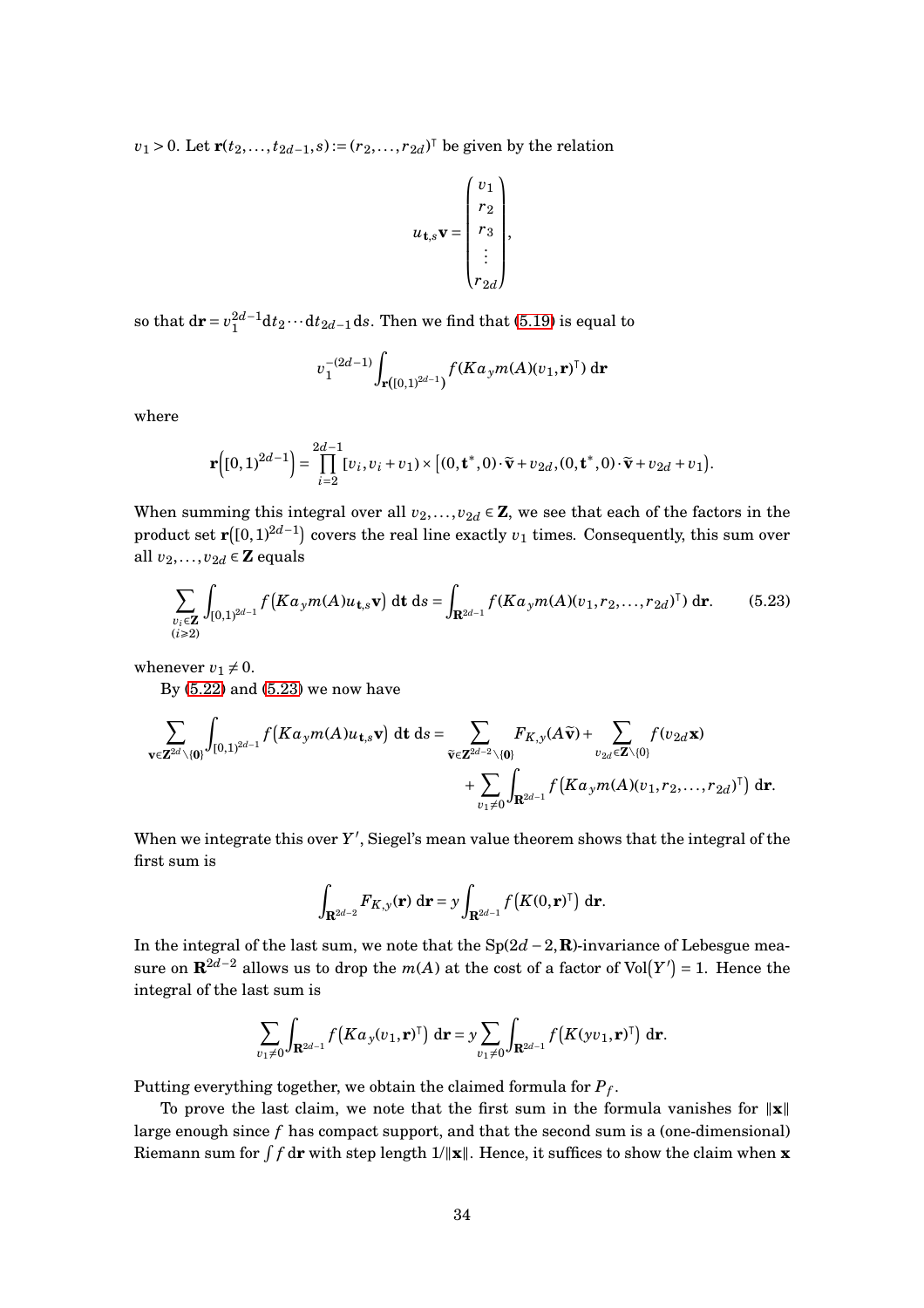lies in some ball centered at the origin, say  $\|\mathbf{x}\| \le R$ . To this end, note first that due to the compact support of  $f$ , when  $\|\mathbf{x}\|$  is small enough, the Riemann sum equals

$$
\left\| \mathbf{x} \right\|^{-1} \int_{\mathbf{R}^{2d-1}} f\left(K(0, \mathbf{r})^{\top}\right) \, \mathrm{d} \mathbf{r} \leq \frac{C_0}{\left\| \mathbf{x} \right\|}
$$

for some  $C_0 > 0$ . Hence, we may certainly find  $C_1 > 0$  such that

$$
\left| \int_{\mathbf{R}^{2d}} f \, d\mathbf{r} - ||\mathbf{x}||^{-1} \sum_{n \in \mathbf{Z}} \int_{\mathbf{R}^{2d-1}} f\left( K_{\mathbf{x}} \left( ||\mathbf{x}||^{-1} n, \mathbf{r} \right)^{\top} \right) d\mathbf{r} \right| \leq \frac{C_0}{\|\mathbf{x}\|} + C_1
$$

for all  $\|\mathbf{x}\| \leq R$ ,  $\mathbf{x} \neq 0$ . Next, we observe that if *M* and *m* denote the maximal and minimal lengths, respectively, of any vector in the support of  $f$ , we have

$$
\sum_{n\neq 0} f(n\mathbf{x}) \le ||f||_{\infty} \sum_{n\neq 0} \mathbb{1}(|n| \in [||\mathbf{x}||^{-1}m, ||\mathbf{x}||^{-1}M]) = O(||\mathbf{x}||^{-1}).
$$

Combining these results and observing that  $C_1 = O(|\mathbf{x}||^{-1})$  for  $\|\mathbf{x}\| \le R$ , we obtain the claim in this case.  $\blacksquare$ 

We now prove  $(5.14)$  by verifying that

$$
\lim_{N\to\infty} \|G_N\|_2^2 = \lim_{N\to\infty} \sum_{\pm s=0}^{N-1} \left(1 - \frac{|s|}{N}\right) \left(\int_{Y_{2d}} \widehat{\chi}_2 \cdot \left(\widehat{\chi}_2 \circ b^s\right) - \mu \left(\widehat{\chi}_2\right)^2 d\mu\right) < \infty,
$$

cf. the proof of [\(4.1\)](#page-21-1). This, in turn, will follow from the dominated convergence theorem if we can show that with  $f = \chi_2$  and  $g = f \circ b^s$ ,

<span id="page-34-0"></span>
$$
\sum_{\pm s=0}^{\infty} \left| \int_{Y_{2d}} \widehat{f}\widehat{g} - \text{Leb}(f)^2 \, \mathrm{d}\mu \right| < \infty. \tag{5.24}
$$

We begin by noting that if  $\mathbf{x} = j^{-1}b^{-s}(\mathbf{x}_1, \mathbf{x}_2) \in \text{supp}(g_j) = j^{-1}b^{-s}\Omega_2$ , one has

$$
\|\mathbf{x}\|^2 = j^{-2} \left( 2^{-2s} \|\mathbf{x}_1\|^2 + 2^{2s} \|\mathbf{x}_2\|^2 \right) \gg j^{-2} (2^{-2s} + 2^{2s}) \gg j^{-2} 2^{2|s|},
$$

and hence  $\min\{\|\mathbf{x}\|: \mathbf{x}\in j^{-1}b^{-s}\Omega_2\} \gg j^{-1}2^{|s|}.$  It now follows from Theorem [5.3,](#page-30-2) Proposition [5.5,](#page-31-2) and this estimate that

$$
\int_{Y_{2d}} \hat{f}\hat{g} - \text{Leb}(f)^2 \, \mathrm{d}\mu = \frac{1}{\zeta(2d)} \sum_{j \ge 1} \int_{\mathbf{R}^{2d}} P_f(\mathbf{x}) g(j\mathbf{x}) \, \mathrm{d}\mathbf{x} - \text{Leb}(f)^2
$$
\n
$$
= \frac{1}{\zeta(2d)} \sum_{j \ge 1} \left( \int_{\mathbf{R}^{2d}} P_f(\mathbf{x}) g(j\mathbf{x}) \, \mathrm{d}\mathbf{x} - \text{Leb}(g_j) \text{Leb}(f) \right)
$$
\n
$$
= \frac{1}{\zeta(2d)} \sum_{j \ge 1} \int_{j^{-1}b^{-s}\Omega_2} \left( P_f(\mathbf{x}) - \text{Leb}(f) \right) \, \mathrm{d}\mathbf{x}
$$
\n
$$
\ll \sum_{j \ge 1} \int_{j^{-1}b^{-s}\Omega_2} \|\mathbf{x}\|^{-1} \, \mathrm{d}\mathbf{x}
$$
\n
$$
\ll \sum_{j \ge 1} \text{Vol}(j^{-1}b^{-s}\Omega_2) j2^{-|s|}
$$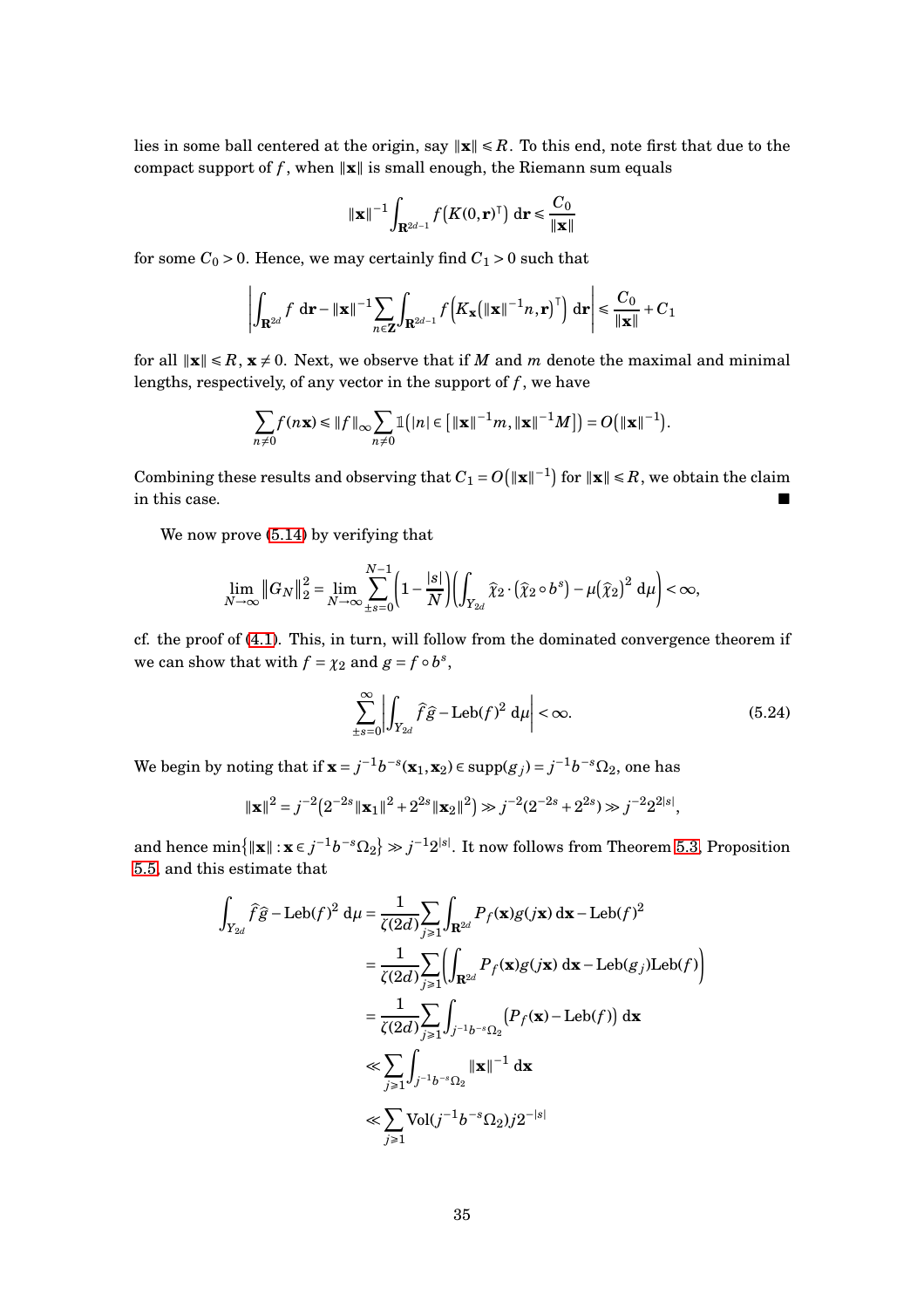$$
= \zeta(2d-1)\operatorname{Vol}(\Omega_2)2^{-|s|},
$$

which proves [\(5.24\)](#page-34-0) and hence [\(5.14\)](#page-30-0).

We now prove [\(5.15\)](#page-30-1). We first need to adapt the estimate [\[5,](#page-41-1) Eq. (4.15)] to the current situation.

<span id="page-35-0"></span>LEMMA 5.6. We have  $\|\widehat{f}_{\varepsilon}(1-\eta_L)\|_2 \ll_{f_{\varepsilon}} L^{-(d-2)/2}$ .

*Proof.* We obtain from Proposition [3.2](#page-9-0) that

$$
\left\|\widehat{f}_{\varepsilon}\left(1-\eta_L\right)\right\|_2^2 = \int_{Y_{2d}} \widehat{f}_{\varepsilon}^2 \left(1-\eta_L\right)^2 d\mu \ll_{\mathrm{supp}(f_{\varepsilon})} \|f_{\varepsilon}\|_{\infty}^2 \int_{Y_{2d}} \mathbb{1}\left(\alpha \geq c^{-1}L\right) \alpha^2 d\mu,
$$

since, by construction,  $1 - \eta_L = 0$  whenever  $\alpha < c^{-1}L$ . If we now have real numbers *v* and *w* satisfying  $1/v + 1/w = 1$ , Hölder's inequality and Theorem [1.2](#page-3-0) show that the right-hand side is at most

$$
||f_{\varepsilon}||_{\infty}^2 \cdot ||\alpha^2||_v \cdot \mu({\{\alpha \ge c^{-1}L\}})^{1/w} \ll_{f_{\varepsilon},p} ||\alpha||_{2v}^2 (c^{-1}L)^{-p/w}
$$

for any  $p \le d$ . In order to maximize  $p/w$ , we take  $p = d$  and  $v = d/2$  where the last choice ensures that  $\|\alpha\|_{2v} < \infty$ . All in all, this yields

$$
\|\widehat{f}_{\varepsilon}\big(1-\eta_L\big)\|_2^2 \ll_{f_{\varepsilon}} L^{-(d-2)},
$$

and the lemma follows.

Consider

$$
G_N^{(\varepsilon,L)} - G_N = \frac{1}{\sqrt{N}} \left( \sum_{m=0}^{N-1} (\widehat{f}_{\varepsilon} \eta_L - \widehat{\chi}_2) \circ b^m - N \cdot \mu (\widehat{f}_{\varepsilon} \eta_L - \widehat{\chi}_2) \right).
$$

Applying the triangle inequality and reusing the estimate of  $\|\hat{f}_{\varepsilon}\eta_L - \hat{\chi}_2\|_1$  from the proof of Lemma [5.2,](#page-28-1) we find that

$$
\left\|G_N^{(\varepsilon,L)} - G_N\right\|_2 \le \sqrt{N} \Big( \|\widehat{f}_{\varepsilon}\eta_L - \widehat{\chi}_2\|_2 + \|\widehat{f}_{\varepsilon}\eta_L - \widehat{\chi}_2\|_1 \Big) \le \sqrt{N} \Big( \|\widehat{f}_{\varepsilon}(1-\eta_L)\|_2 + \|\widehat{f}_{\varepsilon} - \widehat{\chi}_2\|_2 + L^{-d/2} + \varepsilon \Big).
$$

Applying Lemma [5.6](#page-35-0) and Lemma [5.4](#page-31-3) to the right-hand side, we find that

$$
\left\|G_N^{(\varepsilon,L)} - G_N\right\|_2 \ll_{f_{\varepsilon}} \sqrt{N} \Big(L^{-(d-2)/2} + \left\|f_{\varepsilon} - \chi_2\right\|_1 + \left\|f_{\varepsilon} - \chi_2\right\|_2 + L^{-d/2} + \varepsilon\Big)
$$
  

$$
\ll \sqrt{N} \Big(L^{-(d-2)/2} + \sqrt{\varepsilon}\Big),
$$

where we used [\(5.3\)](#page-27-0) and [\(5.4\)](#page-27-2) in the last step. We conclude that [\(5.15\)](#page-30-1) holds provided that  $L$  and  $\varepsilon$  satisfy the conditions

<span id="page-35-1"></span>
$$
\varepsilon = o(N^{-1}), \qquad N = o\Big(L^{d-2}\Big). \tag{5.25}
$$

Note that these conditions imply that [\(5.9\)](#page-29-0) is satisfied. We postpone the matter of choosing *L* and  $\varepsilon$  since other conditions will have to be taken into account, too, in order to ensure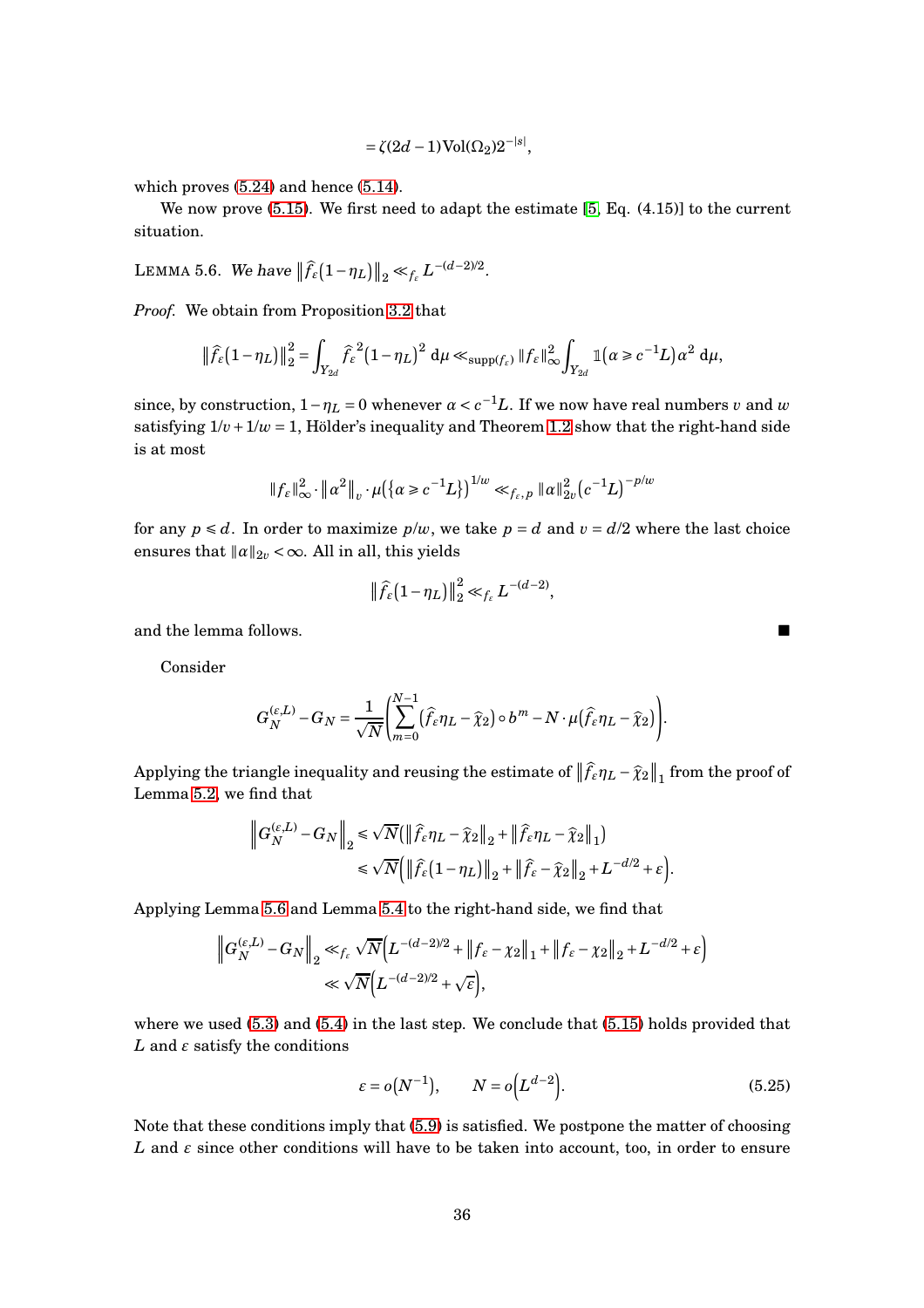[\(5.13\)](#page-29-3). In conclusion, aside from ensuring [\(5.25\)](#page-35-1), we have proved [\(5.15\)](#page-30-1). Along with [\(5.14\)](#page-30-0), this proves [\(5.12\)](#page-29-2).

#### 5.2.2. INITIAL ESTIMATES OF THE CUMULANTS

We now begin the proof of [\(5.13\)](#page-29-3). The proof of Theorem [4.1](#page-21-0) shows that with  $\phi = \hat{f_{\varepsilon}} \eta_L$ , we have the estimate

$$
\operatorname{cum}_r\Big(G_N^{(\varepsilon,L)}\Big)\ll_{q,r} N^{1-r/2}\beta_r^{r-1}\|\phi\|_{\infty}^r+\max\{1,S_q(\phi)^r\}N^{r/2}\sum_{j=0}^r e^{-(\delta'\beta_{j+1}-q\xi\alpha_jr)}.
$$

However, we will need a refinement of the estimate [\(4.6\)](#page-23-3) in order to improve the factor  $\|\phi\|_{\infty}^r$  in the estimate above. To do so, we adapt the result [\[5,](#page-41-1) Eq. (5.17)] to the current situation.

<span id="page-36-2"></span>LEMMA 5.7. For  $n = 1, 2, ..., r$ , let  $\psi_n = \phi \circ b^n - \mu(\phi)$ . We then have

$$
\operatorname{cum}_r(\psi_{m_1},\ldots,\psi_{m_r})\ll_{r,d,\operatorname{supp} f_{\varepsilon}}\|\phi\|_{\infty}^{(r-d)^+},
$$

 $where (r - d)^+ = max\{0, r - d\}.$ 

*Proof.* By definition of the cumulant  $\mathrm{cum}_r\big(\psi_{m_1},\ldots,\psi_{m_r}\big)$  it is enough to show that for any of the possible values of *n*,

<span id="page-36-1"></span>
$$
\int_{Y_{2d}} \left| \psi_{m_1} \cdots \psi_{m_n} \right| d\mu \ll_{n,d,\text{supp} f_{\varepsilon}} \left\| \phi \right\|_{\infty}^{(n-d)^{+}}.
$$
\n(5.26)

Suppose first that  $n \le d$ . Applying the generalized Hölder inequality to the *d* functions  $\psi_{m_1}, \ldots, \psi_{m_n}, 1, \ldots, 1$ , we find that

$$
\int_{Y_{2d}} \left| \psi_{m_1} \cdots \psi_{m_n} \right| d\mu \leq \left\| \psi_{m_1} \right\|_d \cdots \left\| \psi_{m_n} \right\|_d \ll_{d, \text{supp} f_{\varepsilon}} 1. \tag{5.27}
$$

Indeed, for any *m* we have

<span id="page-36-0"></span>
$$
\|\psi_m\|_d \leq \mu(\phi) + \|\widehat{f}_{\varepsilon}\|_d \ll_{d, \mathrm{supp} f_{\varepsilon}} \mu(\phi) + \|\alpha\|_d
$$

by the *G*-invariance of *µ*, Proposition [3.2,](#page-9-0) and

$$
\mu(\phi) \leq \|f_\varepsilon\|_1 \leq \|f_\varepsilon - \chi_2\|_1 + \|\chi_2\|_1 \ll \varepsilon + \text{Vol}(\Omega_2)
$$

by [\(5.3\)](#page-27-0). In combination with Theorem [1.2,](#page-3-0) this proves [\(5.27\)](#page-36-0).

Next, suppose that  $n > d$  and consider the  $d + 1$  functions  $\psi_{m_1}, \ldots, \psi_{m_d}, \psi_{m_{d+1}} \cdots \psi_{m_n}$ . Once again applying the generalized Hölder inequality, we obtain

$$
\int_{Y_{2d}} |\psi_{m_1} \cdots \psi_{m_n}| d\mu \leq |\psi_{m_{d+1}} \cdots \psi_{m_n}|_{\infty} \int_{Y_{2d}} |\psi_{m_1} \cdots \psi_{m_d}| d\mu
$$
  

$$
\leq 2^{n-d} |\phi|_{\infty}^{n-d} |\psi_{m_1}|_{d} \cdots |\psi_{m_d}|_{d}
$$
  

$$
\ll_{d, \text{supp} f_{\varepsilon}} 2^{n-d} |\phi|_{\infty}^{n-d}
$$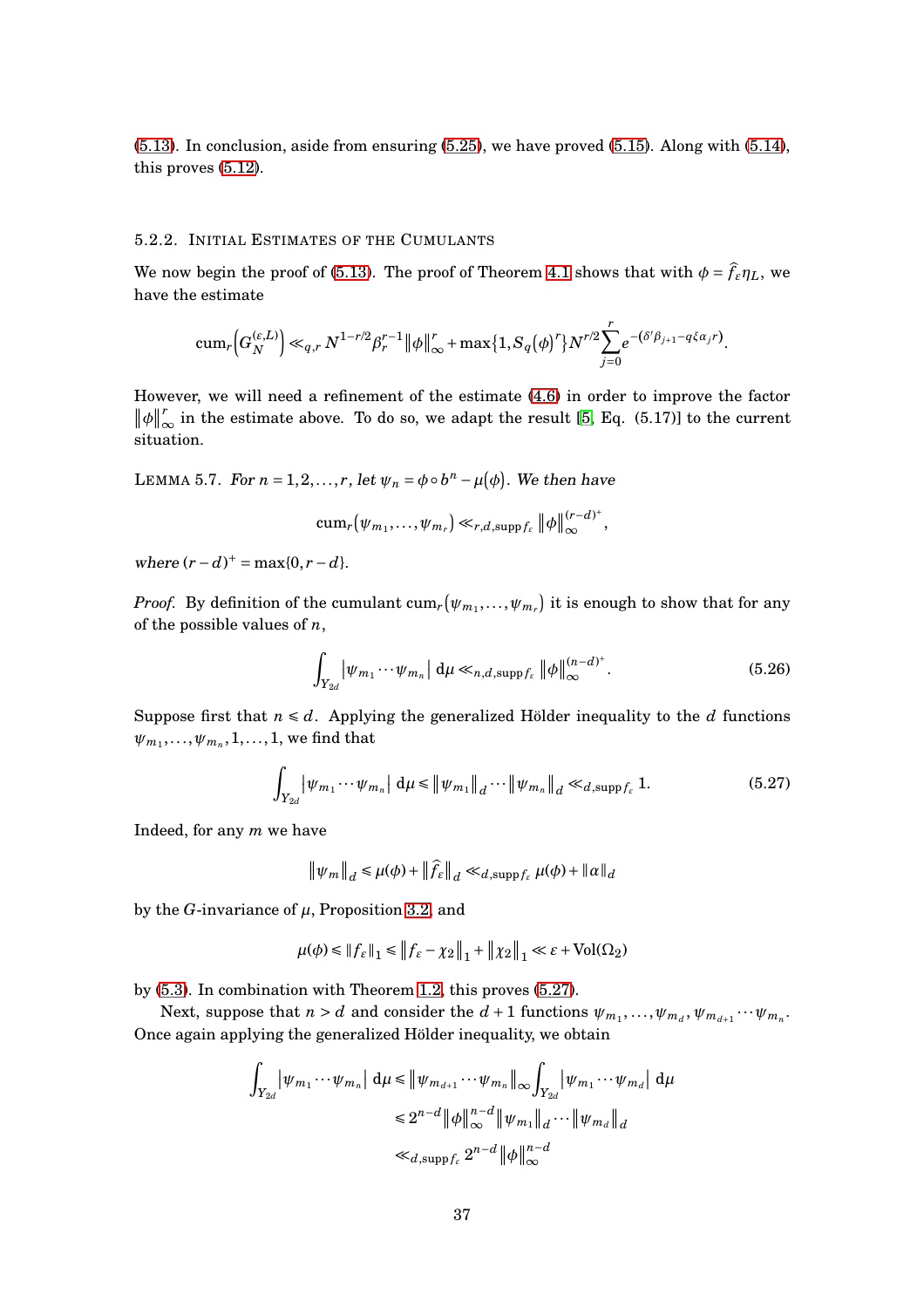$$
\ll_{n,d} \|\phi\|_{\infty}^{n-d},\tag{5.28}
$$

where we reused the above estimate of  $\|\psi_m\|_d$ . This proves [\(5.26\)](#page-36-1) and hence the lemma.  $\blacksquare$ 

REMARK. We stress that the implied constant in Lemma [5.7](#page-36-2) is allowed to depend on the support of  $f_{\varepsilon}$ , but does not depend on *L*.

Now, since  $\eta_L \leq 1$  is supported on the set  $\{\Lambda \in Y_{2d} : \alpha(\Lambda) \leq cL\}$ ,

$$
\|\phi\|_{\infty} = \|\widehat{f}_{\varepsilon}\eta_L\|_{\infty} \le \sup_{\Lambda \in Y_{2d}} \{|\widehat{f}_{\varepsilon}(\Lambda)| : \alpha(\Lambda) \le cL\}
$$
  

$$
\ll_{\text{supp } f_{\varepsilon}} \|f_{\varepsilon}\|_{\infty} \sup_{\Lambda \in Y_{2d}} \{|\alpha(\Lambda)| : \alpha(\Lambda) \le cL\} \ll_{f_{\varepsilon}, c} L,
$$

by Proposition [3.2.](#page-9-0) From this and Lemma [5.7](#page-36-2) we obtain

$$
\operatorname{cum}_r\Big(G_N^{(\varepsilon,L)}\Big) \ll_{q,c,f_{\varepsilon}} 2^r P(r) N^{1-r/2} \beta_r^{r-1} L^{(r-d)^+} + \max\{1, S_q(\phi)^r\} N^{r/2} \sum_{j=0}^r e^{-(\delta' \beta_{j+1} - q \xi \alpha_j r)}.
$$
\n(5.29)

# 5.2.3. ESTIMATING THE SOBOLEV NORM  $S_q(\phi)$

We now proceed by estimating  $S_q(\phi)$ . First of all, we note that since  $\phi = \hat{f}_{\varepsilon} \eta_L$  and  $\eta_L(\Lambda)$ vanishes if  $\alpha(\Lambda) > cL$ , all suprema of  $\phi$  and its Lie derivatives may be taken over the set  $a^{-1}([0, cL]) \subset Y_{2d}$ . If we first consider the  $L^{\infty}$ -norm, we therefore see that

<span id="page-37-3"></span>
$$
\|\hat{f}_{\varepsilon}\eta_L\|_{\infty} = \sup\{\left|\hat{f}_{\varepsilon}(\Lambda)\eta_L(\Lambda)\right| : \Lambda \in Y_{2d}, \alpha(\Lambda) \leq cL\}
$$
  

$$
\leq \left(\sup_{\alpha \leq cL} \hat{f}_{\varepsilon}(\Lambda)\right) \left(\sup_{\alpha \leq cL} \eta_L(\Lambda)\right)
$$
  

$$
\ll_{c, \text{supp } f_{\varepsilon}} \|f_{\varepsilon}\|_{\infty} \sup_{\alpha \leq cL} \alpha(\Lambda)
$$
  

$$
\ll_c L.
$$
 (5.30)

Next, let us consider the  $C^q$ -norm. If  $Z \in \mathcal{U}(\mathfrak{g})$  is any monomial of degree at most  $q$ , then as before, since  $\mathscr{D}_Z$  is a derivation on  $C_c^\infty(Y_{2d})$ , we find that

<span id="page-37-2"></span><span id="page-37-1"></span>
$$
\mathscr{D}_{Z}(\widehat{f}_{\varepsilon}\eta_{L}) = \sum_{Z',Z''}\mathscr{D}_{Z'}(\widehat{f}_{\varepsilon})\mathscr{D}_{Z''}(\eta_{L})
$$
\n(5.31)

where the sum extends over all monomials  $Z', Z'' \in \mathcal{U}(\mathfrak{g})$  of degree at most  $q$  and satisfying  $\deg Z' + \deg Z'' = \deg Z$ . We note that, although  $f_{\varepsilon}$  is not a compactly supported function on *Y*<sub>2*d*</sub>, the symbol  $\mathscr{D}_{Z'}(\widehat{f}_{\varepsilon})$  still carries meaning. Indeed, writing  $\Lambda = g\Gamma$ , we have

$$
(\mathscr{D}_{Z'}\widehat{f}_{\varepsilon})(\Lambda) = \lim_{t \to 0} t^{-1} \Big( \widehat{f}_{\varepsilon} \Big( e^{tZ'} g \Gamma \Big) - \widehat{f}_{\varepsilon}(g \Gamma) \Big) = \lim_{t \to 0} \sum_{\mathbf{v} \in g\mathbb{Z}^{2d}} t^{-1} \Big( f_{\varepsilon} \Big( e^{tZ'} \mathbf{v} \Big) - f_{\varepsilon}(\mathbf{v}) \Big).
$$

Since the sum above is finite, we obtain

<span id="page-37-0"></span>
$$
(\mathcal{D}_{Z'}\widehat{f}_{\varepsilon})(\Lambda) = \sum_{\mathbf{v} \in g\mathbf{Z}^{2d}} (\mathcal{D}_{Z'}f_{\varepsilon})(\mathbf{v}) = (\widehat{\mathcal{D}_{Z'}f_{\varepsilon}})(\Lambda),
$$
(5.32)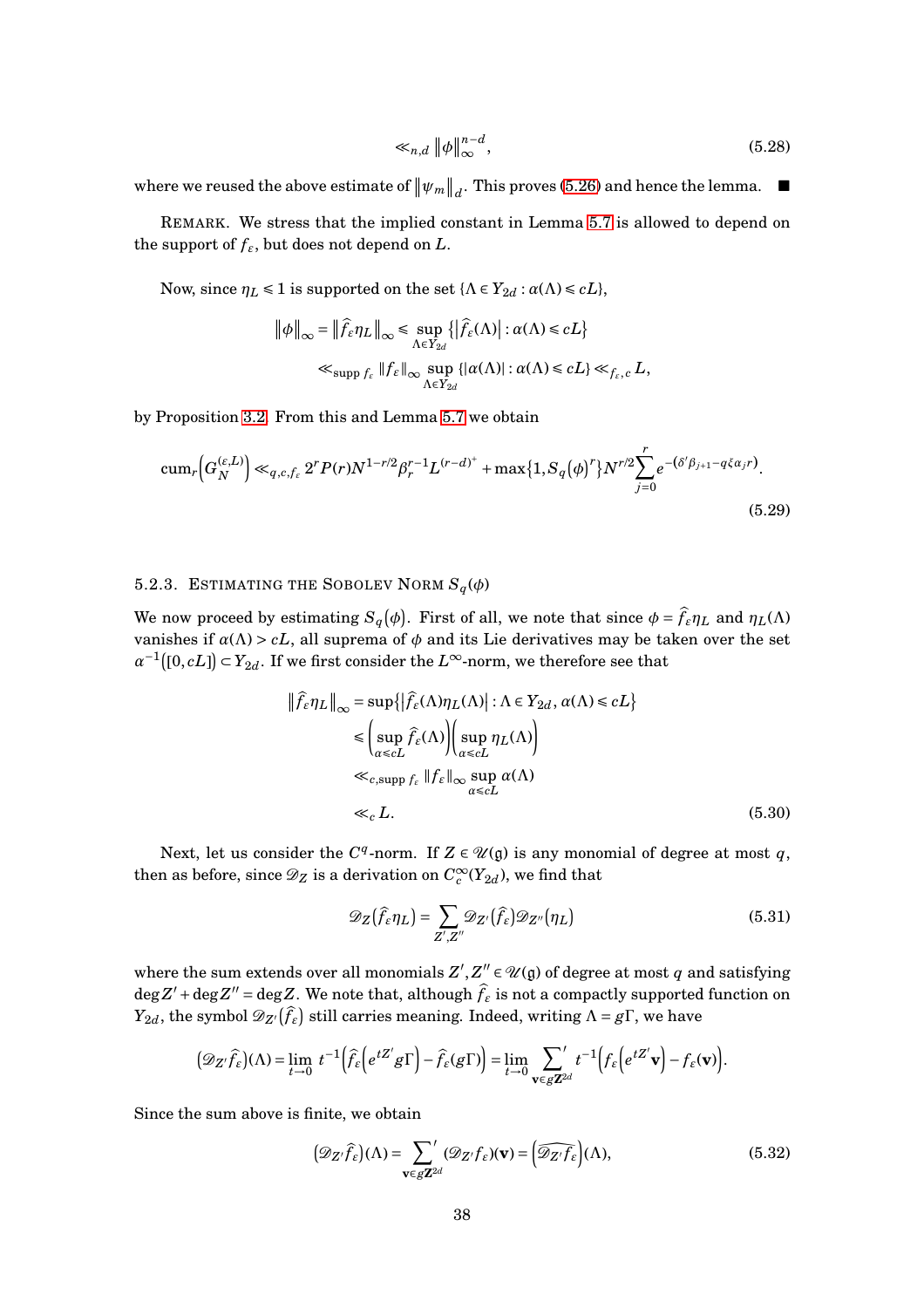where  $\mathscr{D}_{Z'}$  now also represents the differential operator on  $C_c^\infty(\mathbf{R}^{2d})$  given by

$$
(\mathscr{D}_{Z'}f)(\mathbf{x}) = \frac{\partial}{\partial t}\bigg|_{t=0} \Big(f\Big(e^{tZ'}\mathbf{x}\Big) - f(\mathbf{x})\Big), \qquad f \in C_c^{\infty}\Big(\mathbf{R}^{2d}\Big), \qquad \mathbf{x} \in \mathbf{R}^{2d}
$$

It now follows from [\(5.32\)](#page-37-0), Proposition [3.2,](#page-9-0) and the properties of  $f_{\varepsilon}$  that we have

$$
\sup_{\alpha \leq c} |(\mathcal{D}_{Z'}\widehat{f}_{\varepsilon})(\Lambda)| \ll_{\text{supp } f_{\varepsilon}} |\mathcal{D}_{Z'}f_{\varepsilon}| \log \sup_{\alpha \leq c} \alpha(\Lambda) \ll_{c} \varepsilon^{-q} L,
$$
\n(5.33)

<span id="page-38-0"></span>.

since  $\deg Z' \leq \deg Z \leq q$ . Moreover, by [\(5.6\)](#page-28-2) and the *G*-invariance of  $\mu$ , we have

$$
\mathcal D_{Z''}\big(\eta_L\big)=\mathcal D_{Z''}\big(\Xi\ast \mathbb 1_{\{\alpha\leq L\}}\big)=(\mathcal D_{Z''}\Xi)\ast \mathbb 1_{\{\alpha\leq L\}},
$$

and hence

$$
\big\|\mathscr{D}_{Z''}\big(\eta_L\big)\big\|_{\infty} \leq \|\mathscr{D}_{Z''}\Xi\|_1 \ll_q 1.
$$

From this, [\(5.33\)](#page-38-0), and [\(5.31\)](#page-37-1) we now conclude that

$$
\|\mathscr{D}_Z(\phi)\|_{\infty} = \sup_{\alpha \leq cL} |\mathscr{D}_Z(\widehat{f}_{\varepsilon}\eta_L)| \ll_{c,q,\text{supp } f_{\varepsilon}} \varepsilon^{-q}L,
$$

and by taking the supremum of the left-hand side over all monomials *Z* of degree at most *q*, we establish the bound

<span id="page-38-1"></span>
$$
\|\phi\|_{C^q}\ll_{c,q,\mathrm{supp}\, f_{\varepsilon}}\varepsilon^{-q}L.
$$

Along with [\(5.30\)](#page-37-2), this proves that

$$
S_q(\hat{f}_{\varepsilon}\eta_L) = S_q(\phi) \ll_{c,q} \varepsilon^{-q}L. \tag{5.34}
$$

We note that the implied constant is indeed independent of  $f_{\varepsilon}$  since the family { $\mathrm{supp} f_{\varepsilon}$ }*<sub>ε</sub>* is uniformly bounded.

#### 5.2.4. OPTIMIZING THE PARAMETERS *ε* AND *L*

By [\(5.29\)](#page-37-3) and the estimate [\(5.34\)](#page-38-1), we obtain

$$
\begin{split} \operatorname{cum}_r\!\!\left(G_N^{(\varepsilon,L)}\right) \ll_{q,c,f_{\varepsilon}} 2^r P(r) N^{1-r/2} \beta_r^{r-1} L^{(r-d)^+} + \varepsilon^{-q} L^r N^{r/2} \!\!\sum_{j=0}^r e^{-(\delta' \beta_{j+1} - q \xi \alpha_j r)} \\ \ll 2^r P(r) N^{1-r/2} \gamma^{r-1} L^{(r-d)^+} + \varepsilon^{-q} L^r N^{r/2} e^{-\delta' \gamma} \end{split}
$$

where the last inequality follows by choosing the sequence  $\{\beta_i\}$  as in [\(4.13\)](#page-26-1). Since *r* is arbitrary and thus constant, all that remains in order to prove Theorem [1.1](#page-2-0) for  $T = 2^N$  is therefore to choose the parameters  $\varepsilon$  and  $L$  so that [\(5.25\)](#page-35-1) is satisfied and so that

$$
N^{1-r/2} \gamma^{r-1} L^{(r-d)^+} \longrightarrow 0,
$$
\n
$$
(5.35)
$$

<span id="page-38-3"></span><span id="page-38-2"></span>
$$
\varepsilon^{-qr} L^r N^{r/2} e^{-\delta'\gamma} \longrightarrow 0. \tag{5.36}
$$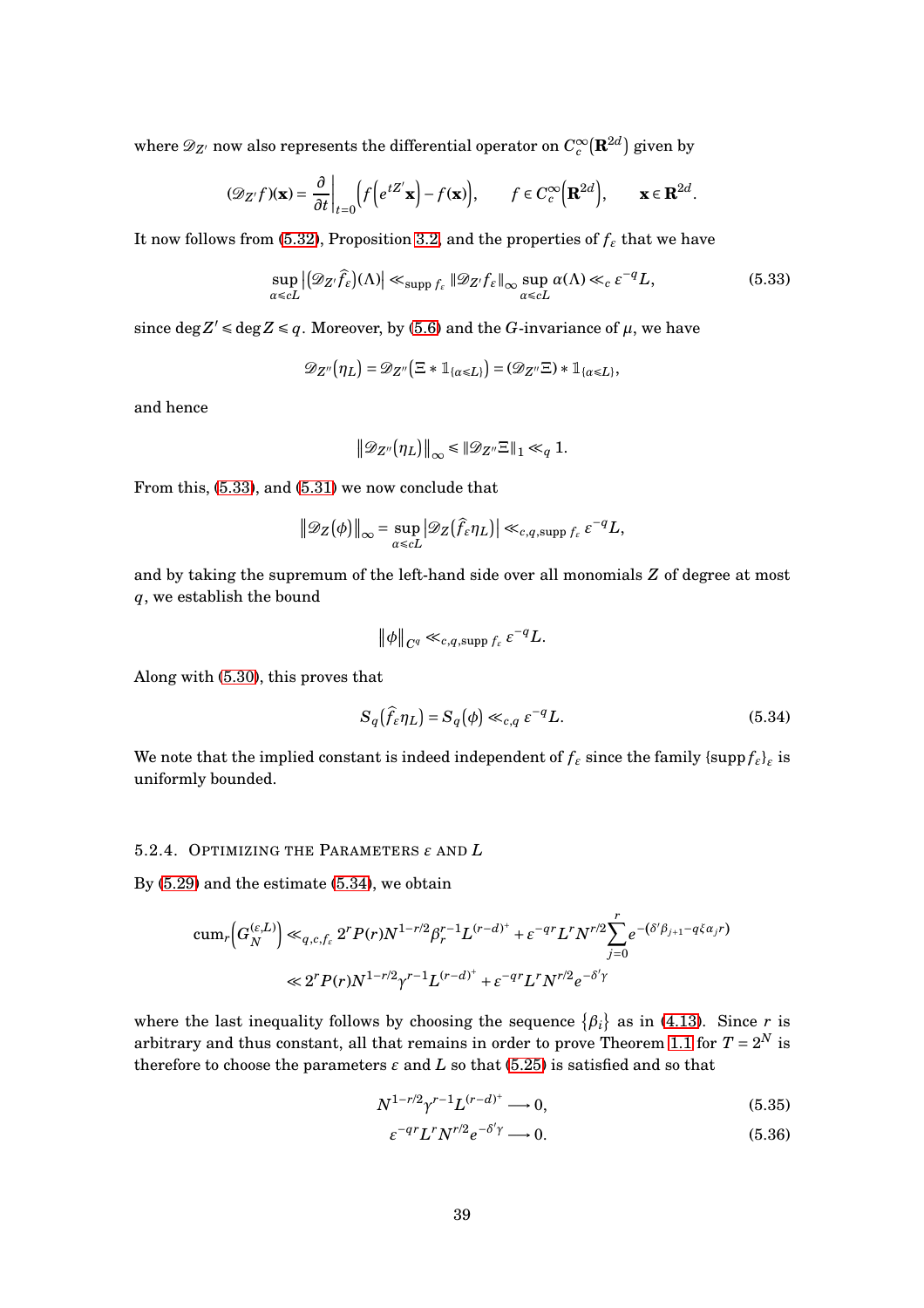As in SECTION 4, we will also here take  $\gamma$  to be some multiple  $C_{\gamma} \log N$  of  $\log N$ . We can then assume that  $r - d > 0$ , since otherwise [\(5.35\)](#page-38-2) follows immediately as  $r \ge 3$ . Then, if we take  $L = N^j$  for some real number *j* to be determined later, we see that [\(5.35\)](#page-38-2) is satisfied provided that  $1 - r/2 + j(r - d) < 0$ . That is, *j* should satisfy

$$
j < \frac{r-2}{2(r-d)}.
$$

In order for [\(5.25\)](#page-35-1) to be satisfied, we also need that (*d* −2)*j* > 1. In summary, we can find such a *j* if and only if

$$
\frac{1}{d-2} < \frac{r-2}{2(r-d)}.\tag{5.37}
$$

This is equivalent to  $r(d-4)+4 > 0$ , which is true since  $d \geq 4$ . Hence, we may find a suitable *j* such that [\(5.35\)](#page-38-2) is satisfied with  $L = N^j$ .

It remains to choose the constant  $C_{\gamma} = \gamma/\log N$  and  $\varepsilon$ . Taking  $\varepsilon = N^{-3/2}$ , we see that [\(5.36\)](#page-38-3) is satisfied if

$$
r\left(\frac{3q+1}{2}+j\right)-\delta'C_{\gamma}<0,
$$

which is true if

$$
C_{\gamma} > \frac{r}{\delta'} \bigg( \frac{3q+1}{2} + j \bigg).
$$

Obviously such a choice of  $C_\gamma$  is possible. Therefore, with the given choices of *L* and  $\varepsilon$ , also [\(5.36\)](#page-38-3) is satisfied. Since [\(5.35\)](#page-38-2) and [\(5.36\)](#page-38-3) are now satisfied, we conclude that [\(5.13\)](#page-29-3) is satisfied for all  $r \geq 3$ . Together with Lemma [5.2](#page-28-1) (in particular [\(5.11\)](#page-29-4)), this now proves Theorem [1.1](#page-2-0) in the case  $T = 2^N$ .

# 5.3. REDUCTION OF THEOREM [1.1](#page-2-0) TO THE SPECIAL CASE  $T = 2^N$

We conclude by showing that, in fact, the special case  $T = 2^N$  of Theorem [1.1](#page-2-0) implies the theorem in its full generality. For the real parameter *T*, we let  $N = N(T) = \lfloor \log_2 T \rfloor$  so that

<span id="page-39-0"></span>
$$
\frac{T}{2} < 2^N \le T < 2^{N+1}.\tag{5.38}
$$

If  $\Lambda \in Y_{2d}$  denotes any symplectic lattice, we then have

$$
\#(\Lambda\cap\Omega_T)-\text{Vol}(\Omega_T)=\#\big(\Lambda\cap\Omega_{2^N}\big)-\text{Vol}\big(\Omega_{2^N}\big)+\#\big(\Lambda\cap\big(\Omega_T\setminus\Omega_{2^N}\big)\big)-\text{Vol}\big(\Omega_T\setminus\Omega_{2^N}\big),
$$

and hence

$$
X_T := \frac{\#(\Lambda \cap \Omega_T) - \text{Vol}(\Omega_T)}{\text{Vol}(\Omega_T)^{1/2}} = \alpha_T Z_T + \beta_T - \gamma_T,
$$

where we write

$$
\alpha_T:=\left(\frac{\text{Vol}(\Omega_{2^N})}{\text{Vol}(\Omega_T)}\right)^{1/2},\quad \beta_T:=\frac{\# \big(\Lambda\cap \big(\Omega_T\setminus\Omega_{2^N})\big)}{\text{Vol}(\Omega_T)^{1/2}},\quad \gamma_T:=\big\|\beta_T\big\|_1,
$$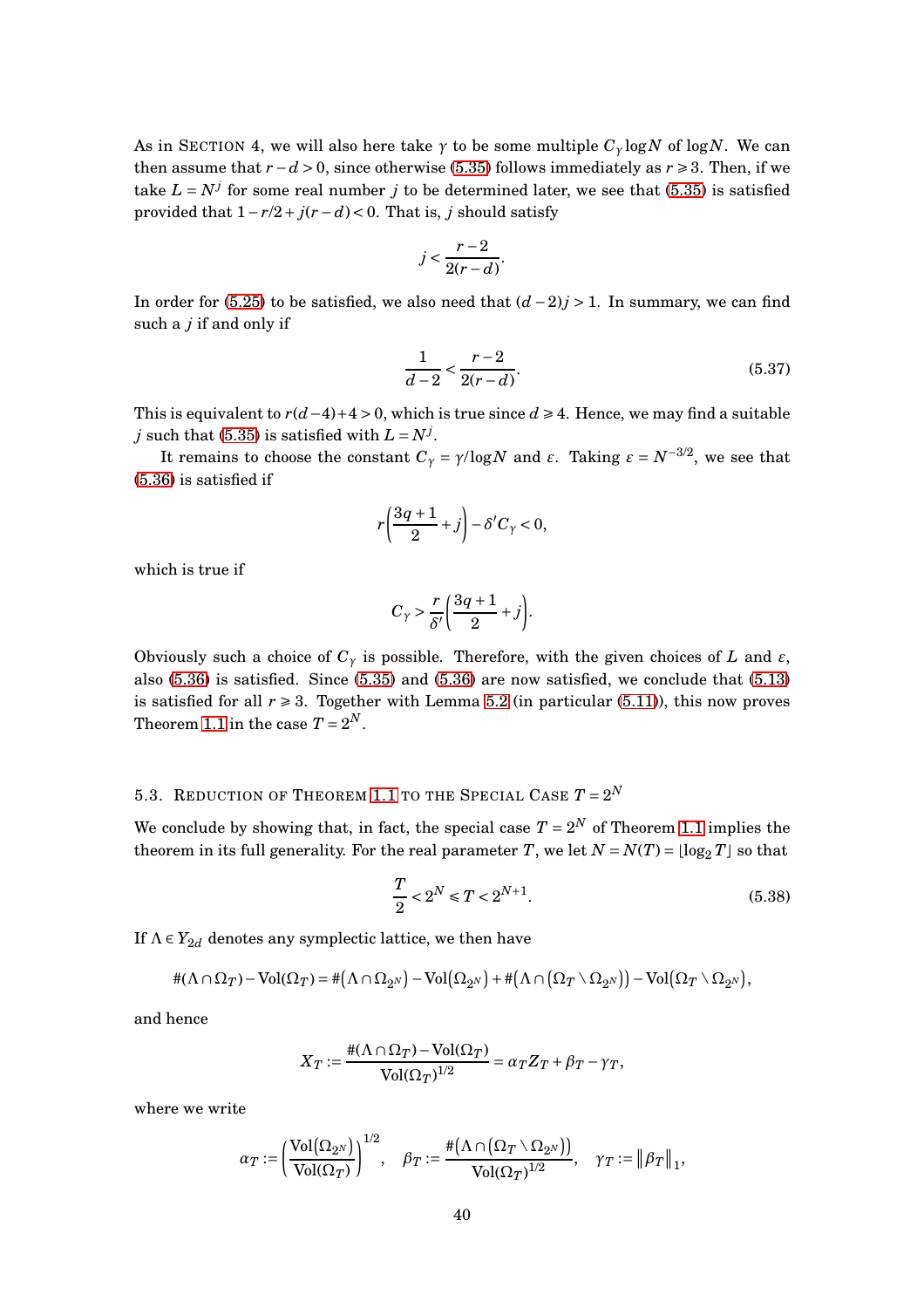and

$$
Z_T:=\frac{\# \big( \Lambda \cap \Omega_{2^N} \big) - \text{Vol} \big( \Omega_{2^N} \big)}{\text{Vol} \big( \Omega_{2^N} \big)^{1/2}}.
$$

So far, we know that as  $T \longrightarrow \infty$ ,  $Z_T$  converges in distribution to  $N(0, \sigma^2)$  for some  $\sigma \ge 0$ . It will therefore follow by standard methods that  $X_T$   $\Longrightarrow$   $N\big(0,\sigma^2\big)$  if we can show that

<span id="page-40-0"></span>
$$
\alpha_T \longrightarrow 1,\tag{5.39}
$$

<span id="page-40-2"></span>
$$
\gamma_T \longrightarrow 0. \tag{5.40}
$$

To this end, we now compute the volume of  $\Omega_T$ . By changing to spherical coordinates, we see that  $\Omega_T$  is the set

$$
\left\{(r,\phi_1,\ldots,\phi_{d-1};s,\theta_1,\ldots,\theta_{d-1})\in\left(\mathbf{R}_+\times[0,\pi]^{d-2}\times[0,2\pi)\right)^2:1/s\leq r\leq 2/s,1\leq s\leq T\right\}.
$$

 $\text{Writing } r^{d-1}F(\phi_1,...,\phi_{d-1})\,\mathrm{d}\phi_1\cdots\mathrm{d}\phi_{d-1}\mathrm{d}r \text{ for the spherical volume element on } \mathbf{R}^d, \text{ we see}$ that with

$$
c_d = \int_0^{2\pi} \int_0^{\pi} \cdots \int_0^{\pi} F(\phi_1, \ldots, \phi_{d-1}) \ d\phi_1 \cdots d\phi_{d-1},
$$

the volume of  $\Omega_T$  is

$$
Vol(\Omega_T) = c_d^2 \int_1^T \int_{1/s}^{2/s} r^{d-1} s^{d-1} dr ds = \frac{c_d^2 (2^d - 1)}{d} \log T.
$$

By taking the logarithm in [\(5.38\)](#page-39-0) and dividing by log*T*, we get that

<span id="page-40-1"></span>
$$
1 - \frac{\log 2}{\log T} < \frac{N \log 2}{\log T} < 1 + \frac{\log 2}{\log T},\tag{5.41}
$$

and hence

$$
\left(1 - \frac{\log 2}{\log T}\right)^{1/2} < \alpha_T = \left(\frac{N \log 2}{\log T}\right)^{1/2} < \left(1 + \frac{\log 2}{\log T}\right)^{1/2},
$$

which proves [\(5.39\)](#page-40-0).

As for  $\gamma_T$ , we see that [\(5.41\)](#page-40-1) implies

$$
0 \le \log T - N \log 2 < \log 2,
$$

and it follows that

$$
\gamma_T = \left(\frac{c_d^2(2^d-1)}{d}\right)^{1/2} \frac{\log T - N \log 2}{(\log T)^{1/2}} \ll_d \frac{\log 2}{(\log T)^{1/2}} \longrightarrow 0.
$$

This completes the proof of [\(5.40\)](#page-40-2). Since now both [\(5.39\)](#page-40-0) and [\(5.40\)](#page-40-2) hold, the proof of Theorem [1.1](#page-2-0) is complete.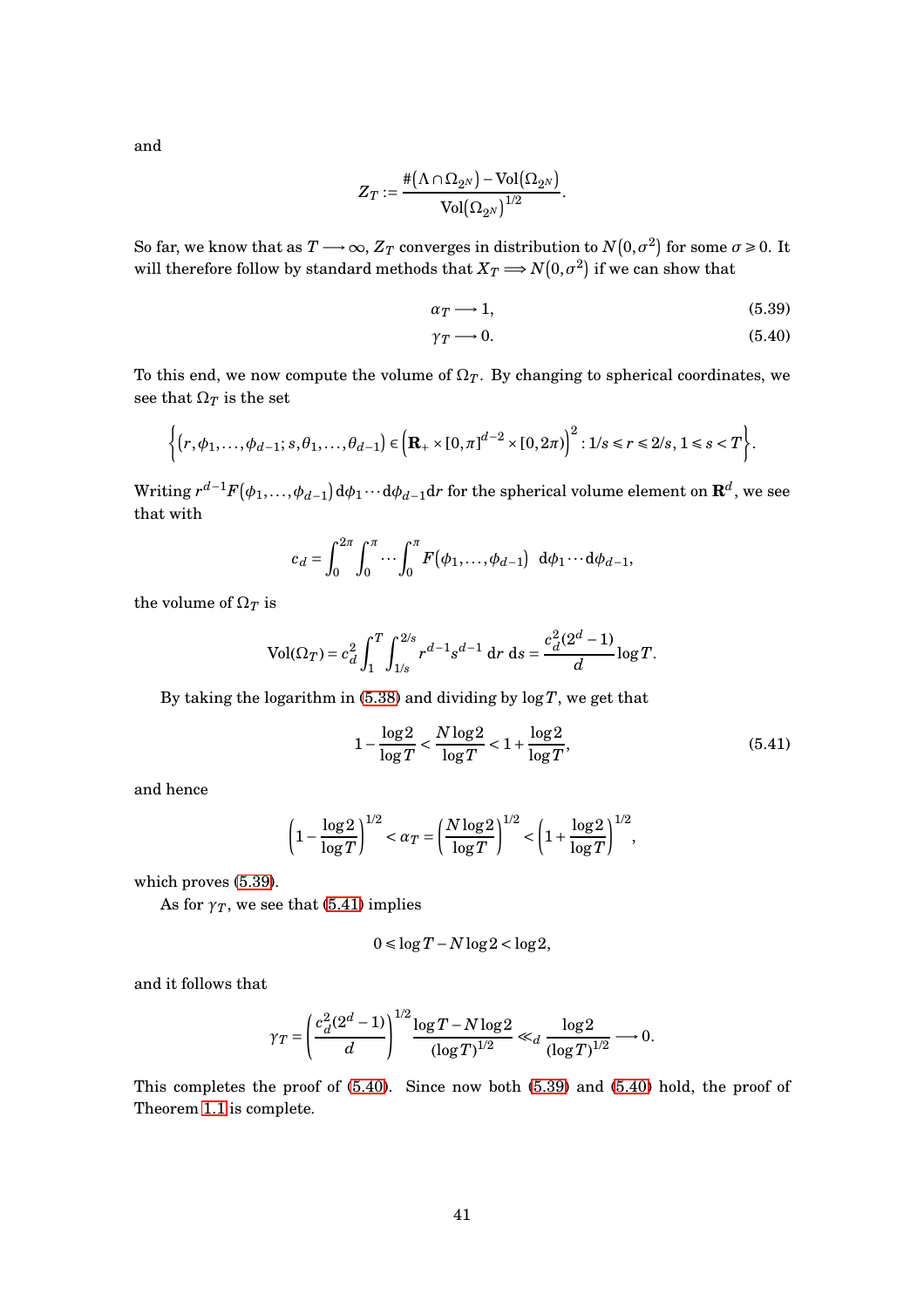ACKNOWLEDGEMENTS. The author wishes to thank Michael Björklund and Anders Södergren for suggesting the problem and for many illuminating discussions.

### 5. REFERENCES

- <span id="page-41-8"></span>[1] BEKKA, M. B., MAYER, M. (2000) *Ergodic theory and topological dynamics of group actions on homogeneous spaces*, London Mathematical Society Lecture Note Series 269. Cambridge University Press.
- <span id="page-41-4"></span>[2] BILLINGSLEY, P. (1995) *Probability and measure*, 3rd edition, John Wiley & Sons, Inc.
- <span id="page-41-5"></span>[3] BJÖRKLUND, M., EINSIEDLER, M., GORODNIK, A. (2020) *Quantitative multiple mixing*, Journal of the European Mathematical Society 22.
- [4] BJÖRKLUND, M., GORODNIK, A. (2020) *Central limit theorems for group actions which are exponentially mixing of all orders*, Journal d'Analyse Mathématique 141.
- <span id="page-41-2"></span><span id="page-41-1"></span>[5] BJÖRKLUND, M., GORODNIK, A. (2019) *Central limit theorems for Diophantine approximants*, Mathematische Annalen 374.
- <span id="page-41-0"></span>[6] BJÖRKLUND, M., GORODNIK, A. (2021) *Counting in generic lattices and higher rank actions*, arXiv preprint [arXiv:2101.04931](http://arxiv.org/abs/2101.04931)
- [7] CASSELS, J. W. S. (2012). *An introduction to the geometry of numbers.* Springer Science & Business Media.
- [8] EINSIEDLER, M., MARGULIS, G., VENKATESH, A. (2009) *Effective equidistribution for closed orbits of semisimple groups on homogeneous spaces*, Inventiones Mathematicae 177.
- <span id="page-41-7"></span>[9] ESKIN, A., MARGULIS, G., MOZES, S. (1998) *Upper bounds and asymptotics in a quantitative version of the Oppenheim conjecture*, Annals of Mathematics 147.
- <span id="page-41-6"></span>[10] FRÉCHET, M., SHOHAT, J. (1931) *A proof of the generalized second-limit theorem in the theory of probability*, Transactions of the American Mathematical Society 33.
- [11] GHOSH, A., KELMER, D., YU, S. (2019) *Effective density for inhomogeneous quadratic forms I: generic forms and fixed shifts*, arXiv preprint, [arXiv:1911.04739.](http://arxiv.org/abs/1911.04739)
- <span id="page-41-3"></span>[12] HUMPHREYS, J. E. (1972) *Introduction to Lie algebras and representation theory*, Springer-Verlag, New York.
- [13] KELMER, D., YU, S. (2021) *The second moment of the Siegel transform in the space of symplectic lattices*, International Mathematics Research Notices 2021.